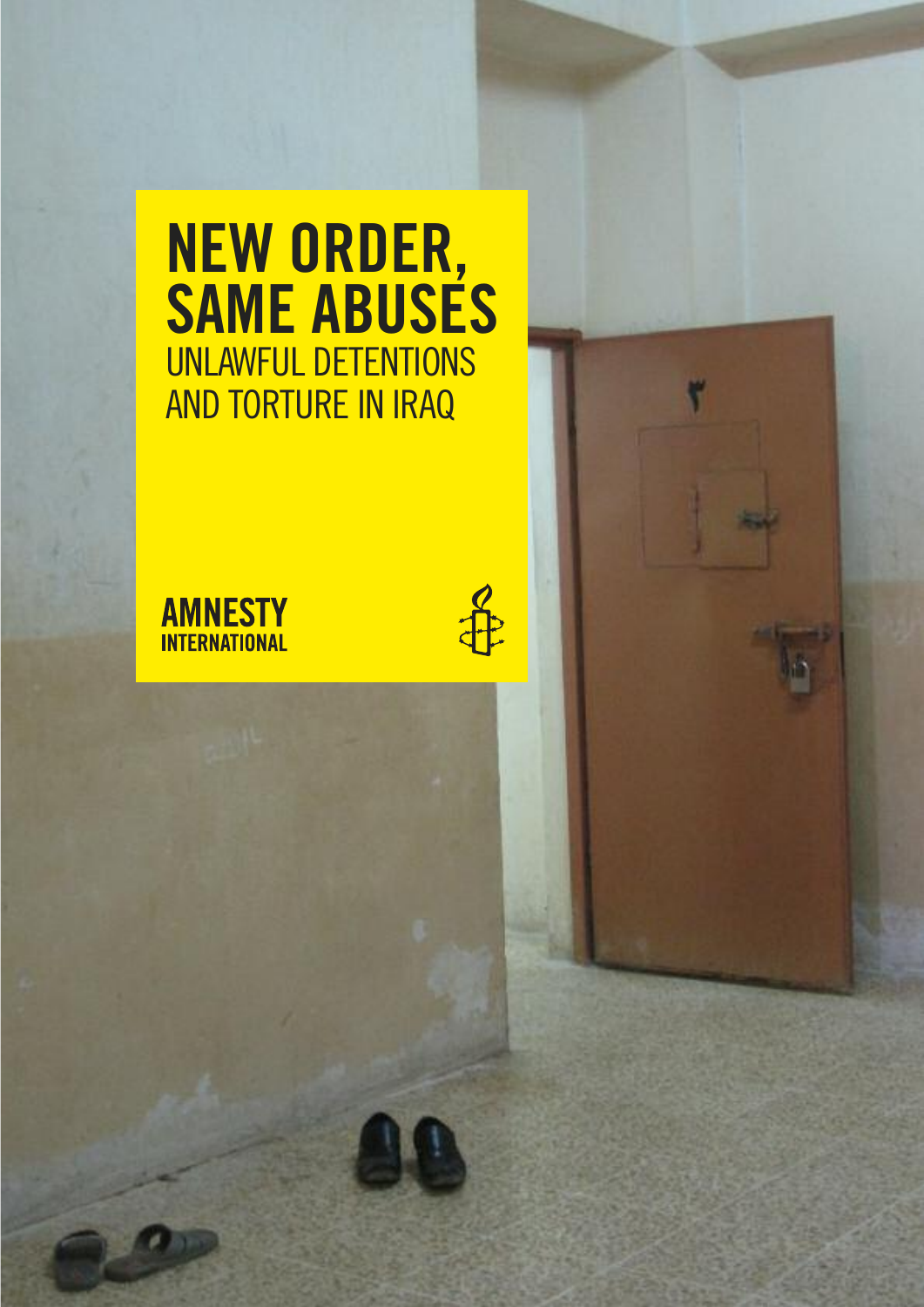**Amnesty international is a global movement of 2.8 million supporters, members and activists in more than 150 countries and territories who campaign to end grave abuses of human rights. Our vision is for every person to enjoy all the rights enshrined in the Universal Declaration of Human Rights and other international human rights standards. We are independent of any government, political ideology, economic interest or religion and are funded mainly by our membership and public donations.**





**Amnesty international Publications**

**first published in 2010 by Amnesty international Publications international Secretariat Peter Benenson House 1 Easton Street london WC1X 0DW United Kingdom www.amnesty.org**

**© Amnesty international Publications 2010**

**index: MDE 14/006/2010 Original language: English Printed by Amnesty international, international Secretariat, United Kingdom**

**All rights reserved. this publication is copyright, but may be reproduced by any method without fee for advocacy, campaigning and teaching purposes, but not for resale. the copyright holders request that all such use be registered with them for impact assessment purposes. for copying in any other circumstances, or for re-use in other publications, or for translation or adaptation, prior written permission must be obtained from the publishers, and a fee may be payable.**

**Cover photo: inside a prison in the Kurdistan region of iraq. © Amnesty international Back cover photo: Detainee in a prison in the Kurdistan region of iraq holding his international Committee of the Red Cross card. © Amnesty international**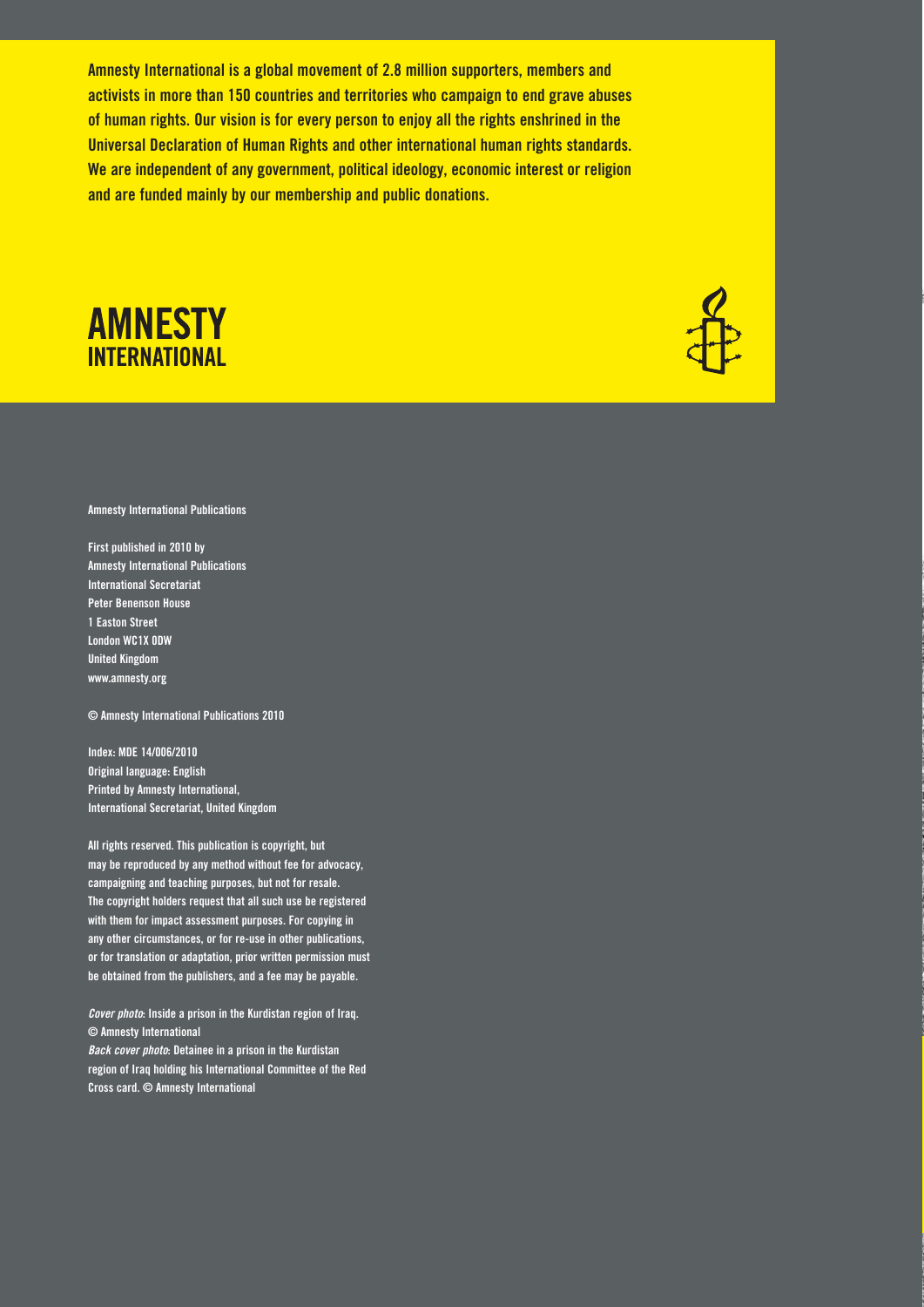# **CONTENTS**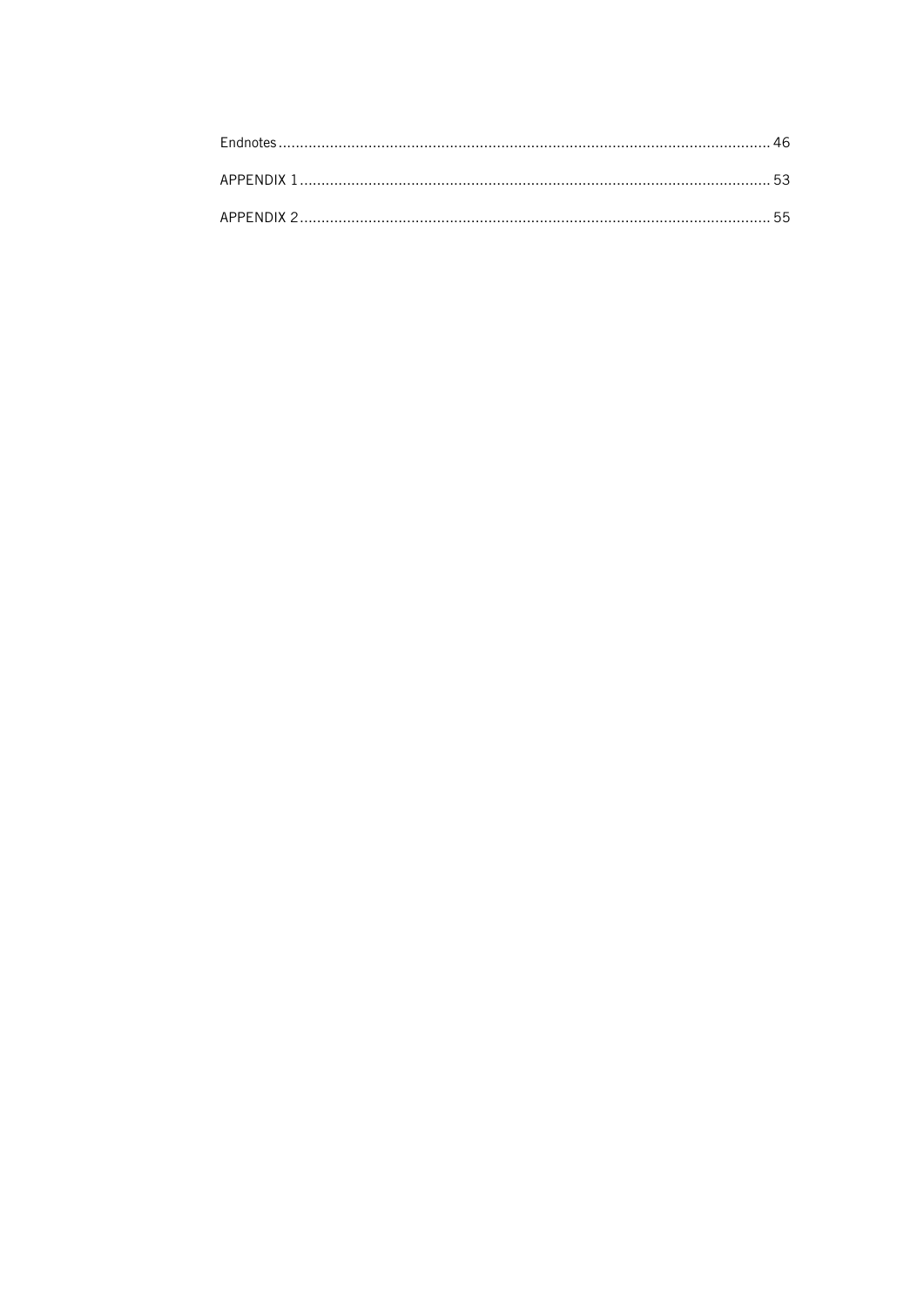# <span id="page-4-0"></span>1. INTRODUCTION

# 'One of the major human rights challenges [in Iraq] remains the detention of thousands of persons without due process…'

Former UN Secretary General Kofi Annan<sup>1</sup>

More than seven years after the US-led invasion of Iraq in March 2003, the human rights situation remains dire. Despite some security improvements in the last couple of years, violence rages on and scores of Iraqis are being killed every month as a result.<sup>2</sup>

Since 2003 armed groups opposed to the Iraqi government and the presence of US forces in the country have been responsible for gross human rights abuses amounting to war crimes and crimes against humanity. They have targeted civilians and attacked indiscriminately, killing thousands of civilians, mostly in suicide bomb attacks in busy public places. They have also kidnapped, tortured and killed thousands of others. US and Iraqi forces have also committed grave human rights violations. They have tortured or otherwise ill-treated many prisoners, some of whom have died as a result. They have killed civilians in raids on houses, at checkpoints and during armed clashes. They have destroyed the houses and other property of Iraqis.

The focus of this report is the unlawful detention, enforced disappearance and torture or other ill-treatment of thousands of people since 2003 by the US-led Multinational Force (MNF) in Iraq and the Iraqi authorities. Some have been held arbitrarily, without charge or trial, for seven years. Some remain held even though Iraqi courts or investigative judges have ordered their release for lack of evidence or adequate grounds to imprison them. Thousands are still in prison despite the 2008 Amnesty Law, which provides for the release of uncharged detainees after six or 12 months depending on the case.

Many of these detainees have been tortured or ill-treated in the initial period of their detention when they were held incommunicado. Most have had no access to legal representation and some have not had visits from relatives. In some cases, families spent months trying to find out where their detained relatives were held.

The vast majority of detainees are Sunni Arabs from central, western and north-western Iraq, held on suspicion of involvement in or supporting the Sunni armed groups that have led the fight against Iraqi government and US forces. However, many hundreds are Shi'a Muslims suspected of supporting the al-Mahdi Army – followers of the religious figure Muqtada al-Sadr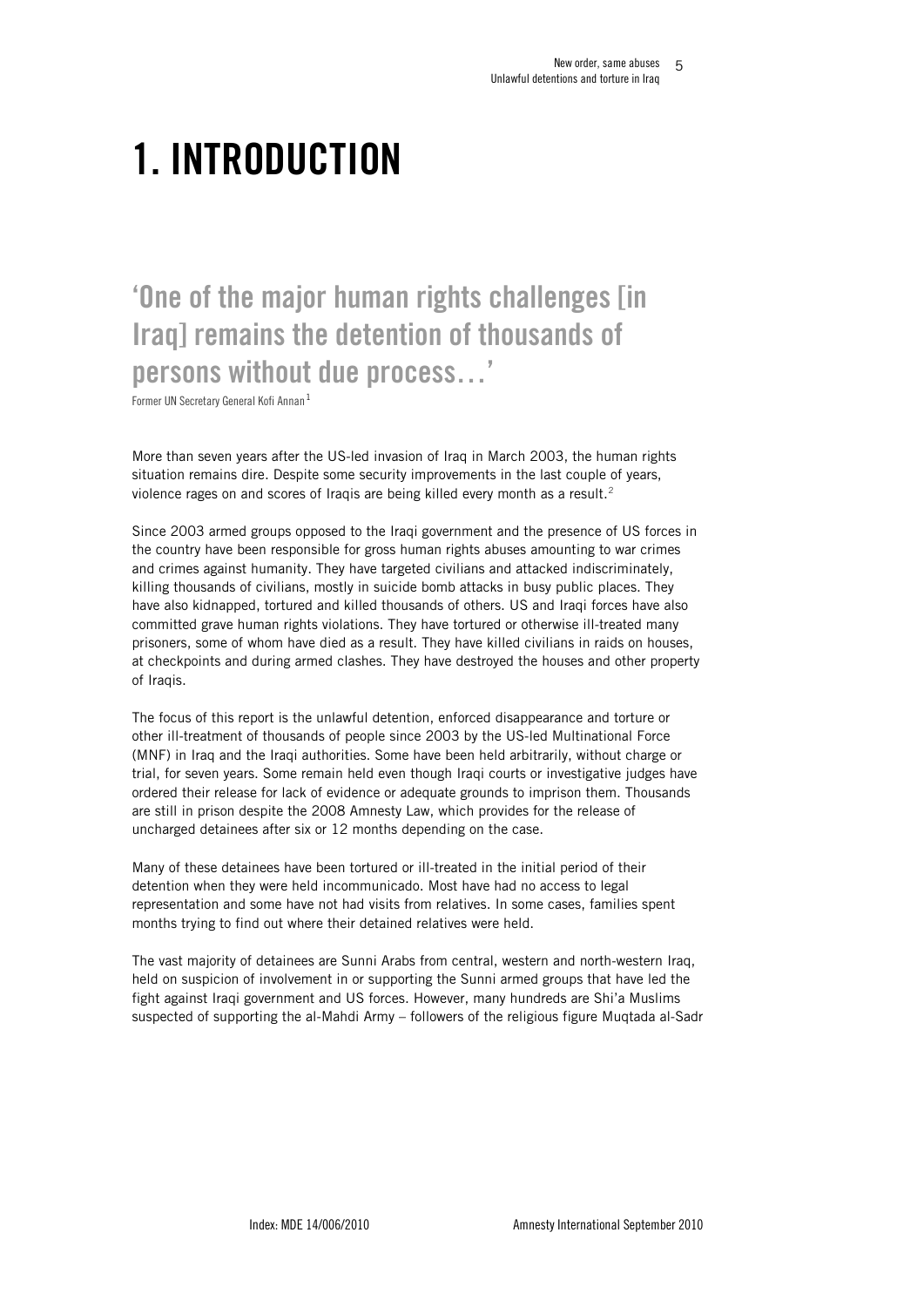#### New order, same abuses Unlawful detentions and torture in Iraq 6

– who until recently engaged in armed activities against Iraqi and US forces, mainly in Baghdad and southern Iraq.

An estimated 30,000 untried detainees are currently being held by the Iraqi authorities, although the exact number is not known as the authorities do not disclose such information. Most are held in prisons and detention centres controlled by the ministries of justice, interior and defence in severely overcrowded facilities and otherwise poor detention conditions. As a result, many are reported to suffer from health problems, especially skin diseases.

Some detainees have been held in secret detention facilities and tortured. Recent revelations about a secret prison in Baghdad where detainees were tortured for several months have added to the sense of urgency that the Iraqi authorities must tackle the myriad human rights problems linked to their detention policies.

In the Kurdistan region of Iraq, in the north, which is run by the Kurdistan Regional Government (KRG) and where the security situation has generally been much better than in the rest of Iraq, similar abuses have been reported, albeit on a far smaller scale. Scores of people have been detained without charge or trial, some for up to 10 years. Some have been victims of enforced disappearance, and some have been tortured.

US forces, in preparation for their planned withdrawal from Iraq at the end of 2011, have since the beginning of 2009 been releasing detainees or transferring them to the custody of Iraqi authorities. They had held around 23,000 detainees in mid-2007, the majority without charge or trial. Most of these have now been released or transferred to Iraqi-run prisons. The US military in Iraq has also transferred control of prisons and detention centres to the Iraqi government. The last prison to be transferred from US to Iraqi control was Camp Cropper near Baghdad International Airport, which at of the end of June 2010 held around 1,900 detainees. The transfer took place on 15 July 2010.

Amnesty International has frequently called on both the US and Iraqi authorities to release detainees held for long periods unless they are formally charged with a recognizably criminal offence and tried according to international standards of fair trial. The practice of arbitrary detention flouts both Iraqi legislation and international human rights law. Iraqi legislation provides for safeguards against arbitrary arrest and detention. According to the Criminal Procedure Code, $3$  criminal suspects must have their case reviewed by an examining magistrate within 24 hours of arrest.

Amnesty International is concerned about the fate of thousands of detainees who have already spent considerable time in prison without charge or trial and who may be at risk of torture and other ill-treatment in Iraqi custody. Some may well have already been tortured or otherwise ill-treated by US or Iraqi forces. Under international law, the USA is barred from transferring detainees to where they face torture or other serious human rights violations. The absolute prohibition on transferring detainees to a situation where they risk such abuses is part and parcel of the prohibition on torture and other ill-treatment itself. States' obligation not to torture or ill-treat detainees extends to the conditions to which detainees are released or transferred. A state cannot claim to be treating detainees humanely while knowingly handing them over to torturers, anymore than it can knowingly "release" detainees in a minefield and claim that their safety is no longer its responsibility.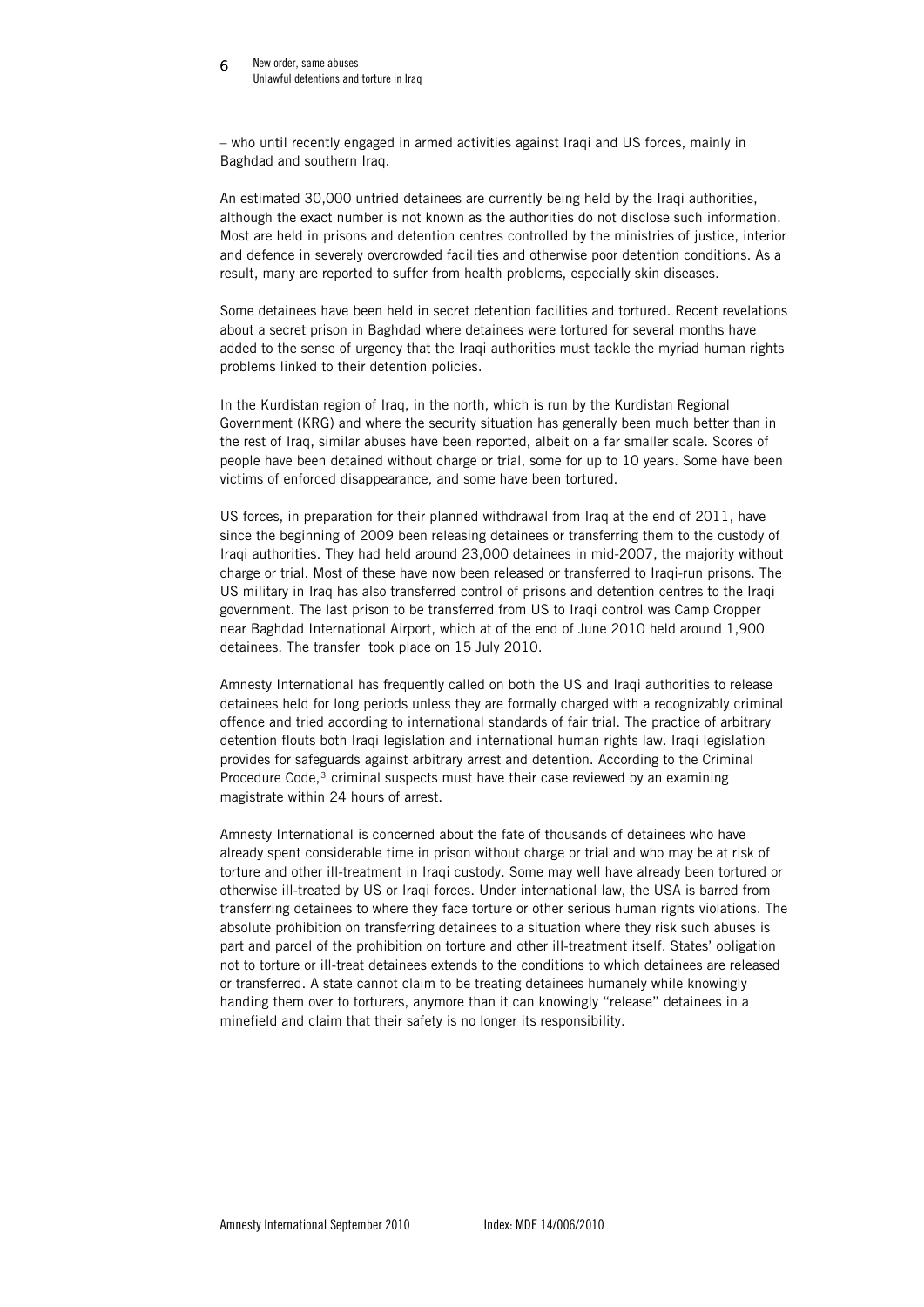This report is based on a wide range of research, including a fact-finding visit by Amnesty International delegates to the Kurdistan region of Iraq between 30 May and 10 June 2010. The delegates visited prisons under the control of the Asayish  $-$  the Kurdish security forces  $$ in Erbil and Dohuk and talked to many detainees, as well as prison directors and senior Asayish officials. Some of the interviews with prisoners were held in private, while others were in the presence of guards. The delegates also spoke to many displaced Iraqis who had fled the violence, as well as human rights activists, women's groups, journalists and representatives of various UN bodies and non-governmental organizations, and raised individual cases and general concerns during a meeting with the Interior Minister.

Amnesty International did not visit other parts of Iraq because of the security situation. In relation to individual detainees held there, Amnesty International conducted many telephone interviews with former detainees and the relatives of people still in prison. It also monitored other sources of information, including the Iraqi media, government statements, reports of the Iraqi Human Rights Ministry and the International Committee of the Red Cross (ICRC), and publications of Iraqi organizations and others working on human rights-related issues inside Iraq.

Amnesty International is issuing this report at a crucial point for Iraq. At the time of writing, in mid-July 2010, US forces were finalizing the transfer of all but 200 detainees they held in Iraq to the custody of the Iraqi authorities amid widespread fears of relatives about what will happen to the detainees after transfer. It was also a period of growing fears by Iraqis linked to the March 2010 general elections which resulted in political uncertainty as protracted postelection negotiations between the main parties had yet to agree a new government. For the many thousands of detainees who have been stuck for months or years in poor detention conditions with no idea of how long they will be denied their liberty, the need for tough safeguards to protect them from torture and continuing arbitrary detention is of paramount importance.

The report ends by calling on the Iraqi authorities and the US government to take a range of steps to protect the rights of detainees in Iraq. These include:

 Ensure that all torture and other ill-treatment, enforced disappearances and other crimes involving human rights violations are ended immediately. Such crimes must be investigated promptly, independently, impartially and thoroughly, and all suspected perpetrators, including those with command responsibility, must be prosecuted in proceedings that meet international standards of fairness. Victims must be ensured reparations in accordance with international standards.

 Release all detainees held without charge unless they are to be charged with recognizably criminal offences and brought to trial promptly and in full accordance with international standards of fair trial and without the imposition of the death penalty.

 $\blacksquare$  Ensure that detainees are not questioned without the presence of a lawyer and are given prompt access to legal counsel.

 Set up an effective judicial mechanism to enable all detainees to challenge the legal basis of their detention.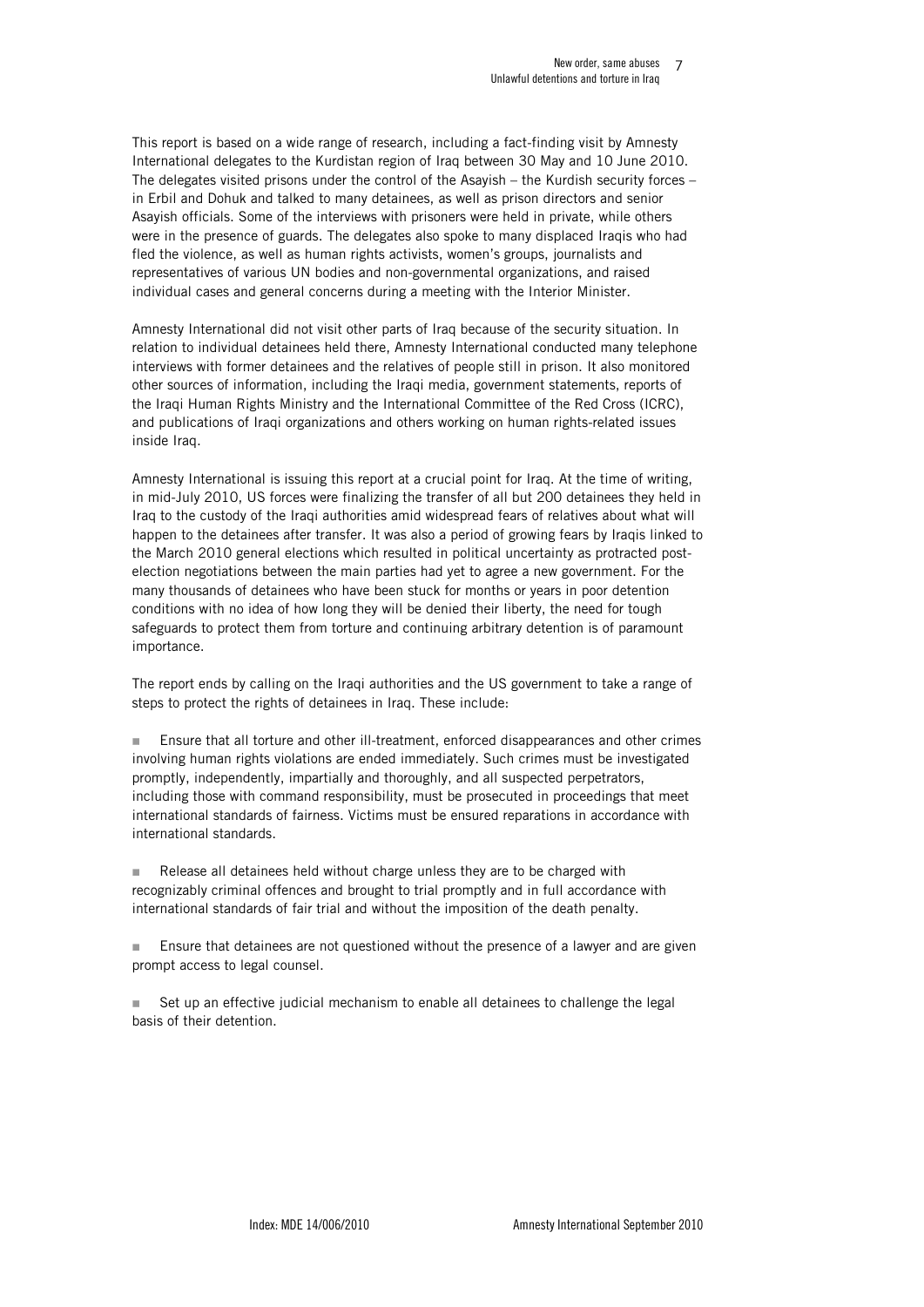#### New order, same abuses Unlawful detentions and torture in Iraq 8

 Ensure that all detainees are held only in officially recognized places of detention and that accurate information about their arrest and whereabouts is made immediately available to relatives, lawyers and others.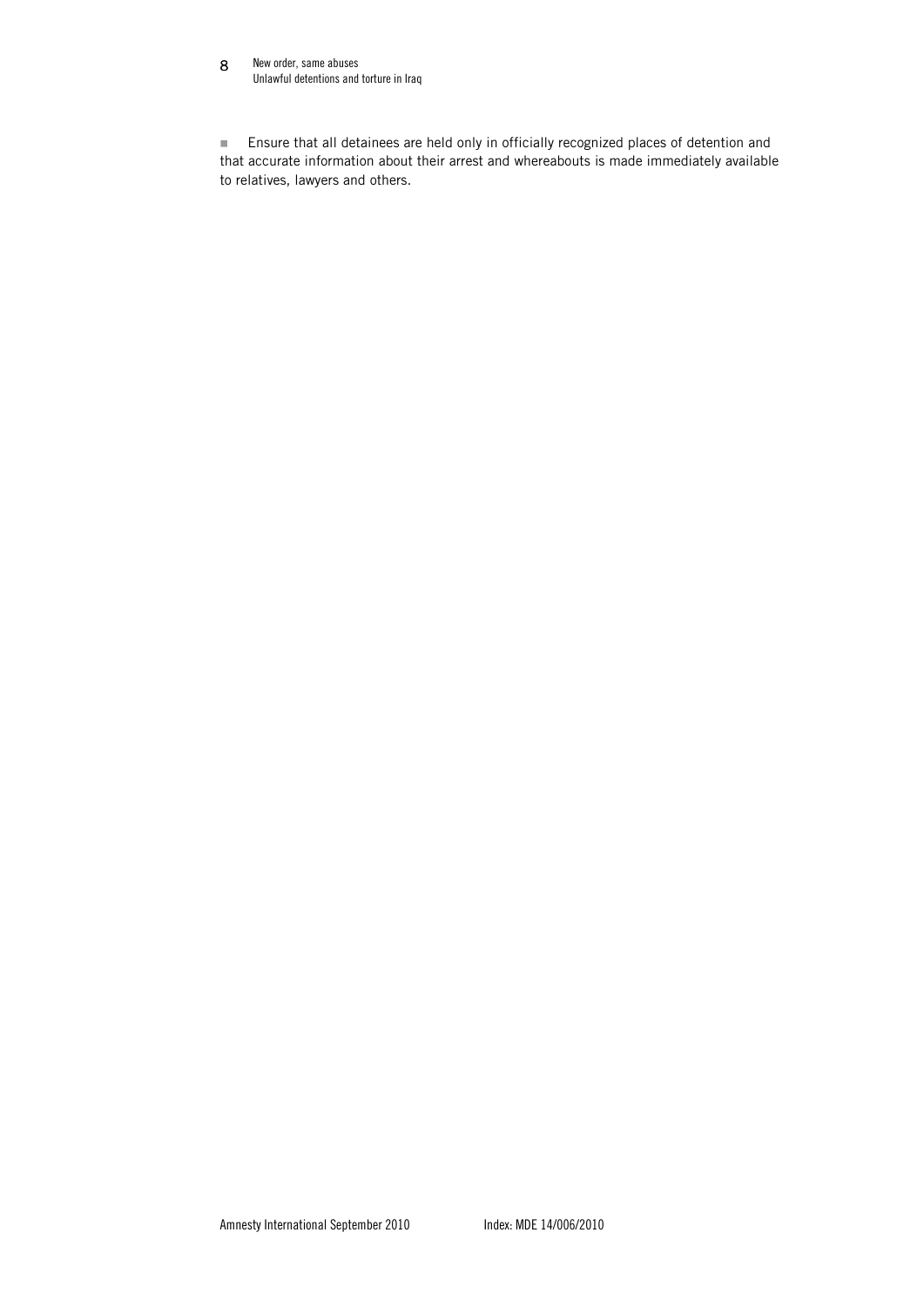# <span id="page-8-0"></span>2. BACKGROUND

# 'No one shall be subjected to arbitrary arrest or detention…'

Article 9 of the International Covenant on Civil and Political Rights

# POLITICAL CONTEXT

On 19 March 2003, US-led forces invaded Iraq and within weeks had ended the brutal, 24 year rule of President Saddam Hussain. A Coalition Provisional Authority (CPA) was established as the interim authority in Iraq and on 1 May 2003 US diplomat Paul Bremer was appointed to head the CPA. On 23 May, CPA Order No. 2 disbanded the Iraqi army. UK military forces, who were part of the MNF, then assumed control of southern Iraq while US, and other foreign forces, took control of the rest of the country, except the semi autonomous Kurdistan region of Iraq. CPA Order No. 17, issued in June 2004, gave all US and other foreign forces and all foreign contractors operating in Iraq under the auspices of the MNF immunity from prosecution in Iraq for any offences they might commit there.

On 8 June 2004, UN Security Council Resolution 1546 declared that the occupation of Iraq would end on 30 June 2004, when the CPA would be replaced by an interim Iraqi government led by Ayad 'Allawi but that the MNF would remain in Iraq until the end of 2005. Subsequently, the UN Security Council agreed annually to extend the presence of the MNF until the end of 2008.

On 30 January 2005 the first post-invasion parliamentary elections were held and a Shi'a coalition, the United Iraqi Alliance (UIA), obtained the majority and swept to power. Dr Ibrahim al-Ja'fari, who was the leader of the al-Da'wa Party, became the Prime Minister in March 2005. A new Iraqi Constitution was adopted by a majority following a referendum held on 15 October 2005. However, major players in the UIA, and others, including the US authorities, grew uneasy with the increasing failure of Ibrahim al-Ja'fari to deal with violence. On 22 May 2006 Nouri al-Maliki, who was deputy leader of al-Da'wa Party, replaced Ibrahim al-Ja'fari who stepped down following pressure from the UIA. In 2006, in the face of rising insurgency and attacks by armed groups, the US military authorities established a series of Awakening Councils (also known as Sons of Iraq), Sunni militia groups that were armed, trained and financed by the MNF to fight against al-Qa'ida in Iraq. These were reported to have had some success in combating al-Qa'ida but they were subsequently all dismantled, with some of their members being recruited into the Iraqi security forces. Others, however, remain jobless and some have been targeted for killing by armed groups because of their former involvement in the Awakening Councils.

There was a marked upsurge in violence and it took an increasingly sectarian form in 2006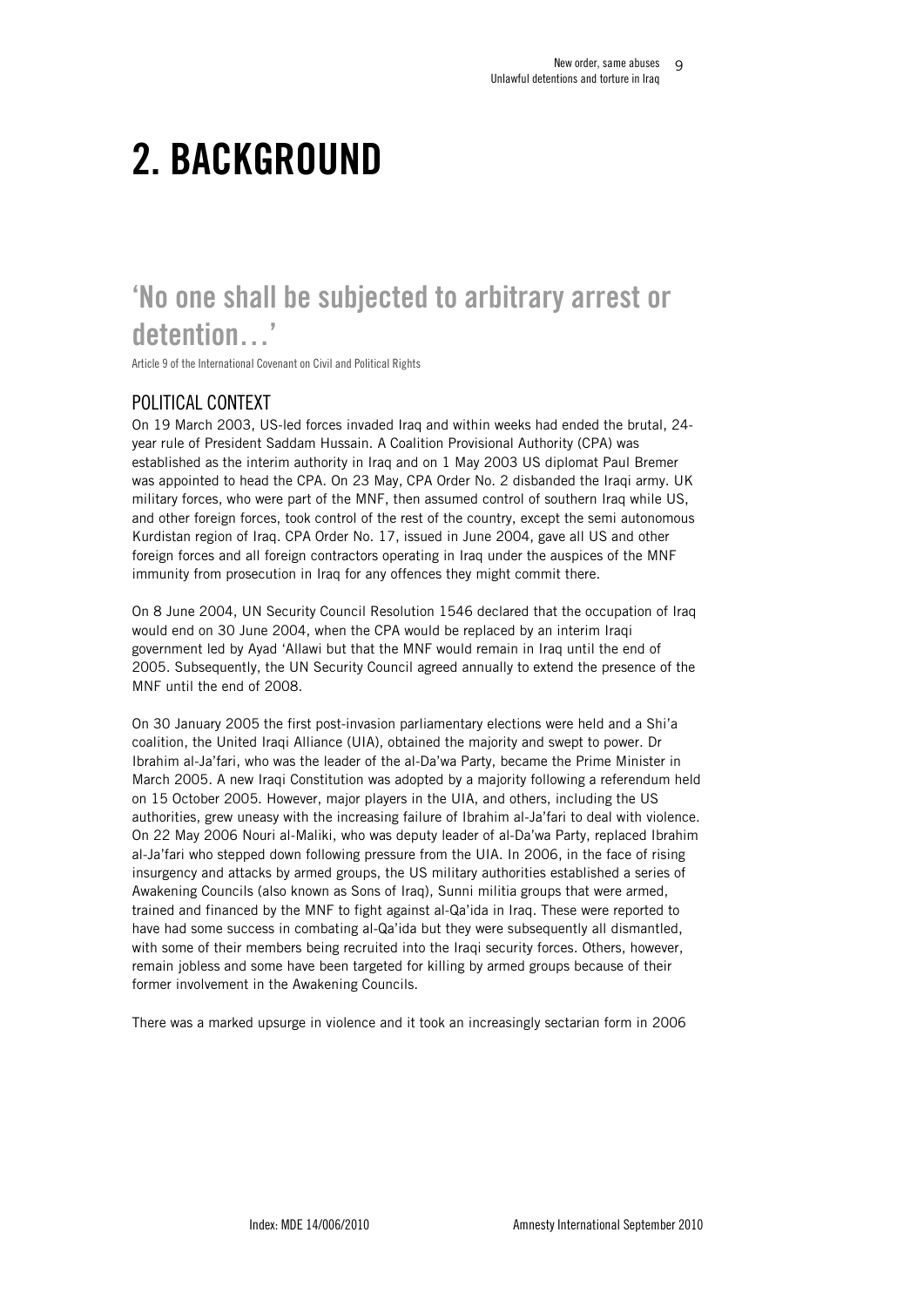#### 10 New order, same abuses Unlawful detentions and torture in Iraq

and 2007 following a bomb attack on 22 February 2006 which partly destroyed the Shi'a Muslim al-'Askari shrine in Samarra. Thousands of people, both Sunni and Shi'a, were killed and thousands of others were forced to flee their homes by the sectarian attacks that raged throughout the rest of 2006 and 2007. Hundreds of thousands were internally displaced in Iraq, and hundreds of thousands more fled as refugees to neighbouring countries, in particular Syria and Jordan.

In November 2008 Iraq's parliament approved the Status of Forces Agreement (SOFA), a security pact between the Iraqi and US governments which then took effect at midnight on 31 December 2008, the moment when the UN mandate providing for the presence of US troops in Iraq expired.4 Under the SOFA, it was agreed that US forces would pull back from urban areas by the end of June 2009 and withdraw totally from Iraq by the end of 2011. It was agreed too that the US forces would either release or transfer to Iraqi custody all detainees being held by US forces, and would hand over to Iraqi control those prisons controlled by US forces. These included Camp Cropper, near Baghdad International Airport; Camp Taji, north of Baghdad; and Camp Bucca, near Basra, in southern Iraq.

It was agreed under the SOFA also that private contractors employed by the US Department of Defense would lose their immunity from prosecution in Iraq, but the agreement made no reference to other contractors, such as private military and security contractors employed by the US State Department, some of whom have been accused of committing serious human rights abuses. The MNF was renamed the United States Forces – Iraq (USF–I) on 1 January 2010.

As provided for in the SOFA, on 1 January 2009 the Iraqi government took control of the Green Zone, the 10km2 heavily fortified government/diplomatic area of central Baghdad that had been, up to then, under US military control. In June 2010, Iraqi security forces took control of the security checkpoints leading to the Green Zone.

On 7 March 2010 new national elections were held amid escalating violence; no clear winner emerged. At the time of writing, four months later, negotiations to form a new government were continuing and the incumbent Prime Minister, Nouri al-Maliki, remained in office although his State of Law Coalition (SLC) had been narrowly beaten in the March elections. These had seen Ayad Allawi's al-'Iraqiya List top the poll, winning 91 of the 325 seats, against the 89 seats won by the SLC. The Iraqi National Alliance (INA), formed by two Shi'a religious parties, the Islamic Supreme Council of Iraq and the followers of Muqtada al-Sadr, won 70 seats, while three Kurdish lists together won 57 seats. The election results reflected the sectarian and ethnic differences between and within the Shi'a and Sunni Muslim communities and the Kurds, and the entrenchment of those divisions in recent years. Ayad Allawi received the backing mostly of Sunni Muslims, who comprise some 15-20 per cent of the population, while Shi'a Muslims, who make up around 60 per cent, divided their support largely between the SLC and the INA, and Kurds voted for their own parties.

In February 2009 US President Barak Obama stated that US combat forces would leave Iraq by 31 August 2010, though other non-combat forces are due to remain after that date in order to train the Iraqi security forces and carry out joint actions where required. However, all US troops are due to be withdrawn from Iraq by the end of 2011.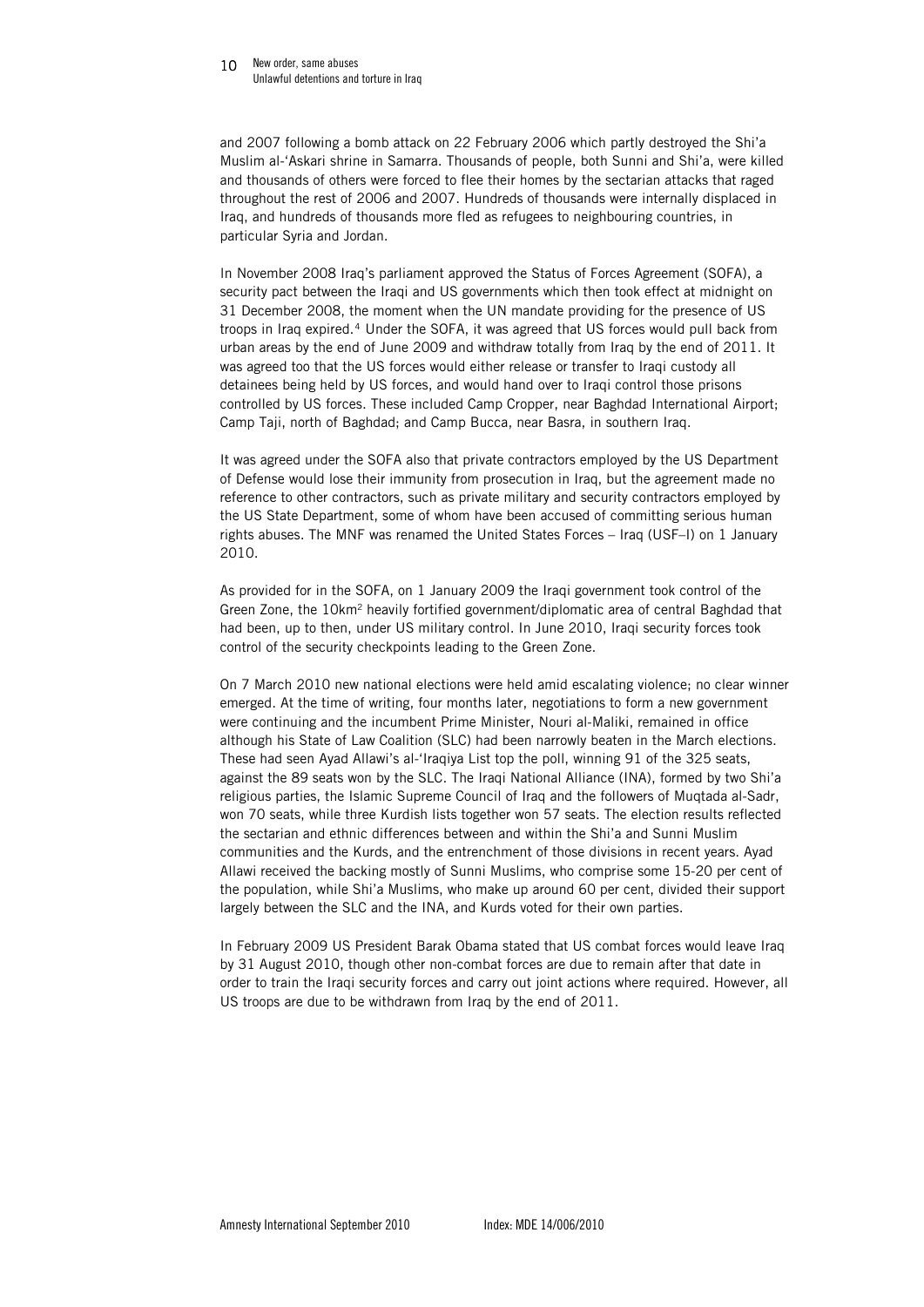<span id="page-10-0"></span>The violence and turmoil of the past seven years have devastated Iraq and its people. Hundreds of thousands have been killed – at least 151,000 between 2003 and 2006 alone, it has been estimated<sup>5</sup> – but the true figure is not known. Basic services have collapsed or are barely functioning, including health and education. Water and electricity supplies are at best intermittent – 70 per cent of Iraqis do not have access to drinkable water and 80 per cent have no access to effective sanitation. In June 2010 thousands of Iraqis demonstrated in Basra and other southern cities over power shortages. Officially, unemployment stands at 50 per cent, but in reality it is much higher. About four million people have fled abroad or are internally displaced. Despite the country's oil wealth, millions of Iraqis are struggling with deepening poverty and growing malnutrition, with women suffering particularly badly. Corruption is endemic. All this poses huge challenges for whatever government is formed.

# PROVISIONS FOR DETAINEES UNDER THE SOFA

The November 2008 security agreement requires US forces to release or transfer to Iraqi custody all detainees in US-run prisons in Iraq. However, nowhere in the agreement is there any mention of the human rights obligations of either state. The most relevant section is Article 4(3), which states: "It is the duty of the United States Forces to respect the laws, customs, and traditions of Iraq and applicable international law."

In relation to detainees, Article 22(4) states:

"Upon entry into force of this agreement, the United States shall provide to the Government of Iraq available information on all detainees who are being held by them. Competent Iraqi authorities shall issue arrest warrants for persons who are wanted by them. The United States Forces shall act in full and effective coordination with the Government of Iraq to turn over custody of such wanted detainees to Iraqi authorities pursuant to a valid Iraqi arrest warrant and shall release all the remaining detainees in a safe and orderly manner, unless otherwise requested by the Government of Iraq and in accordance with Article 4 of this Agreement."

Article 22(1) provides:

"No detention or arrest may be carried out by the United States Forces (except with respect to detention or arrest of members of the United States Forces and of the civilian component) except through an Iraqi decision issued in accordance with Iraqi law and pursuant to Article 4."

Article 22(2) stipulates:

"In the event the United States Forces detain or arrest persons as authorized by this Agreement or Iraqi law, such persons must be handed over to competent Iraqi authorities within 24 hours from the time of their detention or arrest."

The agreement does not provide any safeguards for prisoners who are transferred to Iraqi custody although the US government cannot but be well aware that torture and other illtreatment have been and remain common in prisons and detention centres controlled by the Iraqi government and its security forces.

Implementation of the agreement started on 1 January 2009. It requires the USF-I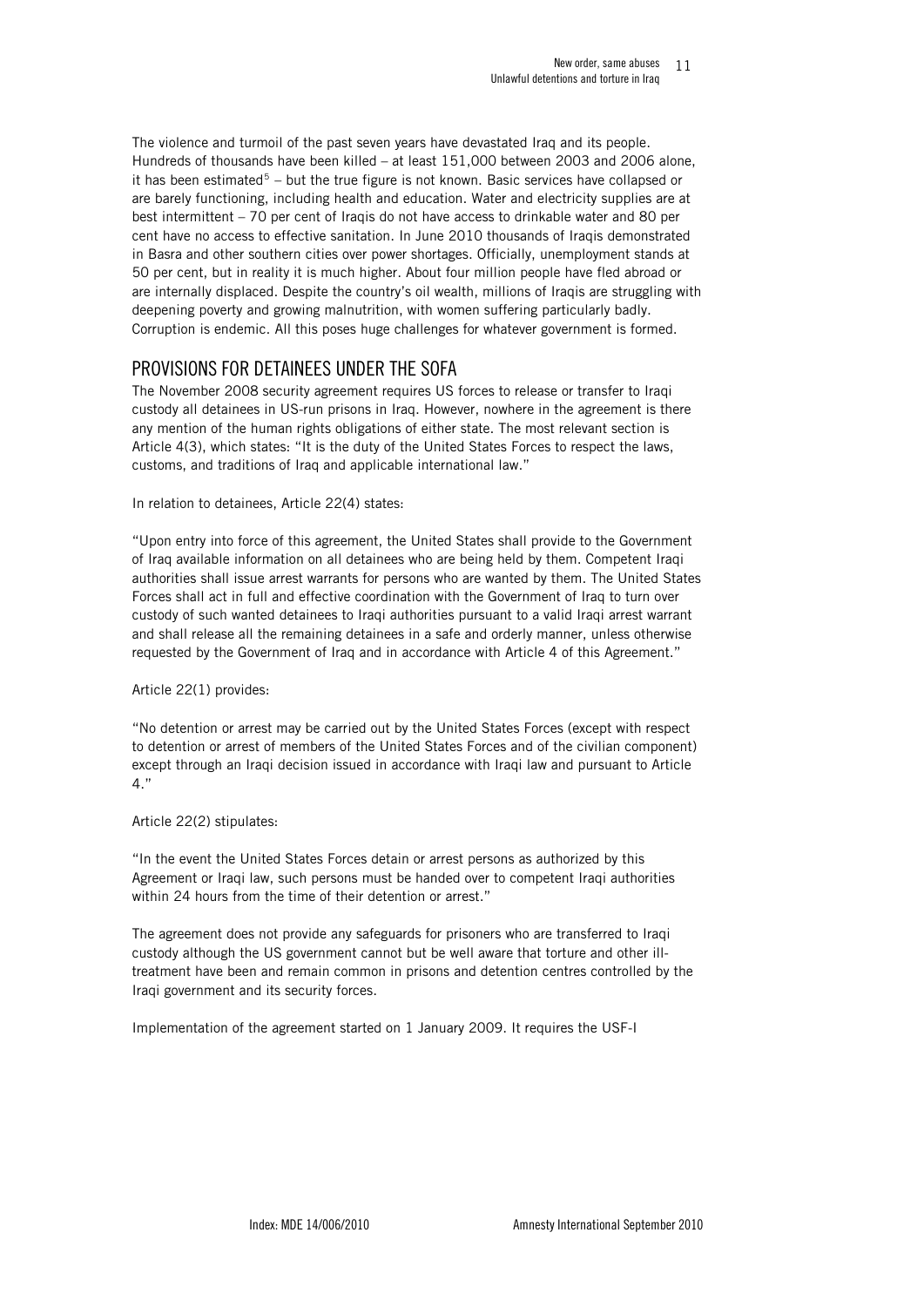#### 12 New order, same abuses Unlawful detentions and torture in Iraq

progressively to release detainees or transfer them to Iraqi government custody following a review of all detainees' cases by an Iraqi committee – the Detainees' Affairs Committee  $(DAC)^6$  – which was set up in early 2009 under Article 22 of the security agreement.<sup>7</sup> Headed by the deputy head of the Public Prosecution, the Committee's other members included representatives of the ministries of justice, human rights, labour and social affairs, interior and defence.

Detainees held by the US were questioned by Iraqi Interior Ministry and Intelligence officers, while they remained in US custody but without any access to legal representation, following which the DAC determined whether the detainee should be recommended for release or issued with an arrest warrant or detention order and transferred to Iraqi custody. The USF-I assumed responsibility for arranging detainees' releases in coordination with an Iraqi committee established in each governorate for this purpose. These committees are headed by the general director of the police for the governorate and include a representative of the Human Rights Ministry.

Detainees suspected of terrorism-related offences in breach of anti-terrorism legislation introduced in 2005 are issued with arrest warrants or detention orders by the DAC using Iraqi civilian law – the 1971 Criminal Procedure Code and amendments. They are then transferred to the custody of Iraqi security agencies, including the Counter Terrorism Unit, National Security, and Intelligence, for questioning following which they may be formally charged and brought to trial or released.

By 16 March 2010, according to the Iraqi Supreme Judicial Council, the DAC had issued 6,291 arrest warrants and 703 detention orders against detainees previously held by US forces.<sup>8</sup>

When the SOFA took effect in 1 January 2009, US forces were holding some 15,500 detainees, mostly without charge or trial and at three prisons, Camp Bucca, Camp Cropper and Camp Taji. By February 2010, just over one year later, the USF-I had released some 8,500 of these detainees though the US authorities had declined to release some detainees for whom release orders had been issued by the Iraqi authorities, either the DAC or judicial authorities.

Kadhum Ridha al-Sarraj, for example, continued to be detained by US forces for six months after an Iraqi court ordered his release on 8 April 2009 on the grounds that there was "insufficient evidence" to warrant his continuing detention. A 29-year-old Iraqi national, he had been arrested on 15 September 2008 at Erbil International Airport in the Kurdistan region of Iraq, apparently because equipment in his possession relating to a student science project was mistaken for bomb-making technology, and then handed over to US forces who detained him without charge or trial in Camp Cropper. He was eventually released without charge on 7 October 2009.

Camp Bucca was closed down on 17 September 2009, its inmates having been either released or transferred to Iraqi government custody or moved to the two remaining prisons then still controlled by the USF-I, Camp Cropper and Camp Taji. Camp Taji was then handed over to Iraqi government control on 30 March 2010 with the last remaining US prison, Camp Cropper, which was also passed to Iraqi government control on 15 July 2010.<sup>9</sup> Those held at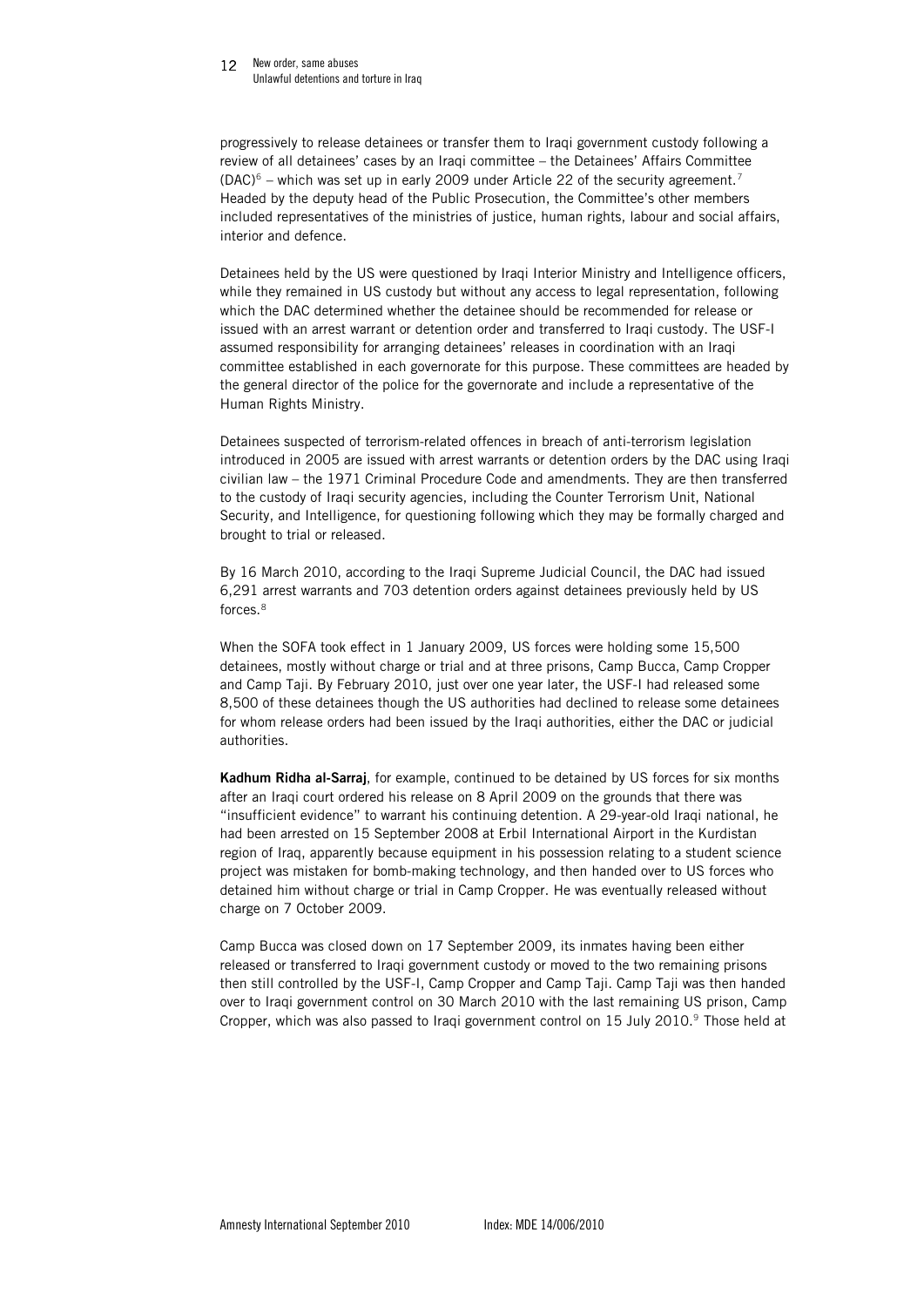<span id="page-12-0"></span>Camp Cropper include former senior members of the Ba'ath party under Saddam Hussain or former senior security, intelligence and military officers in his government. Some of them have been tried and convicted, or are currently facing trial, before the Supreme Iraqi Criminal Tribunal (SICT) for alleged crimes, including serious human rights violations, committed under Saddam Hussain's government. The SICT has so far sentenced 11 men to death, four of whom, including Saddam Hussain, have been executed.<sup>10</sup>

At the request of the Iraqi government, the USF-I has agreed to continue to detain around 200 individuals who are considered to pose a high security risk, following the transfer of Camp Cropper to Iraqi control on  $15$  July  $2010$ ,<sup> $11$ </sup> but their identities had not been disclosed at the time of writing, in early July. They are expected to include some senior former Ba'ath party officials as well as al-Qa'ida leaders, though other former senior Ba'ath party officials were transferred from US to Iraqi custody a few days in advance of the hand over of Camp Cropper. They included Tariq 'Aziz, former deputy prime minister and minister of foreign affairs under Saddam Hussain, who was sentenced to a 15 year prison term by the SICT in March 2009 but still faces trial before the SICT on other charges. Aged 74, he was reported to be in poor health after suffering a stroke in early 2010.

# IRAQ'S CURRENT LEGAL FRAMEWORK FOR DETENTIONS

Since early 2009, detainees transferred to Iraqi custody have been questioned by Iraqi security and intelligence officers under provisions contained in the 1971 Criminal Procedure Code. The same provisions apply in relation to the arrest of ordinary criminal suspects. Some of these provisions provide safeguards for detainees. For example, Article 123 provides:

"The examining magistrate or investigator must question the accused within 24 hours of his attendance, after proving his identity and informing him of the offence of which he is accused. His statements on this should be recorded, with a statement of evidence in his favour. The accused should be questioned again if necessary to establish the truth."

Amendments to this Article were made through Memorandum Number 3 issued by the CPA in June 2004.<sup>12</sup> These amendments, which are still in force, provide:

"(b) Before questioning the accused the examining magistrate must inform the accused that:

**he or she has the right to remain silent and no adverse inference may be drawn from the** accused's decision to exercise that right;

 he or she has the right to be represented by an attorney, and if he or she is not able to afford representation, the Court will provide an attorney at no expense to the accused;

(c) The examining magistrate or investigator must determine if the accused desires to be represented by an attorney before questioning the accused. If the accused desires an attorney the examining magistrate or investigator shall not question the accused until he or she has retained an attorney or an attorney has been appointed by the Court."

Those arrested in connection with serious crimes can be held for long periods. Article 109 of the Criminal Procedure Code has been used to detain people without trial for several years, including in the Kurdistan region of Iraq.<sup>13</sup>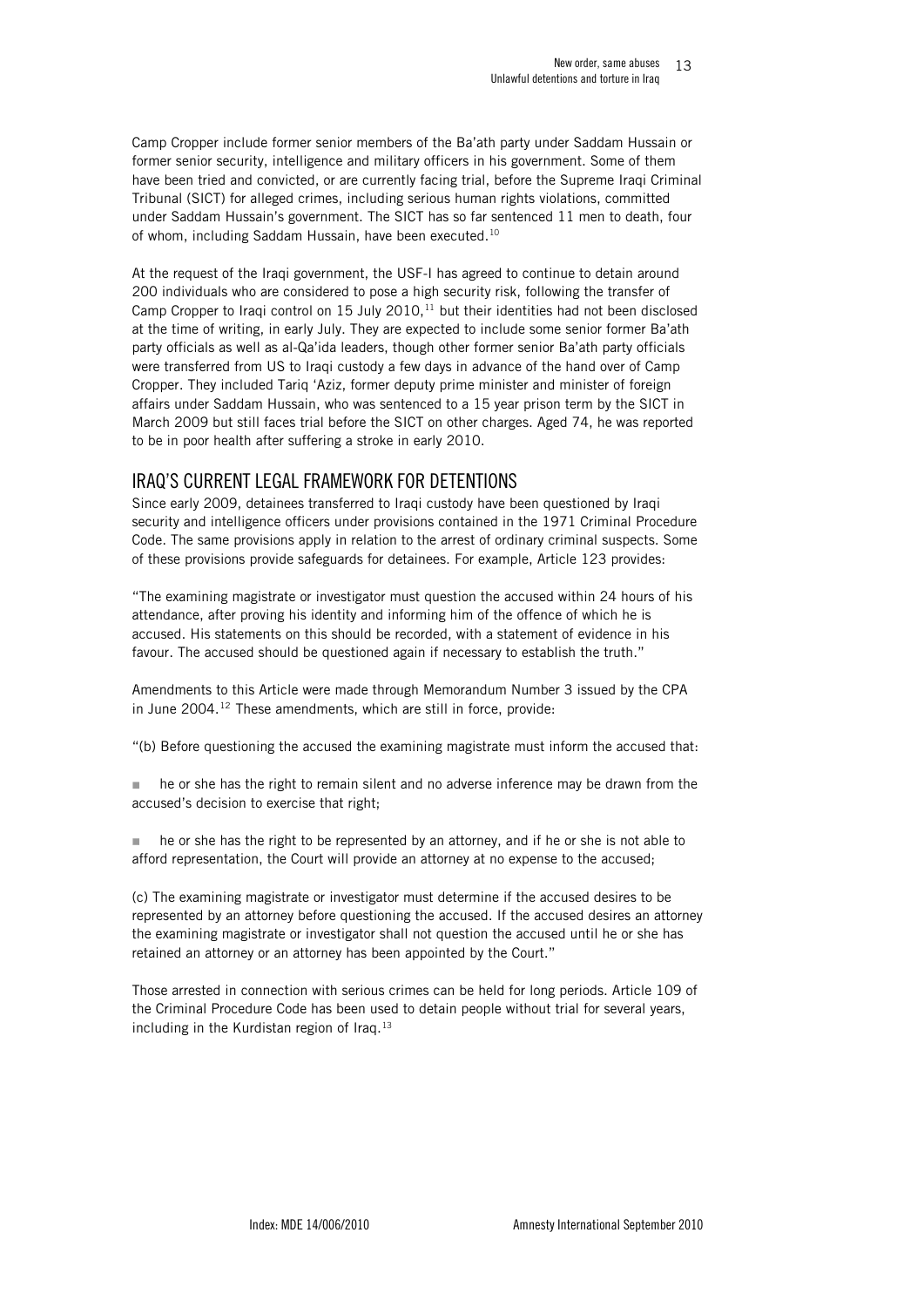<span id="page-13-0"></span>14 New order, same abuses Unlawful detentions and torture in Iraq

The vast majority of detainees are suspected of terrorism-related offences, including supporting and funding armed groups, on the basis of the Anti-Terrorism Law adopted in November 2005. This contains an overly broad definition of terrorism – so broad, in fact, that it can be used to muzzle peaceful opposition to the government<sup>14</sup> – and increased the number of capital offences prescribing the death penalty for those who provoke, plan, finance or support others to commit terrorist acts, as well as those who actually commit such acts.

## AMNESTY LAW

As part of its reconciliation process and its strategy to reduce attacks by armed groups and build wider political support, the Iraqi government promulgated an amnesty law to provide for the release of some detainees and prisoners. This came into effect on 27 February 2008.<sup>15</sup> Its Article 1 provides that anyone detained or serving a prison sentence, Iraqis or other nationals, can be pardoned and released by decision of one of the judicial committees established for this purpose by the Iraqi Supreme Judicial Council. Article 2 sets out the exceptions – prisoners sentenced to death under the Iraqi Penal Code; those serving prison sentences for acts of terrorism resulting in death or permanent disability; those sentenced for crimes against humanity as set out in Article 1 of Law No.10, which established the SICT; and those sentenced for premeditated murder, kidnapping, rape, homosexual acts, adultery, incest, forging official documents, counterfeiting, smuggling artefacts, and offences under the Iraqi Military Criminal Code.

Under Article 5 of the Amnesty Law, a judicial committee comprising four judges and a representative of the Public Prosecution, is to be appointed in each governorate to implement the Amnesty Law. The committees are to release any person who has been detained for more than six months without being brought before an investigative judge and any person detained for more than one year who has not been referred to a specialized court.<sup>16</sup>

The Amnesty Law, from the time that it took effect, has applied to all detainees and sentenced prisoners in Iraq irrespective of whether they are held in Iraqi or in US custody. Indeed, Article 6 of the law requires the Iraqi authorities to take all necessary steps to transfer Iraqis detained in US-controlled facilities to Iraqi prisons to implement the provisions of this law.

In practice, the Amnesty Law appears to have been widely ignored and to have had little effect or impact on prisoner numbers. Some detainees have been released but thousands of others have continued to be detained, including some who judicial committees have said should be released. The reasons are manifold – the outdated and bureaucratic nature of the judicial system, including the lack of a computerized data recording system; the reluctance of judicial officials, especially at the governorate level, to free detainees on release orders that they fear may be forged; and the difficulties faced by judicial and other officials in travelling around the country because of the dangerous security situation.

# INTERNATIONAL HUMAN RIGHTS STANDARDS

Iraq has long been a state party to the International Covenant on Civil and Political Rights (ICCPR) and in 2008 the government of Prime Minister Nouri al-Maliki ratified the Convention against Torture and Other Cruel, Inhuman or Degrading Treatment or Punishment.<sup>17</sup>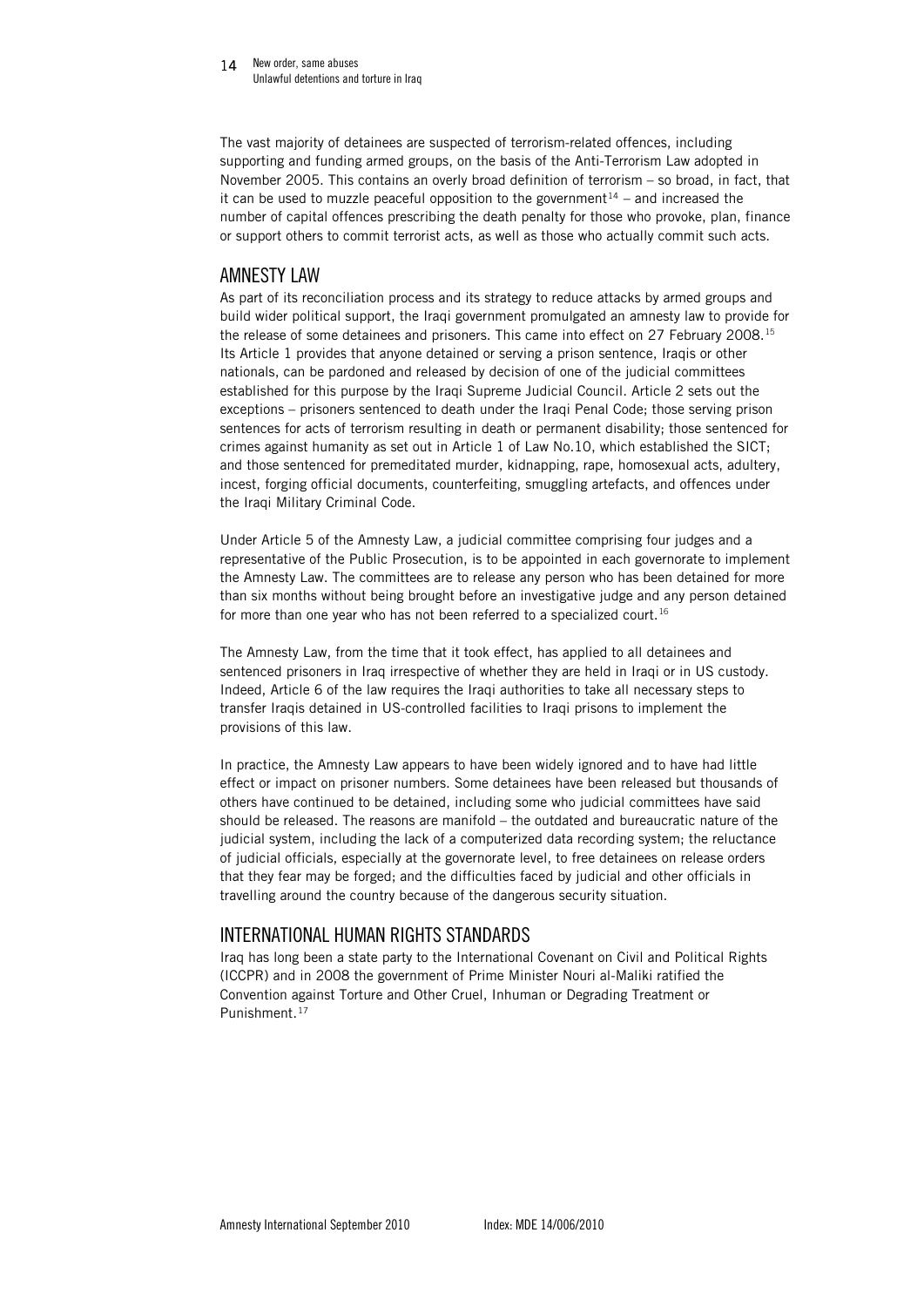Under the ICCPR, Iraq is obliged to respect the right of every individual who is detained for an alleged offence, whatever its nature, to be brought promptly before a judge or other independent and impartial judicial officer. Article 9 stipulates that:

"No one shall be subjected to arbitrary arrest or detention… Anyone arrested or detained on a criminal charge shall be brought promptly before a judge or other officer authorized by law to exercise judicial power and shall be entitled to trial within a reasonable time or to release."

In addition, Principle 4 of the UN Body of Principles for the Protection of All Persons under Any Form of Detention or Imprisonment (Body of Principles) provides that:

"Any form of detention or imprisonment and all measures affecting the human rights of a person under any form of detention or imprisonment shall be ordered by, or be subject to the effective control of, a judicial or other authority."

The Body of Principles further stipulates that "a judicial or other authority" means:

"A judicial or other authority under the law whose status and tenure should afford the strongest possible guarantees of competence, impartiality and independence."

Principle 11 provides that:

"A person shall not be kept in detention without being given an effective opportunity to be heard promptly by a judicial or other authority."

The Human Rights Council has repeatedly urged all states, including in the context of counter-terrorism measures, to:

"Respect and promote the right of anyone who is arrested or detained on a criminal charge to be brought promptly before a judge or other officer authorized by law to exercise judicial power and to be entitled to trial within a reasonable time or to release."18

It has also called on them to:

"Respect and promote the right of anyone who is deprived of his/her liberty by arrest or detention to be entitled to bring proceedings before a court, in order that the court may decide without delay on the lawfulness of his/her detention and order his/her release if the detention is not lawful, in accordance with their international obligations."19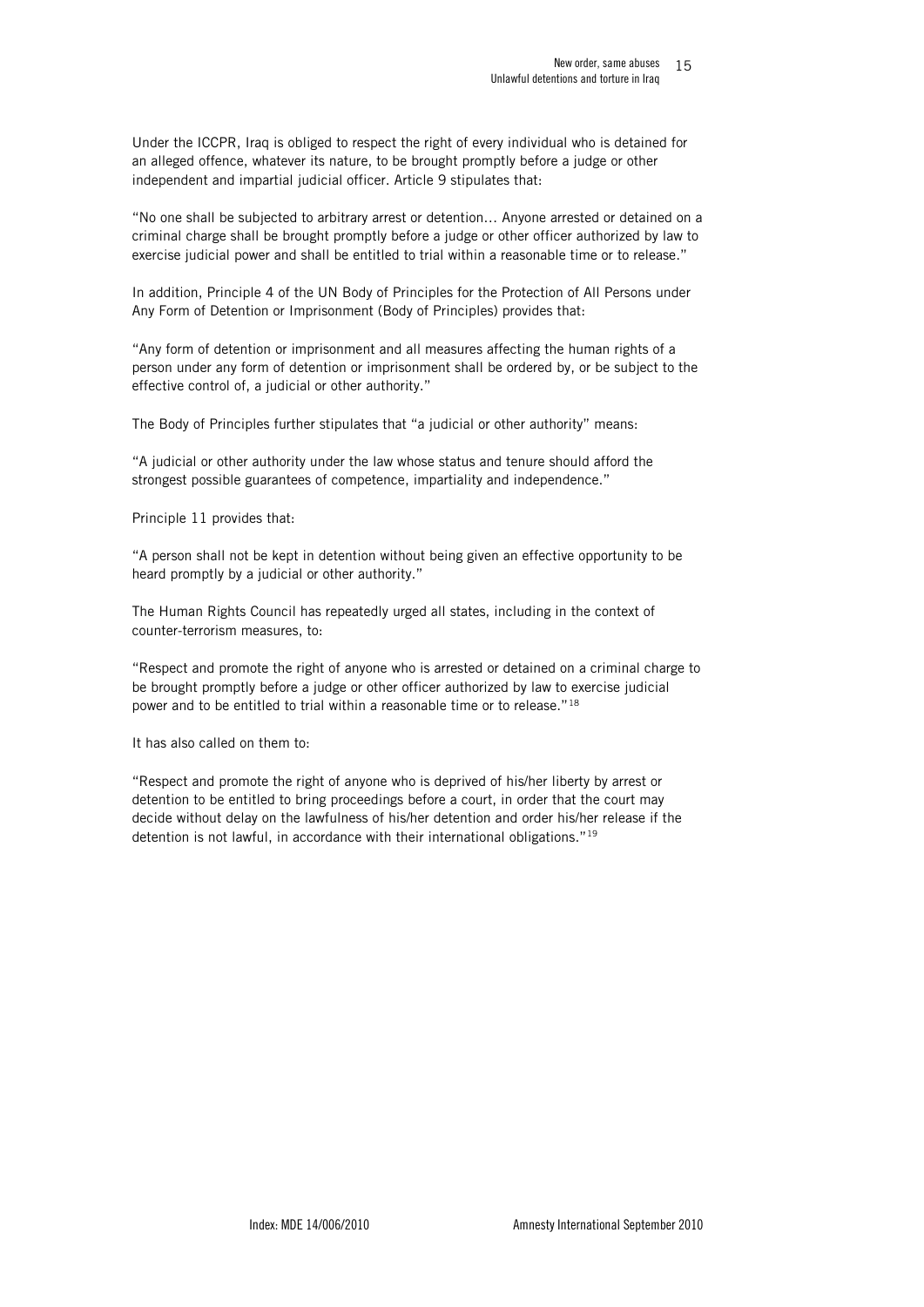# <span id="page-15-0"></span>3. PATTERNS OF ARBITRARY **DETENTION**

'We know that Nasrallah has done nothing wrong. Someone must have informed on him to get money from American forces…'

Sister of detainee Nasrallah Mohammad Ibrahim<sup>20</sup>

Since the US-led invasion of Iraq in March 2003, tens of thousands of people have been detained without charge or trial by the MNF, subsequently the USF-1, and without any effective means to challenge their detention before an independent judicial body. The June 2004 Memorandum Number 3 (Revised) of the CPA established a complicated review process for detainees held by the MNF.<sup>21</sup> However, the procedures set out in this memorandum and others that were developed in practice failed to satisfy the guarantees for the rights of detained persons provided under international law, including human rights treaties to which both the USA and Iraq are party, notably the ICCPR. Human rights violated in the process have included the right to have access to legal counsel and the right to challenge the lawfulness of the detention before an independent tribunal.<sup>22</sup>

US forces arrested suspects independently and without reference to the Iraqi authorities or Iraqi national law from the time of the invasion in March 2003 until the beginning of January 2009, when the SOFA came into force. Then, from I January 2009, as described above, US forces were required to obtain an arrest warrant from the Iraqi authorities before making any arrest and to transfer any person they arrested to the custody of the Iraqi authorities within 24 hours. Meanwhile, since late 2003, the newly formed Iraqi police and security forces, recruited and trained primarily by US and UK forces, have made arrests and detained people both independently, on their own, and in joint operations with US forces.

Corruption has been a significant factor affecting the pattern and process of detentions, with some people apparently being detained by Iraqi security forces not because they were suspected of committing offences or to pose a threat to security but essentially to extort money from them and their families. Amnesty International is aware of a number of cases in which security officials have asked detainees' families to give them money – in US dollars – in return for either releasing their detained relatives or providing information about their whereabouts in detention.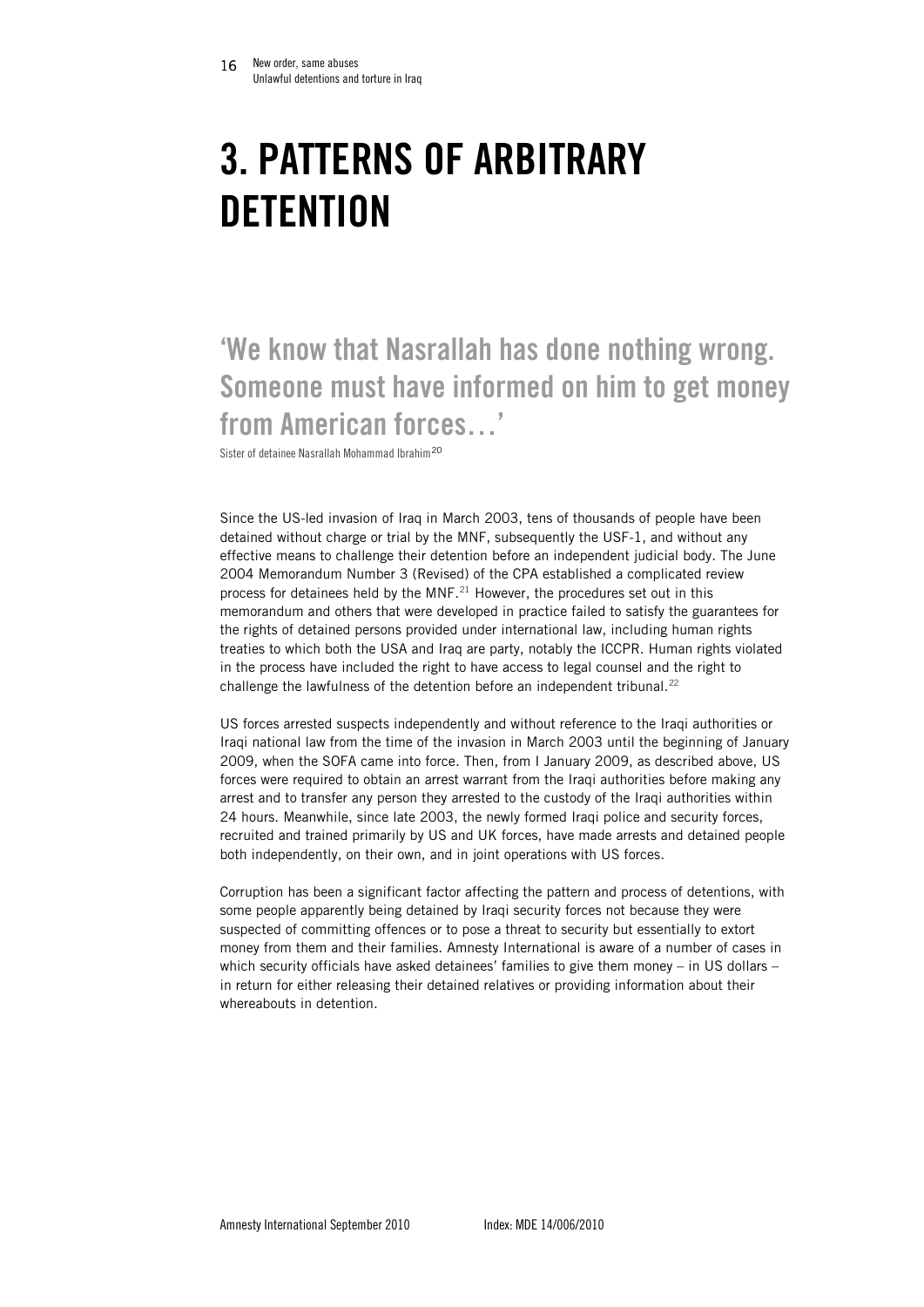<span id="page-16-0"></span>Dr 'Adnan al-Mahdawi, for example, the 54-year-old Dean of the Faculty of Education at the University of Diyala in Ba'quba, north of Baghdad, was forced to stop in November 2009 while he was driving in Ba'quba with his 27-year-old nephew. He was then detained by three armed men wearing civilian clothes, believed to be members of the Ministry of Interior's Counter-Terrorism Unit. They arrested him without giving any reason or producing an arrest warrant, but let his nephew go. They then took Dr al-Mahdawi to an unknown place and following this one of his relatives is reported to have been telephoned by an officer of the Counter Terrorism Unit who asked for a large amount of money to secure Dr al-Mahdawi's release.

The family, however, said they could not pay and Dr al-Mahdawi has continued to be held. It has since emerged that he was first held at a detention facility within Baghdad's Green Zone, then moved to al-Rusafa Prison, also in the capital but outside the Green Zone. He is reported to have been accused of involvement in the murder of one of his university colleagues on the basis of an allegation made by the murder victim's wife, but it appears that the charges may be politically motivated. Dr al-Mahdawi's trial began in early 2010 but by May his alleged accuser, the widow of the murdered man, had failed to appear in court to give evidence.

# DENIED ACCESS TO LAWYERS

Despite the safeguards contained in Article 127 of Iraq's Criminal Procedure Code (as amended), in practice detainees generally have not been able to access legal



Dr 'Adnan al-Mahdawi © private

representation, according to numerous testimonies obtained by Amnesty International from former detainees and detainees' families, and detainees held in the Kurdistan region of Iraq who were interviewed in prison by Amnesty International in June 2010.

Several factors appear to underlie the denial of this right, including the reluctance of some lawyers to represent and defend people suspected or accused of terrorism or other serious crimes, and fears that this could expose the lawyers themselves to reprisal or other attacks – an unsurprising concern in a context where a number of lawyers and also judges have been abducted and/or killed and others have been told that they will be killed if they continue to defend certain clients. Yet, under Article 14(3)(d) of the ICCPR, every person has the right, in the determination of any criminal charges against them, to "legal assistance of his own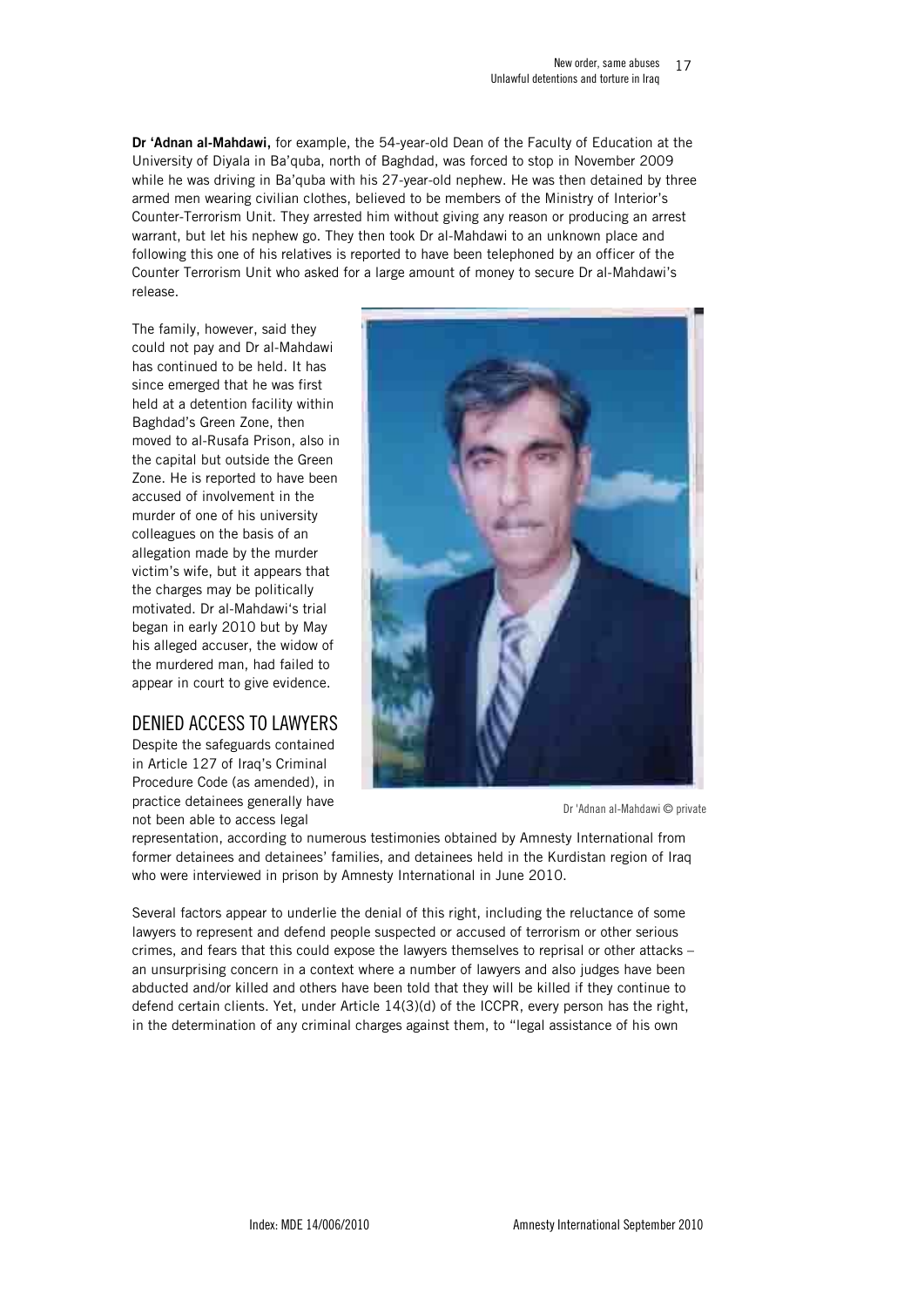#### <span id="page-17-0"></span>18 New order, same abuses Unlawful detentions and torture in Iraq

choosing". The Iraqi government has an obligation, despite the difficulties, to protect this right, including by ensuring that lawyers are able to represent their clients free from threats, intimidation or violence.

In most cases, however, detainees are denied access to legal representation because they are held in detention facilities where contact with the outside world is denied to them.

Pointing to this, and the dangers it entails, the Iraqi Human Rights Ministry 2009 annual report noted that many detainees were being held in detention centres under the control of the ministries of Defence and Interior where they were routinely interrogated by investigating officers without the presence of lawyers, increasing the likelihood that they would be tortured.<sup>23</sup> The report refers to a letter that the Iraqi Bar Association sent to the Human Rights Ministry on 7 July 2009 urging the Ministry to intervene with the Defence and Interior ministries and have them lift the obstacles faced by lawyers seeking access to detainees held in facilities controlled by the two ministries. $24$ 

In some cases, even when lawyers are allowed to see their clients they are not permitted to have a private and confidential meeting.

# DETAINED WITHOUT WARRANT OR EVIDENCE

Nasrallah Mohammad Ibrahim, a 41-year-old father of six who worked for an electricity company in al-Siniya, a town in Salaheddin governorate, north of Baghdad, was detained from his workplace on 5 January 2008 by US soldiers who produced no arrest order or warrant issued by a judicial authority. He was initially held at a US military base in al-Siniya for about a week and then transferred to Camp Bucca, far from his home in al-Siniya, with the result that his family could not afford to visit him for about 18 months. After two years at Camp Bucca he was transferred to Camp Taji where he was still being detained without charge or trial in early July 2010. His sister told Amnesty International of the difficulties his family has been facing during his detention:

"*My brother has six children, three girls and three boys,they are not doing well in school. In fact one girl is not attending school. They need clothes but we don't have the money to buy them clothes. When we visited Nasrallah in Bucca, the journey from Salaheddin to Bucca cost us nearly US\$150, add to that expenses for accommodation and food in Basra. We only visited him three times when he was there because we couldn't afford it. Our mother is not well and Nasrallah's detention is not helping her."*

Many other people have been arrested without judicial warrants, mostly at night during raids on houses, by US or Iraqi security forces, or both. This practice contravenes Article 92 of the Iraqi Criminal Procedures which states clearly that no one may be lawfully arrested without an arrest order issued by a judge or a court.

Many detainees are reported to have been picked up on the basis of information provided to the Iraqi security forces by secret informants, some of whom may have correctly identified members of armed groups or others responsible for attacks but others of whom may have named people as suspects in order to obtain payment. Both the Iraqi security forces and US forces have sought to identify those who belong to or support armed groups using networks of secret informers, including paid informers. Article 47(2) of the Criminal Procedure Code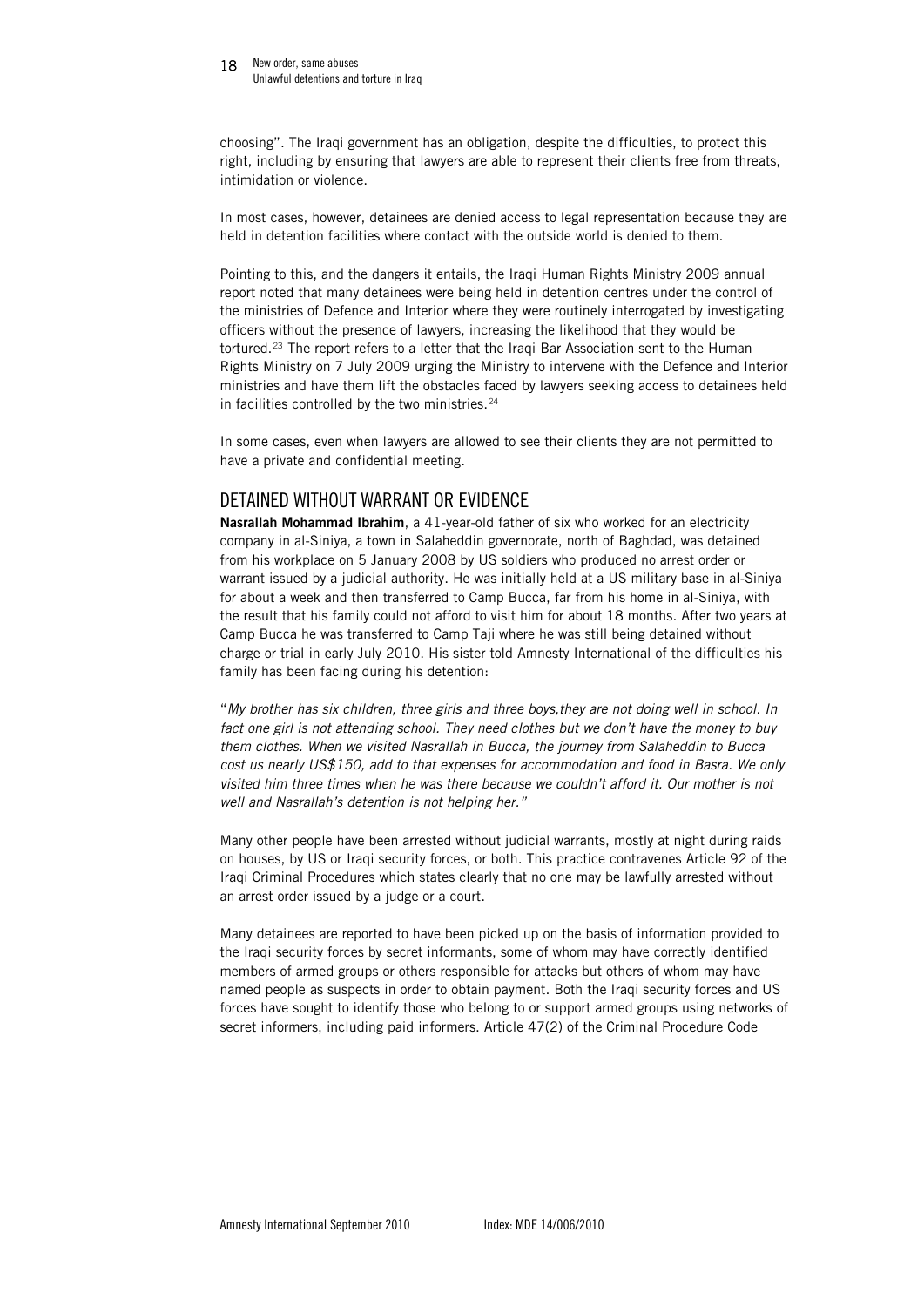gives informants the right to request secrecy in serious crimes.<sup>25</sup>

As violence soared in the years following March 2003, the use of informants became widespread leading to accusations that many people had been detained solely on the basis of false information provided by secret informants. This prompted the Council of Representatives (Iraq's parliament) to amend Article 243 of the Penal Code in 2009 to double to 10 years the maximum prison term that can be imposed on anyone convicted of falsely accusing an innocent person of committing a crime.<sup>26</sup> In addition, in June 2009 the Iraqi Supreme Judicial Council issued a directive to all investigating judges urging both to ensure that any information provided by secret informants is reliable and that it should not be considered sufficient on its own, in the absence of supporting evidence, to form the basis for issuing an arrest warrant or detention order.<sup>27</sup>

Youssef 'Ali Jalil, a 25-year-old student from al-Ghazalia in Baghdad, is married with one daughter. In the early hours of 21 November 2008, according to his family, a group of more than 10 US soldiers went to his house, searched it and arrested him without producing a search or arrest warrant. He was taken to Camp Cropper, where he was held for a week, and then transferred to Camp Bucca. He remained there, most of the time, until mid-2009 when he was taken back to Camp Cropper. In September 2009, the US military handed Youssef 'Ali Jalil over to the Iraqi authorities, who detained him in Rusafa Prison before transferring him to al-'Adala Prison in al-Kadhimiya, Baghdad. His family appointed a lawyer to represent him, who has been able to visit him four times, but no members of his family have visited Youssef 'Ali Jalil since US forces transferred him to the custody of the Iraqi authorities in September 2009 for fear of harassment by Iraqi security officials and prison guards.<sup>28</sup> Since his transfer to al-'Adala Prison, Youssef 'Ali Jalil has alleged that he has been beaten there by prison guards. In early July 2010 he was still being held without charge or trial.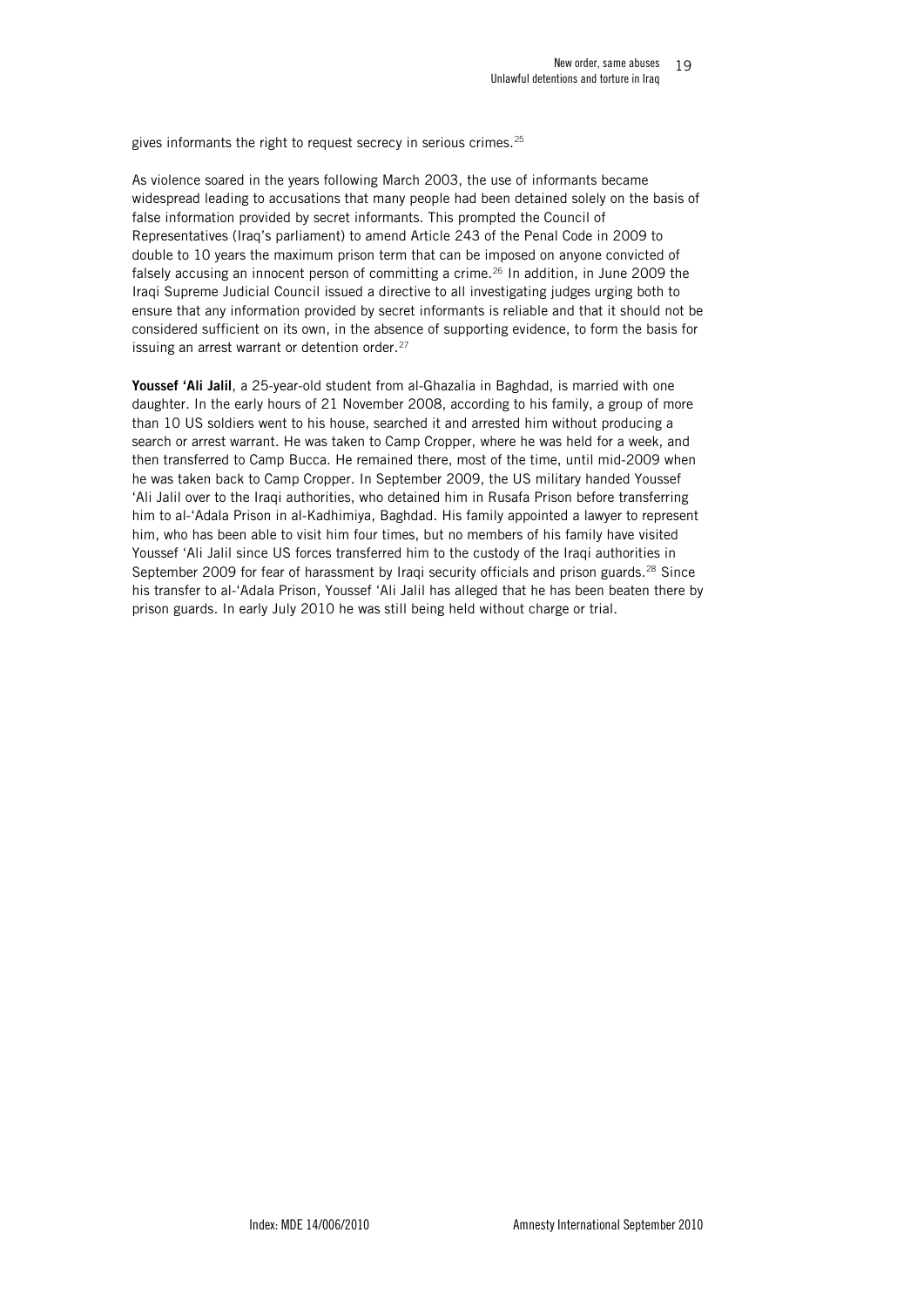# <span id="page-19-0"></span>4. DETAINED WITHOUT CHARGE OR TRIAL

# Qusay 'Abdel-Razaq Zabib remains in Camp Taji without charge and despite being recommended for release

Amnesty International knows of many cases of people who have been detained without charge or trial in Iraq for very long periods, often several years, though the identities of many others have remained undisclosed. These cases illustrate a deep-seated and continuing pattern of serious abuse in which human rights violations have been, and are, justified in the name of security. Yet, as is also evident, the security situation in Iraq remains precarious, increasingly so amid the political vacuum that has developed since the March 2010 elections and resurgent attacks by armed groups targeting government installations and public places. The policy of locking people up on mere suspicion and denying them justice has contributed to, not alleviated, this situation and has increased sectarian divisions and insecurity. It has also established a pattern which has become entrenched and may prove very difficult to break in which the authorities' commitment to human rights appears hollow and offers all too little advance from the years of brutal dictatorship under Saddam Hussain. Urgent action is needed to reverse this continuing slide and there are real fears for the safety of detainees who, having been held for years without trial by US forces, have now been handed over to an Iraqi state that is rent with internal divisions and whose record in relation to the treatment of prisoners is nothing less than abysmal.

Yasser Ahmed Dalo Hussain al-Qaissi, a 41-year-old senior police officer from al-Sha'ab district of Baghdad, married with four children, was held without charge or trial for more than three years. On 27 February 2007, while walking to work in al-'Adhamiya district of Baghdad, he was arrested by US soldiers. He was in possession of his police firearm, but he was not in uniform and was not carrying any documents to prove his identity; it was then common for police officers not to carry such documents and to wear civilian clothes to avoid being identified and targeted by armed groups. He was not told why he was being arrested. He was taken to Camp Cropper and, soon after, transferred to Camp Bucca, where he was held until it was closed by the US military in September 2009. Yasser al-Qaissi was then transferred to Camp Taji until late April 2010, then moved to al-Rusafa Prison in Baghdad. He was released uncharged on 6 May 2010 after more than three years in detention without charge or trial.<sup>29</sup>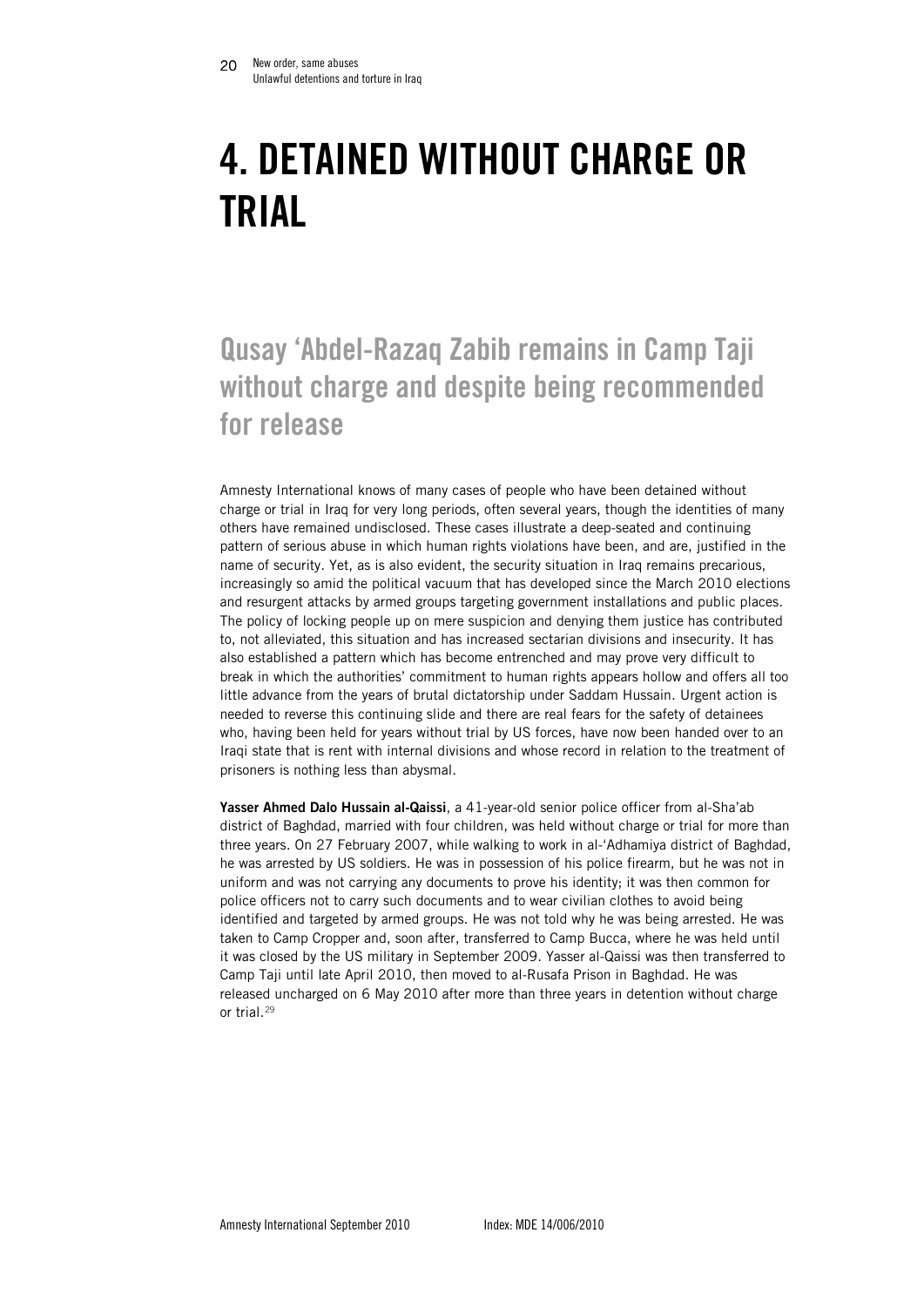'Amer Mezhem Khaz'al, a farmer aged around 30 from Ishaqi village in Salaheddin governorate, married with one daughter, has been detained without charge or trial since 2005. US and Iraqi forces are reported to have burst into his house at night and to have taken him away without producing an arrest warrant. He was first held at a US military post in Balad, where he was interrogated for about a week, then moved to another US base in Ba'quba for a few days before he was taken to Camp Bucca. His relatives were able to visit him there once every two or three months until Camp Bucca was closed and he was transferred to Camp Taji, which US forces handed over to Iraqi government control in March 2010. He was still believed to be held there in june 2010. He does not have a lawyer and the health of his mother, a widow, is reported to have deteriorated because of her anxiety over his continuing detention.<sup>30</sup>

Qusay 'Abdel-Razaq Zabib, a 36-year-old police officer in 'Uwaynat village near Tikrit, married with two children, was arrested on 17 July 2008 by US soldiers after he was summoned to attend a meeting at the police station where he worked. He was taken to a US military post in Tikrit and held there for 21 days, then transferred first to Camp Cropper for three weeks and then Camp Bucca, where he was held for 11 months. He was then moved to Camp Taji for a month, then back to Camp Cropper for six months, then to Camp Taji once more, apparently because he was suspected of collaborating with armed groups. On 3 March 2010, a few weeks before the Iraqi government assumed control of Camp Taji, the US military recommended that he be released but in early July he was still detained there, without charge or trial, and now in the custody of the Iraqi authorities. His family are able to visit him but two years after his arrest it remains unclear how long he will continue to be detained in the absence of any charges brought against him. $31$ 

Nabil Fiza' Sabbar, aged around 27 and married with three children, worked with his father in al-Siniya, a town in Salaheddin governorate. He was arrested by US soldiers on or around 9 October 2008 at his father's shop in al-Siniya. The soldiers took him to a US military base in Tikrit, where he was held for a few days. He was then transferred to Camp Cropper for about two months before being moved to Camp Bucca, where he was held for about a year. He was then moved to Camp Taji. The US military determined in early 2010 that he should be released but he was still detained without charge or trial at the prison, now in Iraqi hands, in early July 2010. He does not have a lawyer to represent him and his family were able to visit him for the first time only after he was moved to Camp Taji, due to the dangers they would have faced in making a road journey to Camp Bucca, near Basra.<sup>32</sup>

Some detainees are alleged to have been abducted by armed groups fighting against the government and the US presence in Iraq, who apparently wished to forcibly recruit them, and then to have been detained by US forces and later the Iraqi authorities after US forces raided the bases used by the armed groups holding them.

'Abd Jassem Mohammad Ahmed al-Gartani, for example, a 38-year-old civil servant from al-Khalidya, married with one child, is reported to have been abducted on 21 July 2006 by armed men believed to be members of al-Qa'ida in Iraq, after previously receiving threats that he must join them or risk being killed. They took him to al-Thar Thar, where they controlled several houses, but these were attacked by US troops in October 2006, who took prisoner seven men, including 'Abd Jassem Mohammad Ahmed al-Gartani and other abductees. For a time, his family were unable to find out what had happened to him. Then they learnt that he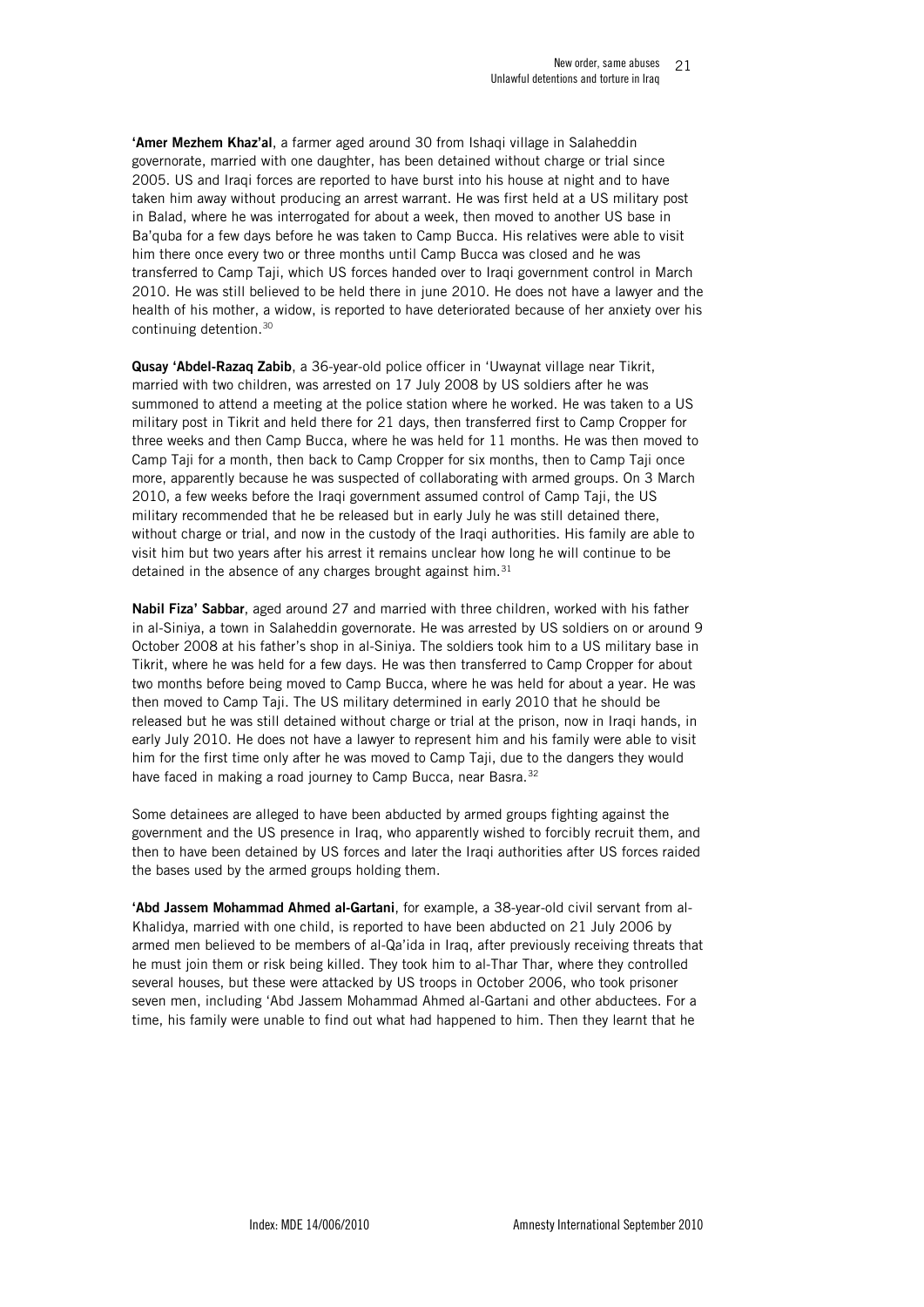#### <span id="page-21-0"></span>22 New order, same abuses Unlawful detentions and torture in Iraq

was at Camp Bucca, being held in a tent designated for non-Iraqi nationals – apparently because he had no identification with him when he was abducted and was mistaken by US forces for a foreign Arab national. After Camp Bucca was closed in September 2009 his family was told that he had been moved to the Iraqi-run al-Ma'qal Prison in Basra but the latest information is that he is being held in Camp Cropper. No charges are known to have been brought against him.

Mostafa Sabah Mahmoud Ahmad al-Qaissi, a 24-year-old student from al-Sha'ab district in Baghdad, was returning by taxi from Syria on 29 March 2007 after visiting an aunt. He was reportedly abducted in the village of al-Saqlawiya, near Falluja, by armed men believed to be members of al-Qa'ida in Iraq – the armed men are reported to have seized several young men travelling in taxis but to have allowed women, children and elderly people to continue their journeys. Mostafa al-Qaissi and others were taken to al-Thar Thar, an al-Qa'ida strongpoint. Four days later US troops attacked the area, killing some of those there and taking prisoner others, including Mostafa al-Qaissi and other abductees. He he was taken to Camp Bucca, then moved to Camp Cropper. In early July 2010 he was believed to be still detained there without charge or trial.

In other cases, detainees have been transferred between US military and Kurdish security forces. 'Abdullah Zuhair Ibrahim al-'Ani, for example, a 28-year-old married medical student with one child, was taken by US troops from his apartment in Tikrit's al-Dor neighbourhood on 10 July 2008. For the next nine months or so, his family did not know his whereabouts or what had happened to him. In April 2009, his mother was told by a former detainee that he had been held together with 'Abdullah al-'Ani' at al-Salam Camp, a detention facility run by the Patriotic Union of Kurdistan in the Kurdistan region of Iraq, a few miles south of Sulaimaniya. It appeared that 'Abdullah al-'Ani had been held by US forces in Tikrit for a few days and then handed over to the KRG, which administers three semi-autonomous predominantly Kurdish provinces in the north of Iraq. The reasons for this remain unclear and his family have not been able to visit him there. In all, there were said to be some 200 detainees held at al-Salam Camp. The Iraqi Interior Ministry has confirmed in writing to 'Abdullah al-'Ani's family that he is still detained following his arrest by US forces on 10 July 2008, but the USF-1 has yet to respond to Amnesty International's request for clarification as to the reason for his transfer to the Kurdish authorities security forces and his current legal status and whereabouts.

In some cases, the laws and practices used against suspected members of armed groups have also been used against outspoken critics, including members of the Sunni community who have criticized what they see as Shi'a domination of the government. For example, on 14 March 2010 'Omar Ahmad Yousef, a lecturer at Mosul University, was arrested from his home by Iraqi security forces, reportedly without an arrest warrant, and briefly detained. His arrest prompted protest demonstrations by students at Mosul University held on 15 March, calling for his release and the release of a number of students who had also been detained.<sup>33</sup>

# DETENTION FOLLOWING FORCIBLE RETURN

Four Iraqi nationals who had been held at the US detention facility at Guantánamo Bay, Cuba, were immediately detained by Iraqi security authorities when they returned to Iraq on 17 January 2009. The four men - Hassan 'Abdul-Hadi 'Abdul-Said, 'Abbas 'Abdel-Rumi 'Alawi al-Naely , Arkan Mohammad Fadhil al-Karim and 'Ali 'Abdu-Motalib 'Uwayd Hassan al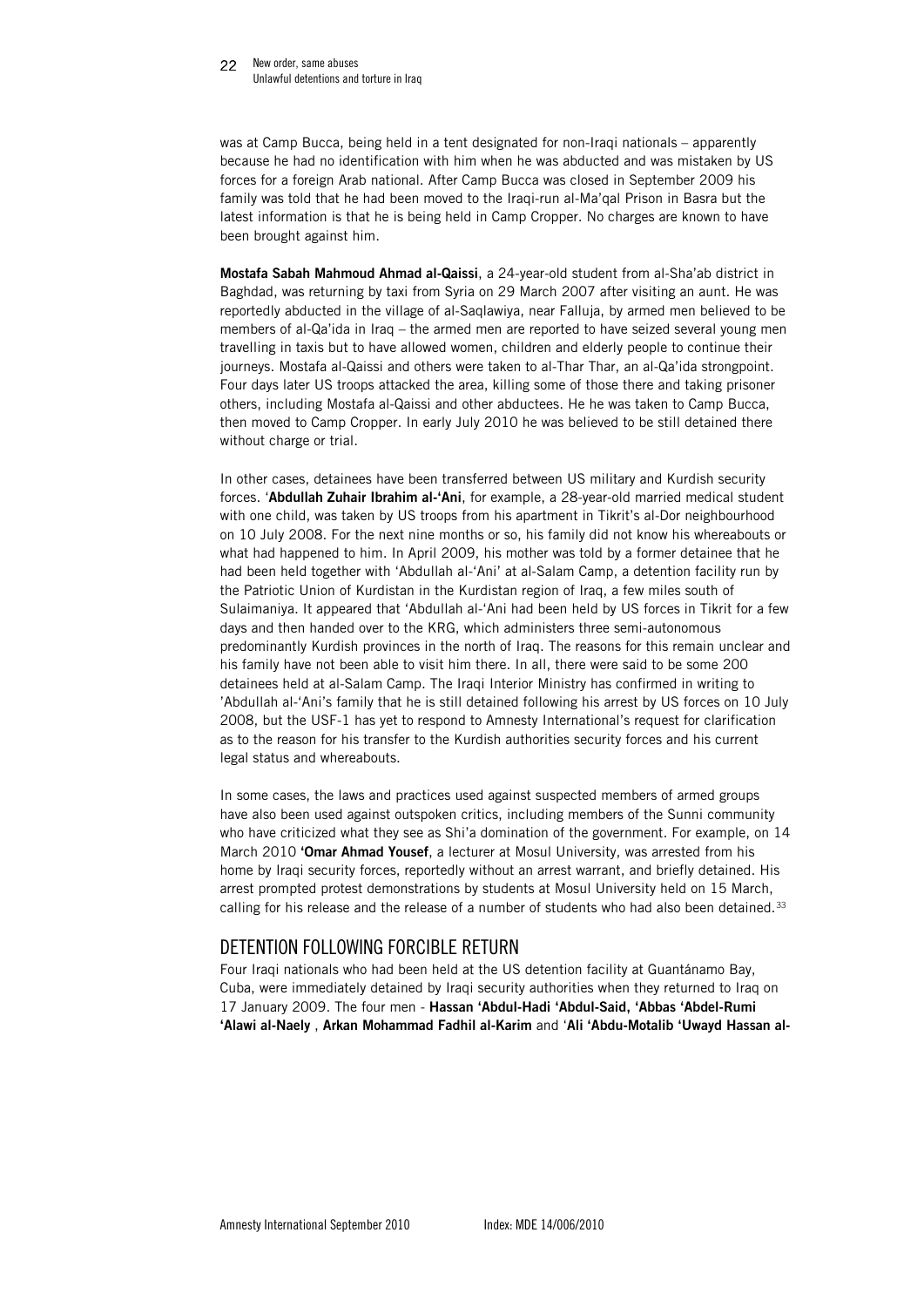Ta'i, had all been detained at Guantánamo for several years having previously been arrested in different places either by US forces or others from whom they were handed over to US forces.

Following their return to Iraq, a senior Interior Ministry official first denied any knowledge of their forcible return but then the Minister of Justice confirmed it and announced that all four Iraqis were being interrogated by security officials. $34$  An investigative judge issued arrest warrants against them and on 19 February 2009, a special committee composed by the Ministry of Human Rights to deal with their cases visited them in a detention centre run by the Counter-Terrorism Unit in Baghdad. The four were apparently expected to benefit from the 2008 Amnesty Law but their release orders have still to be ratified by the prime minister's office and they continue to be detained. In April 2009 the government informed Amnesty International that the special committee had made four recommendations, including that the four detainees be allowed to appoint lawyers and be permitted access to medical care and contact with their families.<sup>35</sup> As of July 2010 the four people are said to be still detained without trial in the same detention facility.

Other long-term detainees include people who were arrested after they were forcibly returned to Iraq by the governments of neighbouring states.<sup>36</sup> Businessman Ziya Kassem Khammam al-Hussain, for example, was forcibly returned to Iraq from Saudi Arabia in early 2009,  $37$ since when he has been detained ever since without charge or trial. A resident of Kuwait, he was arrested at his home on 15 January 2007 and held for about two weeks by Kuwaiti security officials who, he alleges, tortured him. In early February 2007 he was handed over to Saudi Arabian security officials and flown to Riyadh, where he was detained without charge or trial for two years, reportedly in solitary confinement and permitted only one family visit, in September 2008. His family learnt that he had been forcibly returned to Iraq only when his sister travelled from Kuwait to Riyadh to see him in January 2009. It emerged later that he had asked the Saudi Arabian authorities not to return him to Iraq, where he feared he would be subject to further human rights violations, but allow him the opportunity to seek asylum in a third country. His forcible return may have been carried out as part of a security protocol between Iraq and its neighbours, including Saudi Arabia, which appears to lack any safeguards for the right to protection from torture and persecution.<sup>38</sup> Ziya Kassem Khammam al-Hussain remains held in Camp Cropper without charge or trial.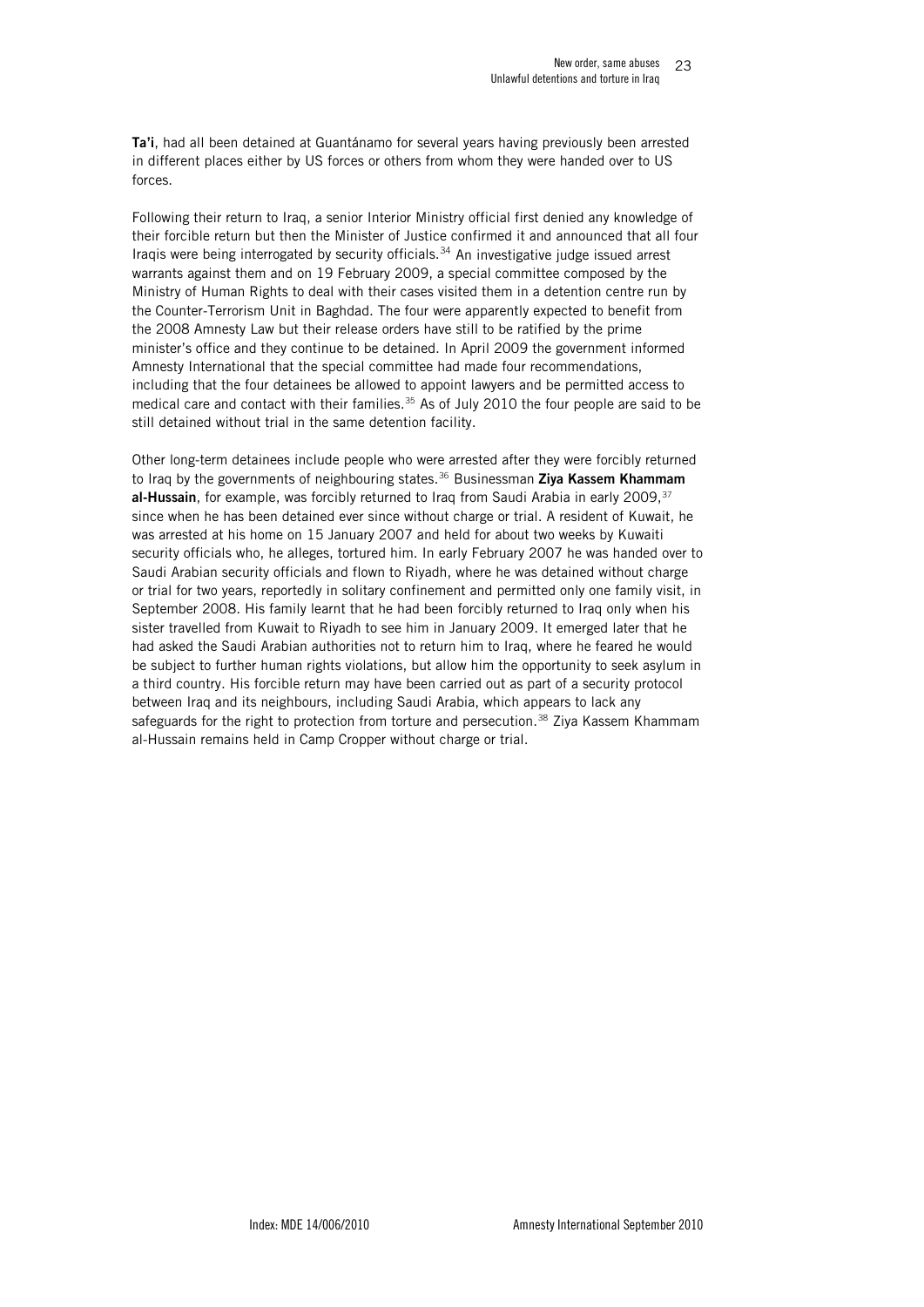# <span id="page-23-0"></span>5. LONG-TERM DETENTIONS IN THE KURDISTAN REGION

# Walid Yunis Ahmad has been detained without charge or trial for more than 10 years

Scores of people have been detained without charge or trial in the Kurdistan region of Iraq, some for years. Some have been tortured or otherwise ill-treated, and some have been victims of enforced disappearance, as the authorities refused for years to provide their families with information on their fate or whereabouts.

Until early 2008 the KRG held hundreds of detainees without charge or trial on suspicion of belonging to or sympathizing with Islamist groups, in particular Ansar al-Islam.<sup>39</sup> By September 2008 the majority of these had been "pardoned" and released. However, scores have remained in detention in prisons controlled by the Asayish, the KRG's main security agency, in the three Kurdish governorates administered by the KRG – Erbil, Sulaimaniya and Dohuk.

Many of those detained in recent years were arrested because of their suspected membership of or support for banned organizations such as Ansar al-Islam as well as legal political parties, including the Kurdistan Islamic Movement and the Islamic Group.<sup>40</sup> Some were active members of these organizations at the time of their arrest; others had reportedly ceased their involvement, some a long time before their arrest. Still others were detained, weeks or even months after they had surrendered to the Patriotic Union of Kurdistan (PUK)'s Peshmerga armed forces, in 2003 following armed clashes.

Families of a number of long-term detainees have been campaigning for their release. In mid-2009 they staged sit-ins outside the Kurdistan parliament building in Erbil. They also marched towards the KRG Presidency in Salaheddin, but were prevented by the security forces from getting near the building.

A number of the detainees who were interviewed by Amnesty International delegates who visited the Kurdistan Region in June 2010 said that they were from Mosul, outside the KRG, and had been detained by the Asayish or Peshmerga either in Mosul or nearby villages located in areas bordering the KRG which are disputed between the KRG and Iraq's federal government in Baghdad. Some of the detainees said they had been detained by US forces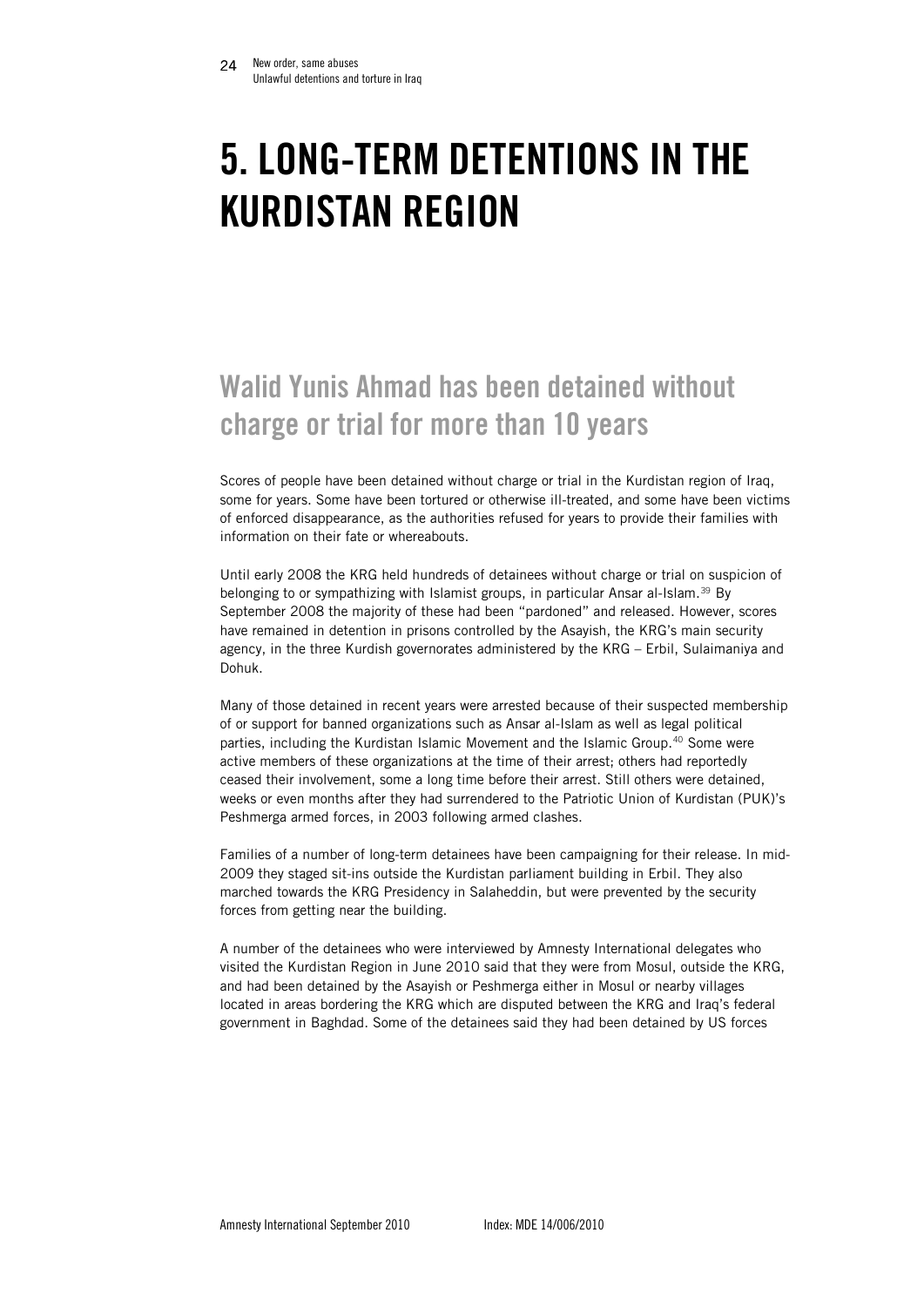and then handed over to the KRG.<sup>41</sup>

Amnesty International was told by the directors of the Asayish in Erbil and Dohuk that many of the detainees being held without trial have been arrested before the enactment of the KRG's anti-terrorism law in 2006<sup>42</sup> and that they could not be prosecuted under this law for alleged involvement with Islamist armed groups as this would mean applying the law retroactively. Nor, they said, could such detainees be charged under the Iraqi Penal Code because it does not contain specific provisions criminalizing terrorism. In fact, however, the Penal Code sets out a range of criminal offences relating to the internal and external security of the state that could potentially be used if the KRG authorities wished genuinely to bring the detainees before the courts and allow them the opportunity to obtain their release.<sup>43</sup> In any case, the reasons cited by the directors of the Asayish, which the KRG's then prime minister acknowledged to Amnesty International in 2009 is itself not fully accountable under the law, do not justify arbitrary detention, which is prohibited under international human rights law.

Possibly the longest serving detainee in Iraq is Walid Yunis Ahmad. A Turkomen born in 1958, married and a father of three children, he has been detained without charge or trial for more than 10 years. He was arrested by men in civilian clothes, believed to be Asayish officials, in an Erbil street on 6 February 2000. He disappeared. His relatives began looking for him and sought information from the authorities but they denied any knowledge about him. It was only some three years later that his family learnt for certain that he had been detained and discovered his whereabouts, when they were notified by the ICRC that he was being held at the Erbil headquarters of the Asayish, where they were then able to visit him.



Walid Yunis Ahmad © private

Walid Yunis Ahmad, who worked for a local radio and TV station linked to the Islamic Movement in Kurdistan, is alleged to have been tortured following his arrest. He was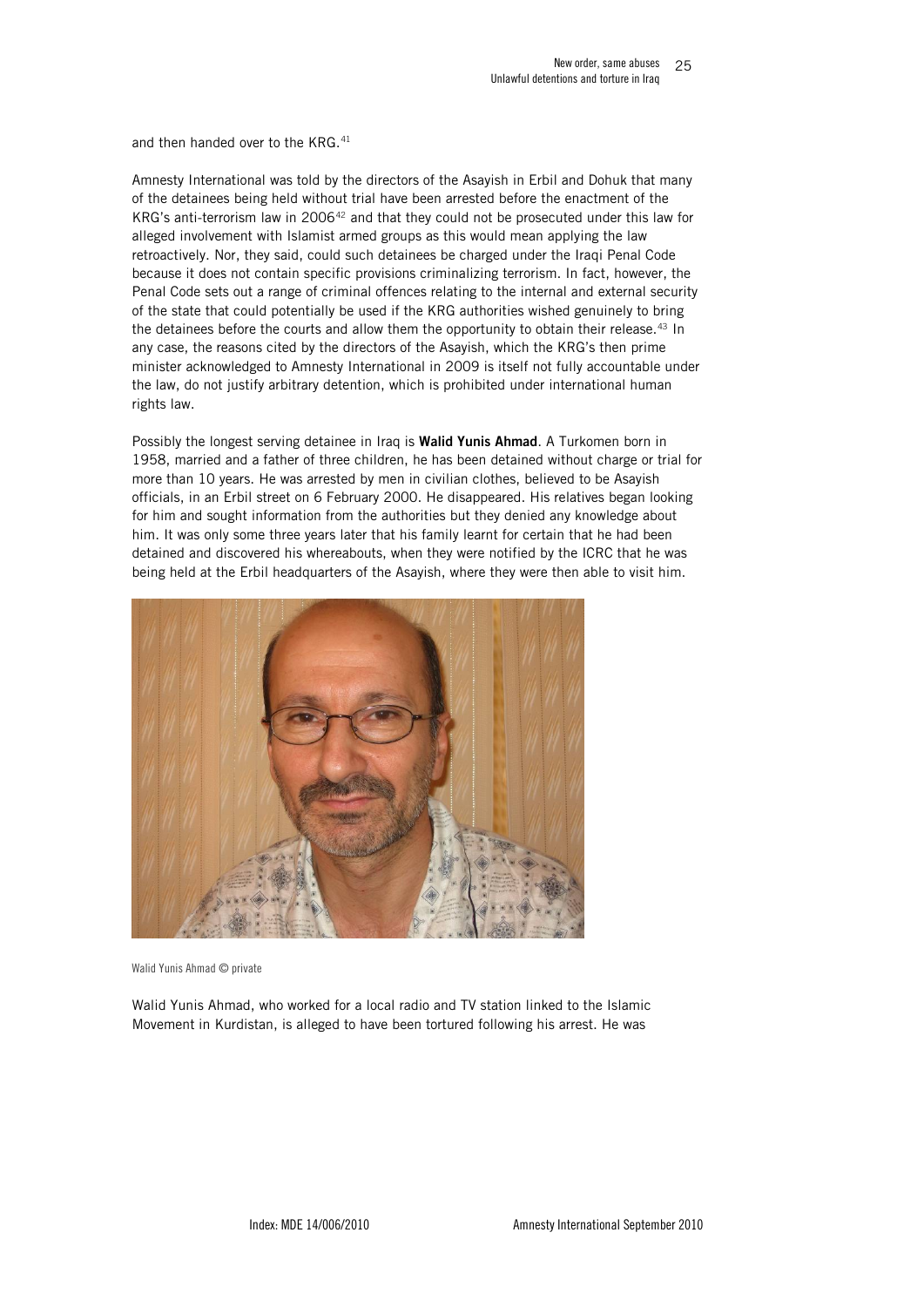transferred to Shaqlawa Prison, then 'Aqra Prison and eventually back to Erbil Asayish Prison, where he was held in solitary confinement. When his family visited him on 23 November 2008 they found him in poor health following a 45-day hunger strike in protest against his continuing detention. He was moved to the Asayish Gishti<sup>44</sup> Prison in mid-2009. At the end of March 2010 he was questioned twice by an investigator at the Asayish Gishti building in Erbil and told that he was being accused of trying to revive Ansar al-Islam from prison and that he is considered a danger to the security of the Kurdistan region of Iraq. On 1 April 2010, Walid Yunis Ahmed was transferred to the Dohuk Asayish Prison and subsequently questioned about his past activities with a legal Islamist political party, the Kurdistan Islamic Union. Amnesty International has on several occasions raised the case of Walid Yunis Ahmad with the Kurdish authorities.<sup>45</sup> The Director of the Asayish in Erbil told Amnesty International delegates that Walid Yunis Ahmad was "too dangerous to be freed" but gave no details.

Hiwa 'Abdel-Rahman Rassoul, a 32-year-old married father of three from Soran in Erbil governorate, has been held without charge or trial since July 2005. A former member of the Islamic Movement in Iraqi Kurdistan (IMIK), he travelled to Iran in 2001. On his return to the Kurdistan region of Iraq three months later, he was reportedly arrested by the Asayish in the area of the KRG controlled by the PUK. His family were not informed of his arrest and had no news of him or his whereabouts for about 15 months. They then heard that he was being detained at Abu Ghraib Prison in Baghdad – the Asayish had handed him over to US forces. He was released uncharged from Abu Ghraib in May 2005 but on 8 July 2005 he was re-arrested in Mosul by Iraqi police and again disappeared, this time for three months. The family then received a letter from him through the ICRC in which he told them that he was being detained at the Asayish Prison in Erbil. He remains there, held without charge or trial.

Hassan 'Abdullah Sa'eed, aged about 35 and married with two children, and his brother, Qassem 'Abdullah Sa'eed, a 36-year-old casual worker, were arrested on 2 June 2003. Both had been members of Ansar al-Islam but decided to leave the group and then returned to Erbil, their home town, and told the Asayish there if their break from Ansar al-Islam. Initially, Asayish officials were welcoming and, after askingthem some questions, allowed them to leave but asked them to return the following day. When they did so, they were arrested, held for several days in Erbil's Asayish Prison and then transferred to Shaqlawa Prison, where their family could visit them. Seven months later they were transferred to 'Aqra Prison but then they were separated and Hassan Sa'eed's whereabouts were unknown to his family for three years. They were unable to obtain any information about him Hiwa 'Abdel-Rahman Rassoul © private

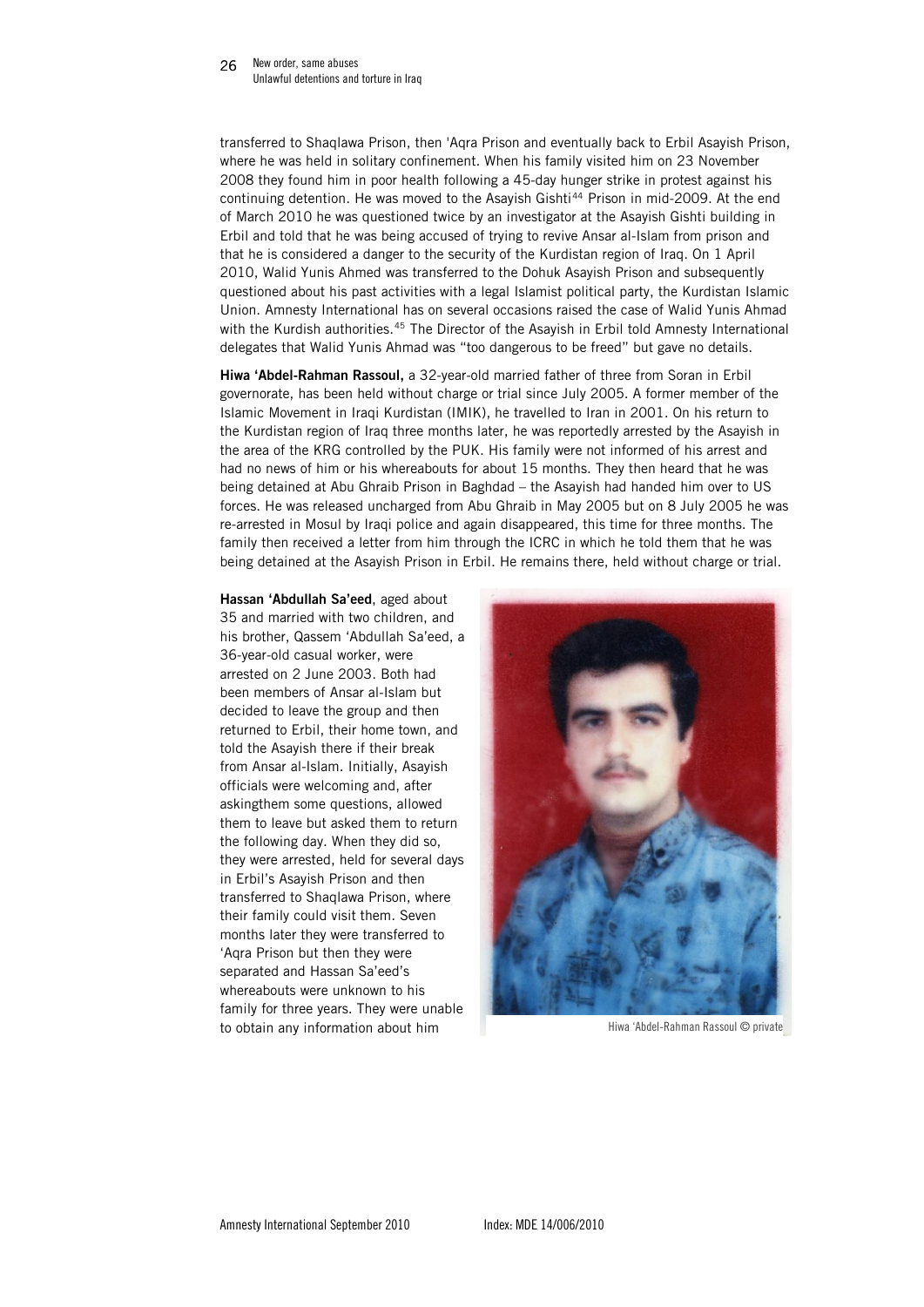from the Asayish but were eventually informed by the ICRC that Hassan was at the Erbil Asayish Prison and that they could visit him. When they did so, they learnt that he had been held in a secret detention facility controlled by the Parastin – the intelligence arm of the Kurdistan Democratic Party (KDP) – in Salaheddin for the missing three years.<sup>46</sup> In July 2010 he was still in Erbil's Asayish Prison held without charge or trial and his health was reported to be deteriorating. He had no lawyer to represent him. His brother, Qassem Sa'e ed, was released uncharged on 5 June 2008, just over five years after his arrest.

'Abdel-Salam Hassan Kanabi, aged about 33, married with five children, was arrested on 24 July 2005 from his workplace in a car showroom in the Baghdad district of al-'Amiriya. His family looked for him in Baghdad hospitals in case he had been injured somehow but could not find him. It was 14 months after his disappearance that they received the first information about him – a letter that he had sent to them through the ICRC. In this, he said he was being held in Erbil's Asayish Prison. He is reported to have been tortured; according to his family, marks caused by torture were still visible on his arms and legs when they first visited him.

Aso Jalal Khidr, aged about 31 and married, was arrested on 28 July 2005 in Baghdad as he was driving to work. He failed to stop at a checkpoint and was shot and injured. His family did not know about the incident or his subsequent detention until 20 months later, when they received a letter from him through the ICRC saying that he was being held at the Asayish Prison in Erbil. The Asayish had taken him to Erbil three days after the shooting, and for about two and a half years he was held in solitary confinement. He had also been taken to hospital in Erbil to have bullets removed from his body.

Nawzat Karim Isma'il, aged 35, married with three children, worked as an assistant nurse in a medical centre in Erbil. He was arrested on 3 January 2004 by men believed to be members of the Parastin. For about three years his family did not know where he was held. Then, they found out that he was in a secret detention facility controlled by the Parastin in Salaheddin, just outside Erbil. He was then transferred the Erbil Asayish Prison, where he is still held without charge or trial. He is reported to be ill. In 2008 he had a stroke and spent three days in hospital. His mother died in early December 2009; the family attribute her death partly to her concern over his continued detention.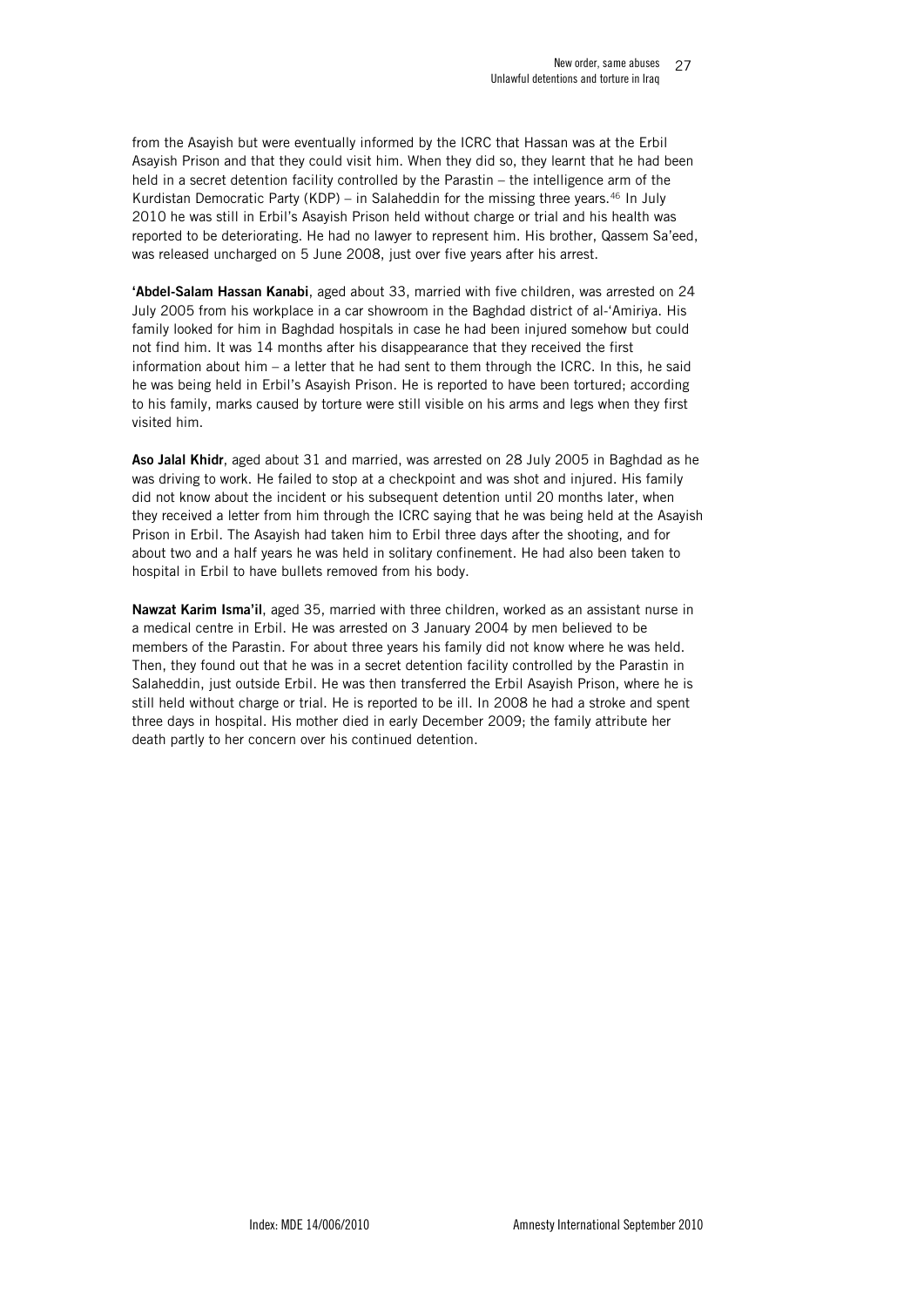# <span id="page-27-0"></span>6. SECRET DETENTIONS AND ENFORCED DISAPPEARANCES

# 'We were taken to a place inside the old Muthanna Airport'

Karim

Many detainees disappeared after arrest, some of whom were held in secret detention centres. One of the harshest, a secret facility at the old Muthanna airport in central Baghdad, was exposed in April 2010. More than 400 detainees were being held there. The majority were Sunni Arabs detained in Mosul in late 2009 and transferred to the Muthanna facility, reportedly controlled by the office of Prime Minister Nouri al-Maliki. Most had been tortured. About 95 detainees were released in April 2010, some of whom described to Amnesty International their ordeal.

Karim,47 a 55-year-old former university staff member in Mosul, married with five children, said that about 10 Iraqi security officials, all from Nineweh Operations, a police antiterrorism unit, burst into his house in Mosul during the night of 30 September 2009 and seized him and his 26-year-old son, Hussain: 48

*"They took the two of us to a stadium of the army in Mosul where underneath one of the stands was a secret detention facility: it was a small room and they put us in there. All in all we were 69 detainees in that room. Five or six detainees were interrogated at a time and we beaten up and were insulted. After that they took us in military vehicles, blindfolded and hands tied. We left in the morning and then arrived in Baghdad late in the afternoon. We arrived to the prison of the Central Military Intelligence, opposite al-Zawra'a Garden in al-Mansour. We were told that this*  was a temporary location and that interrogation would not take place there. In the end we stayed *in this prison for 45 days, visits not allowed and we were not allowed to contact our families. Our treatment there was OK and we were visited by the ICRC.* 

*"Then they started transferring us by batches to another prison. I was in the third and final*  batch. We were taken to a place inside the old Muthanna Airport. It was a long building with only *one floor. They put us in small rooms; 25 detainees per room. The rooms did not have windows. The rooms were 5 x 4 metres…"* 

Karim was released on 13 April 2010, together with about 84 other detainees, one day after they had been transferred to al-Rusafa Prison. Throughout the time he spent in detention he did not have access to family visits or to a lawyer.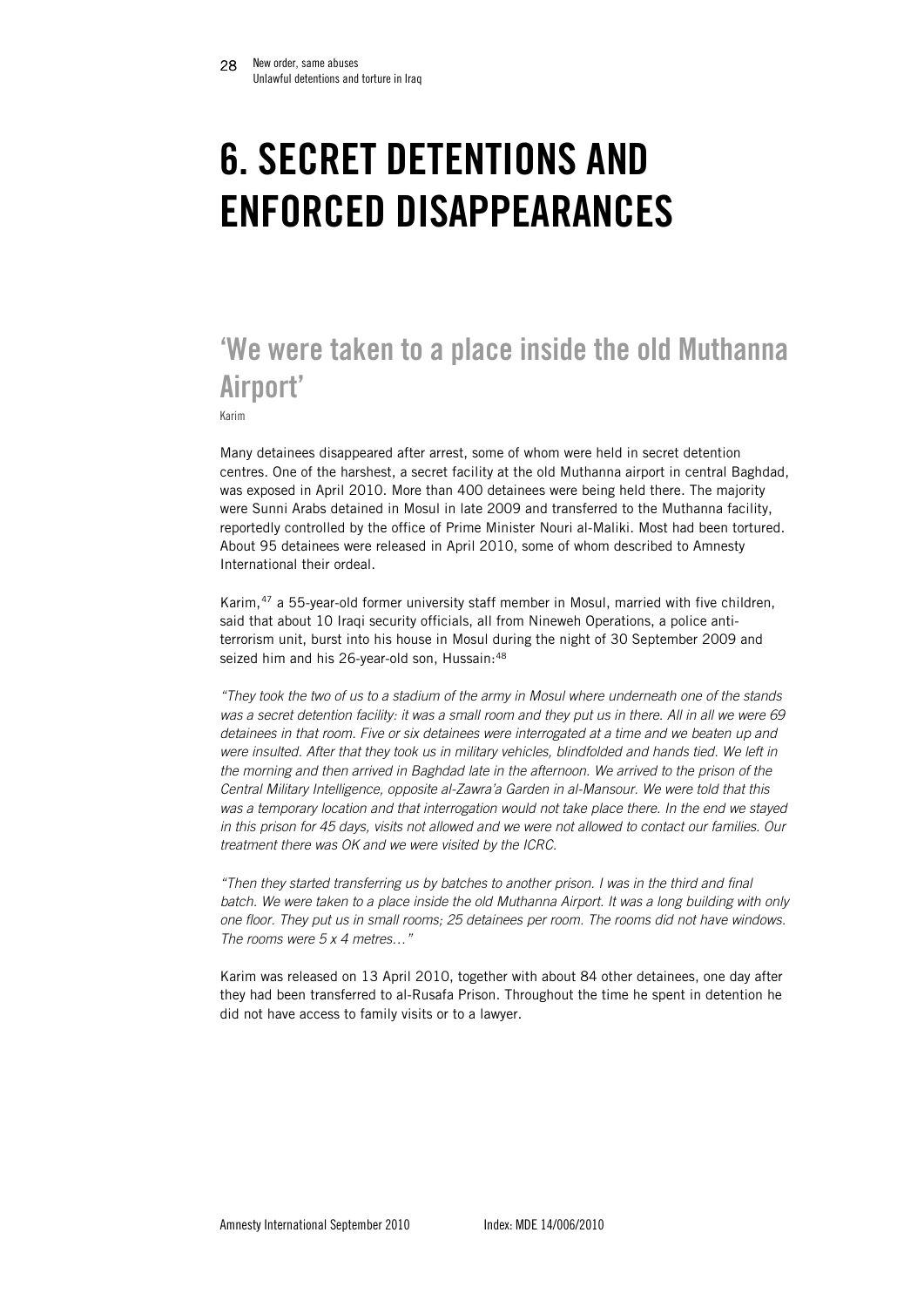Following the exposure of the Muthanna secret prison, the Iraqi government announced on 23 April that it had closed it down and arrested three officers of the military unit who had run it.<sup>49</sup> The government denied that it was a secret prison. The Human Rights Ministry said that it had sent investigators to the facility after it "found out about it a few weeks ago and that the detainees there complained they were abused and not allowed to contact their families or seek legal assistance."<sup>50</sup>

In its 2009 report the Human Rights Ministry said it had been able to inspect most prisons and detention facilities, even those under the control of the Ministries of Defence and Interior. However, former detainees who had been held in the secret detention facility in the old Muthanna airport told Amnesty International that by the time that Human Rights Ministry officials gained access to the prison it was too late for many detainees, who had already been tortured and had signed "confessions."

In its report the Human Rights Ministry repeated its previous calls to the government to ensure that all detention facilities controlled by the Ministries of the Interior and Defence should be handed over to the Ministry of Justice, as stipulated in CPA Memorandum Number 2, which remains in force<sup>51</sup> but this had still not occurred by July 2010.

Since 2007, the ICRC has also been permitted access to certain prisons controlled by the Iraqi government. Since 2008 ICRC delegates have conducted visits to 25,000 detainees held in 35 places of detention run by the Iraqi Ministries of Justice, Defence and Interior, 52 though security conditions have prevented ICRC visits to detention facilities operated by the Iraqi government in governorates such as Mosul, Salaheddin and Diyala.<sup>53</sup> Such access to prisons by the ICRC and the Ministry of Human Rights is greatly to be welcomed, as it may go some way towards reducing the scale and scope of abuse, but for some families it has added to their despair, as these prison visits have not resulted in their obtaining any news of relatives who they believe were detained but have since disappeared.

In a recent report, UN human rights experts emphasized that secret detention was irreconcilable with international human rights and humanitarian law, and violates "the right to liberty, the right to a fair trial, freedom from enforced disappearances and freedom from torture and other ill-treatment".<sup>54</sup> They said: "It amounts to a manifold human rights violation that cannot be justified under any circumstances, including during states of emergency."55 They also stated: "Every instance of secret detention also amounts to a case of enforced disappearance".56

Other detainees disappeared for the first few months after they were detained because the authorities did not inform their families or disclose where they were being held. Some remain missing years after they were detained. **Anmar Kamal Kafi al-Alussi**, a 42-year-old car salesman and married father of two children from Haditha in western Iraq, was detained on 24 March 2005 outside his house in Baghdad's al-'Adhamiya district, where he and his family then lived. Armed men in plain clothes forced him into a car and drove away. The family found out that he had been taken to al-Kadhimiya prison (5th section) only because they had a friend from Haditha who was an officer there. The family sought the help of the US military but when US soldiers went to look for Anmar al-Alussi in al-Kadhimiya, the prison authorities hid him from them. According to the family, they were contacted by an officer at the prison who said that he could arrange for Anmar al-Alussi to be released if the family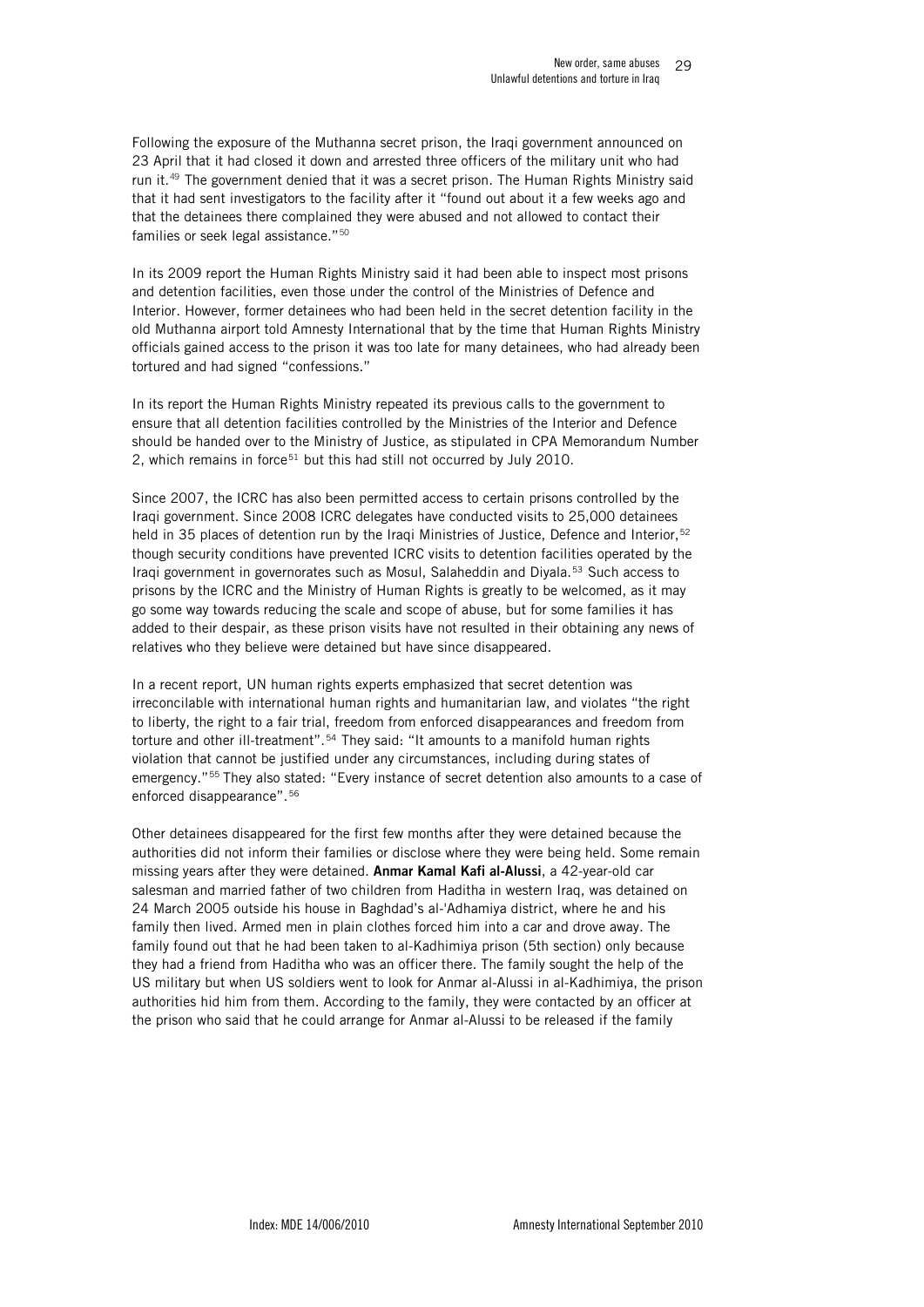

would pay him 1 million US dollars, subsequently halving this demand when they said they could not afford that amount, and then reducing it still further. Through personal contacts, Anmar al-Alussi's family then approached Sa'dun al-Dulaymi, Iraq's former Minister of Defence, with the result that Anmar al-Alussi was transferred to a detention facility controlled by the Ministry of Defence in al-Adhamiya. The family then complained to the Minister of Defence about an officer in the Ministry who they considered responsible for their relative's arrest and subsequent transfer to al-

Anmar Kamal Kafi al-Alussi © private

'Adhamiya, which led to an internal investigation and, apparently, the arrest of the officer in question, though he was later released. Anmar al-Alussi, meanwhile, was transferred to al-Jadiriya detention centre and was believed to be still there when US forces entered it in November 2005 following reports of torture (see Chapter 8) and removed all the detainees. Since then, Anmar al-Alussi's family have had no contact with or any word of him and his fate and whereabouts remain question.

There have also been regular reports of disappearances in the Kurdistan region of Iraq. Several people arrested in Kirkuk, parts of which are effectively controlled by the KRG's security forces, have disappeared. For example, Ahmad 'Izz-Eddine Hamid and 'Ali Jamal-Eddine Ahmad, both aged 30 and workers in a market near the Khalil Agha building, were detained on 14 March 2005 while visiting a private house in Kirkuk's al-Wasat district. They were detained by men in plain clothes believed to be members of the Asayish. Their current whereabouts remain unknown, but both have reportedly been seen since 2005 by former detainees at various KRG-controlled detention centres in or near Sulaimaniya.

Mohammad Ahmed Jeddi al-Jenabi, a 47-year-old Iraqi Arab from Kirkuk and a former army officer, was arrested without an arrest warrant by US and Iraqi forces in the early hours of 15 February 2005 at his home in al-Wasat district in Kirkuk. As of June 2010, more than three years later, his family still did not know anything about his fate or whereabouts.



Rezgar Latif Sharif © private

At least 25 people, all former members of Ansar al-Islam, disappeared after their arrests in 2003 and 2004. They had turned themselves over to the PUK following an amnesty announced by the PUK's leader Jalal Talabani, now President of Iraq. For a few months they led a normal life in Sulaimaniya but were then arrested by the Asayish. Until August 2004, their families could visit them in the Gishti Asayish building in Sulaimaniya, but the families were then told that the detainees were no longer being held there. The families have contacted the ICRC, local authorities, members of parliament and others, but the whereabouts of the detainees remain unknown. Among them are Lugman Salah Hamad Salim, aged 30, who was arrested from his home in the district of Kani Kurda in Sulaimaniya, on 19 April 2004; Rezgar Latif Sharif, aged 37, arrested on 2 February 2003 at a checkpoint in the outskirts of Sulaimaniya; and 'Othman Salih Qader, a 33-year-old teacher who was arrested on 14 september 2003 from his home in Sulaimaniya.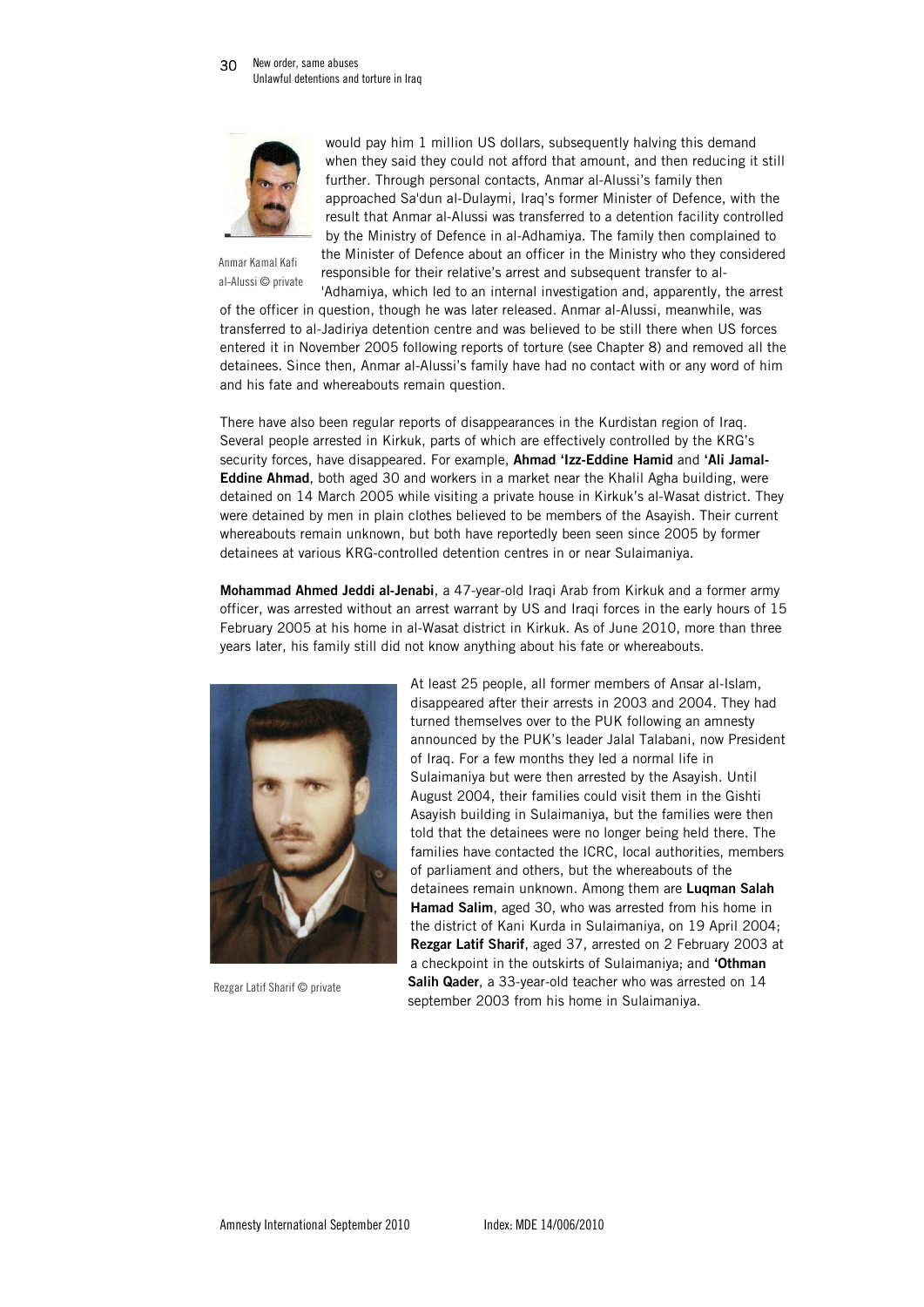The practice of enforced disappearance is not new in the Kurdistan region of Iraq. During the civil war between the PUK and KDP in the 1990s, scores of people disappeared and the fate of many is still unknown.

Enforced disappearance is a serious violation of international human rights law. It is defined in Article 2 of the International Convention for the Protection of All Persons from Enforced Disappearance as:

"…*the arrest, detention, abduction, or any other form of deprivation of liberty by agents of the state or by persons or groups of persons acting with the authorization, support, or acquiescence of the state, followed by a refusal to acknowledge the deprivation of liberty or by concealment of the fate or whereabouts of the disappeared person, which place such a person outside the protection of the law*."57

In addition, enforced disappearances themselves constitute ill-treatment or torture because of the considerable suffering experienced by people detained without contact with the outside world, and without knowing when or even if they will ever be freed or allowed to see their families again.<sup>58</sup> Causing suffering to relatives of the disappeared – an inevitable and at times deliberate outcome of enforced disappearance – is also a human rights violation, and has been endured by countless Iraqi families over the years.  $59$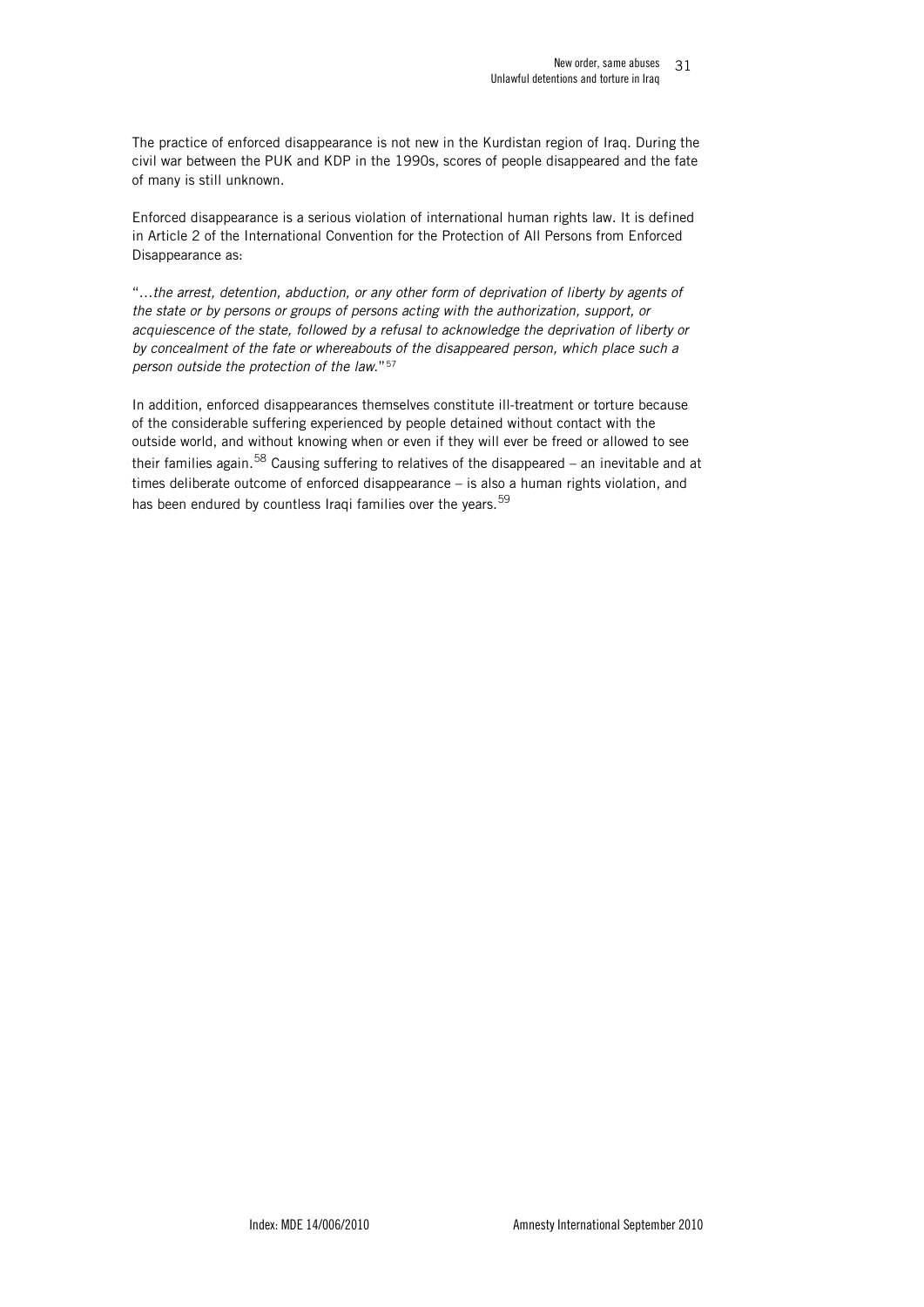# <span id="page-31-0"></span>7. TORTURE AND OTHER ILL-TREATMENT

'We were tortured in the same manner: suspension from bed upside-down, suffocation by putting plastic bags on our heads, beatings, use of electric shocks…'

An Iraqi torture survivor

Rape or the threat of rape. Beating with cables and hosepipes. Prolonged suspension by the limbs. Electric shocks to sensitive parts of the body. Breaking of limbs. Removal of toenails with pliers. Asphyxiation using a plastic bag over the head. Piercing the body with drills. Being forced to sit on sharp objects such as broken bottles. These are just some of the torture methods used against men, women and children by Iraqi security forces that have been described to Amnesty International in recent years. At particular risk of such abuses are detainees suspected of links with armed groups and also government critics. The Iraqi Human Rights Ministry documented 574 allegations of torture during 2009, including 326 against Ministry of Interior officers, 152 against Ministry of Defence officers and 56 against Peshmerga $60$  but this almost certainly represents no more than the tip of a very large iceberg.

Torture and other ill-treatment usually take place following arrest when detainees are held incommunicado in police stations and detention facilities controlled by the ministries of interior and defence. During this initial period of detention, which can last up to several months, detainees usually have no access to lawyers and in many cases their families do not know where they are – conditions known commonly to facilitate – even invite – torture and other ill-treatment.

Torture is often used to make detainees confess. Sometimes confessions or statements have already been prepared by the interrogators, and detainees are tortured, blindfolded and made to sign the incriminating statements. These confessions are often used against them in court if they are charged and tried.

The Iraqi criminal justice system relies heavily on confessions as evidence of guilt.<sup>61</sup> Many people have been convicted by the Central Criminal Court of Iraq (CCCI), including hundreds of people subsequently sentenced to death, on the basis of confessions extracted allegedly as a result of torture.<sup>62</sup>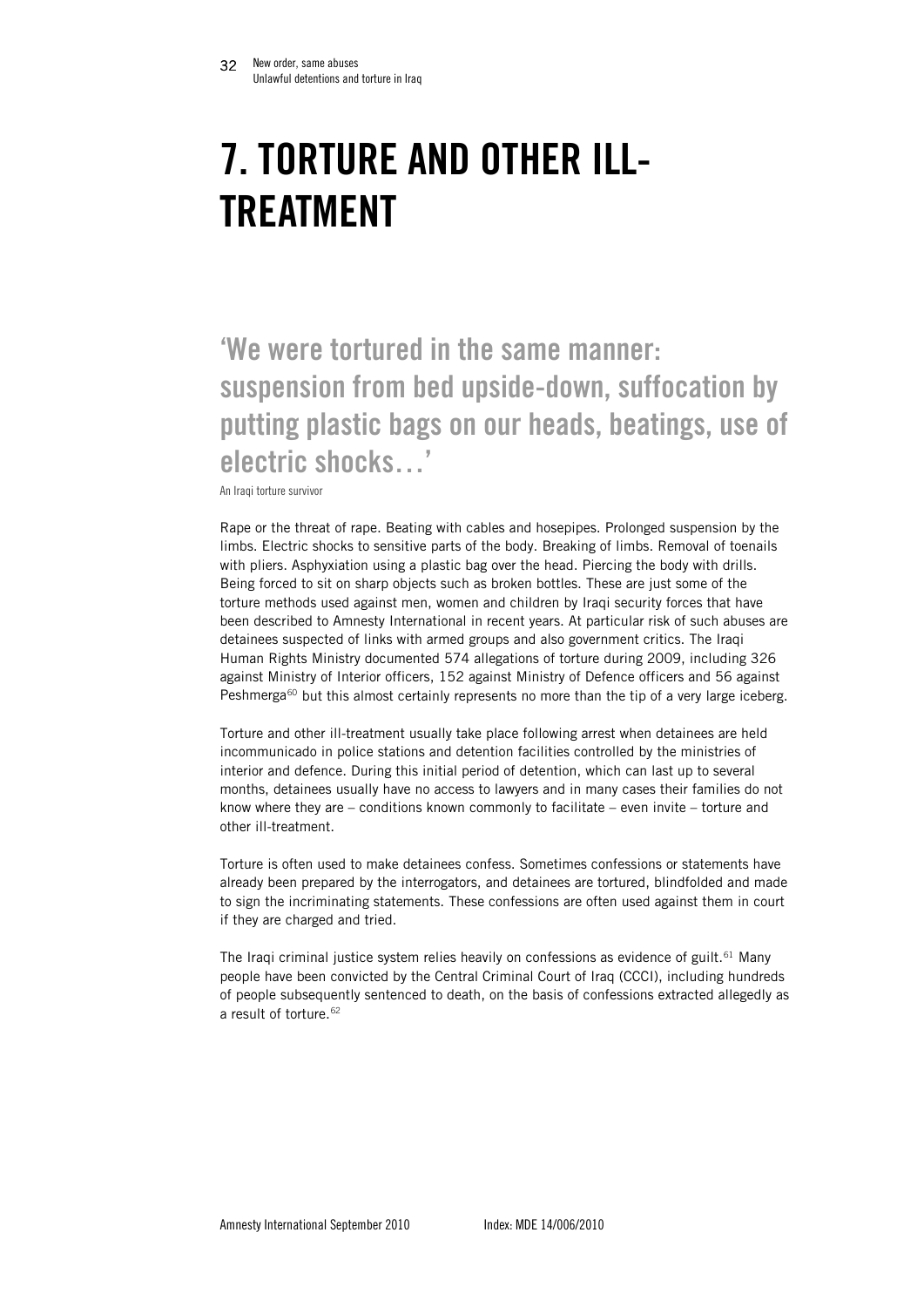In practice, interrogations are mainly carried out by police and intelligence officers from the various security agencies, including the Criminal Investigation Directorate (CID), the Directorate of Counter-Terrorism and the Counter-Terrorism Unit, instead of investigating judges as stipulated in the law. This has increased the incidence of torture and other illtreatment, and led the Human Rights Ministry to urge the government to ensure that all investigations are carried out by investigating judges. $63$ 

One of the detention facilities from which there have been many reports of torture and illtreatment is situated in the Green Zone and shared by the Counter-Terrorism Unit and Brigade 56, formerly the Baghdad Brigade that is under the authority of the Ministry of Defence and is responsible for the protection of the Green Zone. Detainees in these facilities are said to be denied visits by lawyers and family members. On 12 December 2009 a parliamentary committee, established to look into the treatment of detainees, visited this facility. It reported that some detainees in the custody of the Counter-Terrorism Unit told them that they had been tortured by interrogators to force them to confess. Most detainees stated that their families had not been informed about their whereabouts since their arrest. Some detainees were disabled, others suffered from various illnesses, and a few were elderly. Some still had marks of torture on their bodies. Most detainees complained that they had been arrested solely on the basis of false information provided by secret informants, and that they remained held even though the informants had failed to give evidence to investigating judges.

A dozen people associated with former member of parliament Mohammad al-Daini were arrested in February 2009 and held in the custody of the Counter-Terrorism Unit in the Green Zone, according to reports.<sup>64</sup> They comprised seven of his nephews and other relatives -Riyad Ibrahim Jasem al-Daini, 'Omar Obrahim Jassem al-Daini, Ala' Khayr Allah al-Maliki, 'Abbas Kazem Khamis, Rahman Ahmed Kareem, Wissam Ibrahim Jassem al-Daini, Farhakad Jamal Taha Yassine - and five other associates - 'Ali 'Adel Taha Yassine, Shaker al-Bayati, Haytham Khaled Barbooty, Mahmoud Maksoud and Mohammad Hussain Ghadban. All 12 were held incommunicado and without charge or trial. Their families were not told where they were being detained until months later. The UN Special Rapporteur on the promotion and protection of human rights and fundamental freedoms while countering terrorism, subsequently reported that all those detained in connection with Mohammad al-Daini were:

"… *severely ill-treated, including by beating with cables, suspension from the ceiling with either the feet or hands upwards for up to two days, or electro-shocks. Some had black bags put over their heads and were suffocated for several minutes until the bodies became blue several times in a row. Also, some had plastic sticks introduced in the anus. They were also threatened with the rape of members of their families. They were forced to sign and fingerprint pre-prepared confessions, which were collected on 24 February 2009. As a result of the ill-treatment, several of them had visible injuries on several parts of their bodies. Many have lost considerable weight. Mr Riyad Ibrahim Jassem [al-Daini] suffers from liver failure as a result of the torture sustained*."<sup>65</sup>

The Special Rapporteur added that he was in a position to name those allegedly responsible for torturing these detainees, but no action is known to have been taken against them by the Iraqi authorities. Despite their ordeal, all 12 detainees were believed to be still detained without charge or trial in early July 2010.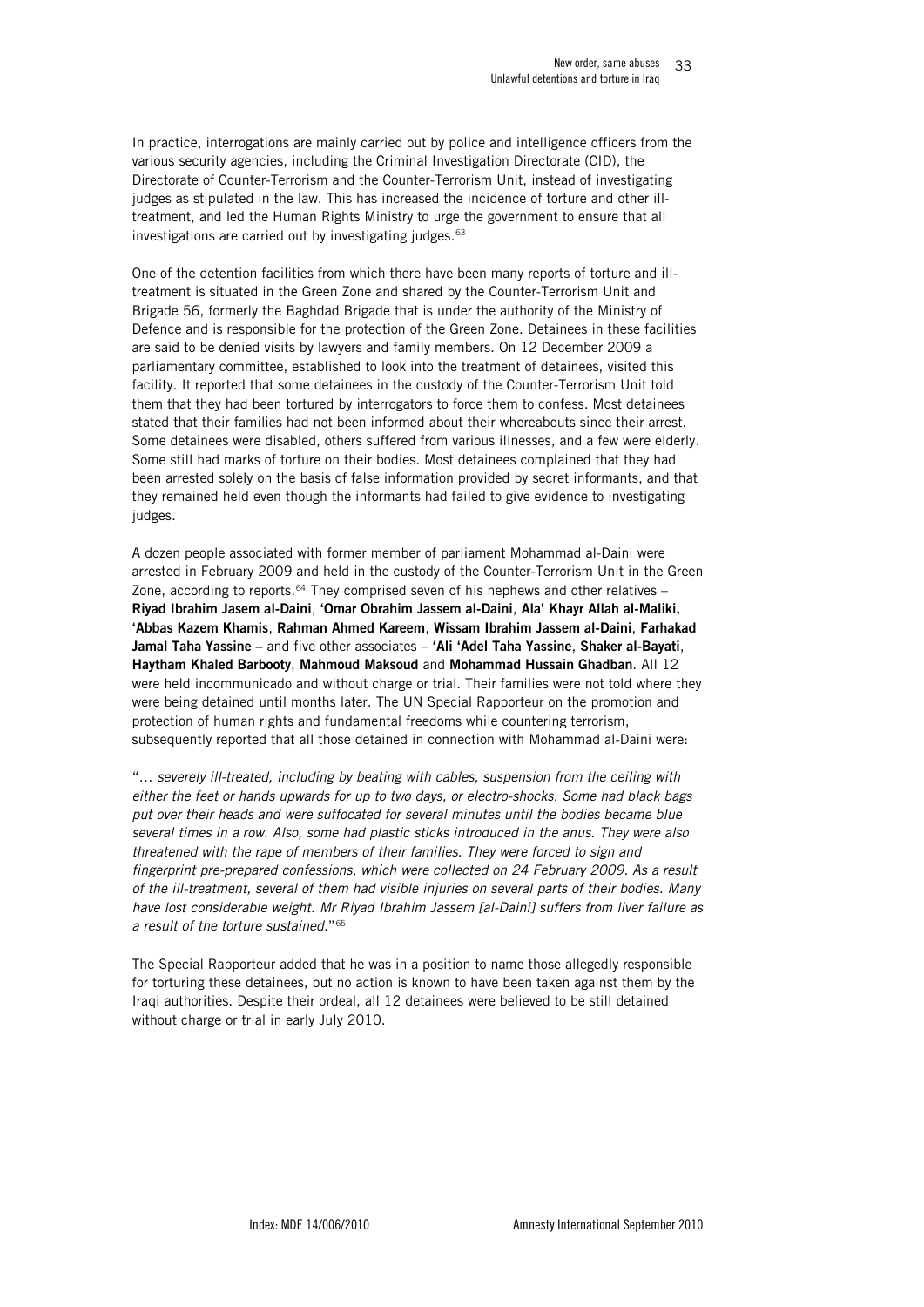#### New order, same abuses Unlawful detentions and torture in Iraq 34

A Palestinian man living in Mosul told Amnesty International that four of his sons, Ahmad Younis Khalil Ibrahim, aged 29, Mohammad, aged 27, Khalil, aged 24, and Mahmoud, aged 21, were arrested in Mosul on 19 December 2009. $66$  At around 1am, Iraqi security officials, together with US forces, stormed the family house, blindfolded the four, tied their hands behind their backs and took them away. They also searched the house. The security officials did not produce an arrest or search warrant, nor did they tell the family what they were looking for. For months the family did not know where the four men were held, and visited several police stations and security buildings in Mosul without success. In early May 2010 they learned that Mohammad Ibrahim and Mahmoud Ibrahim had just been transferred to al-Rusafa Prison in Baghdad from a detention facility controlled by the Baghdad Brigade in the Green Zone where they had been held since their arrest, as had Khalil Ibrahim some time earlier. All three were said to have been tortured and forced to sign confessions stating that they had been involved in murdering four people in Mosul. As of mid-July 2010, the fourth brother, Ahmed Ibrahim, was said to be still held at the Baghdad Brigade's detention facility.

Some of the 95 detainees released in April 2010 from the secret detention facility at the old Muthanna airport in central Baghdad described to Amnesty International the torture they had suffered there. Karim (see Chapter 6) said:

*"Every day the guards took about 10 detainees for interrogation. All the detainees were tortured in the same way. They put plastic bags on our heads,they used electric shocks on different parts on our bodies, especially our private parts. We were also suspended from our feet: they use very tall metal beds and they insert our feet through the metal wires that make the bottom of the bed; they would leave us suspended for hours…* 

*"... the most horrible method is asphyxiation by plastic bag. You don't last for more than 5 or 10 seconds and you start running out of breath. Then you are basically forced to say I will confess and sign anything you want me to sign. The guards called the method 'oxygen'."*

**Ahmad,**<sup>67</sup> a 50-year-old builder and father of four, was arrested in the early hours of 3 October 2009 at his house in Mosul. He told Amnesty International that six soldiers from a special force from Baghdad smashed the outside door of the house and stormed inside.<sup>68</sup> The six wore military uniforms and all were armed. They did not show Ahmad any arrest or search warrant, and gave no reason for the arrest. They blindfolded him and his son Mounir,  $69$  a 20year-old college student, tied their hands behind the back and took them away. They were taken to a military camp in Mosul, where they stayed for a day, and then to Baghdad. There they were held in a detention facility for 10 days and then transferred again, this time to the secret prison at the old Muthanna airport, where they were tortured. Ahmad told Amnesty International:

*"We were tortured in the same manner: suspension from bed upside-down, suffocation by putting plastic bags on our heads, beatings, use of electric shocks on various parts of the body. The suspension is for about 30 minutes, depending on the person if he can last. I was tortured three times. They used electric shocks on me twice. I was beaten several times. After that I confessed. I confessed to things I never knew what they were.*"

Many of those transferred to al-Rusafa Prison and who remain there are said to have signed incriminating statements under torture. Ramze Shihab Ahmed, a 68-year-old dual Iraqi-UK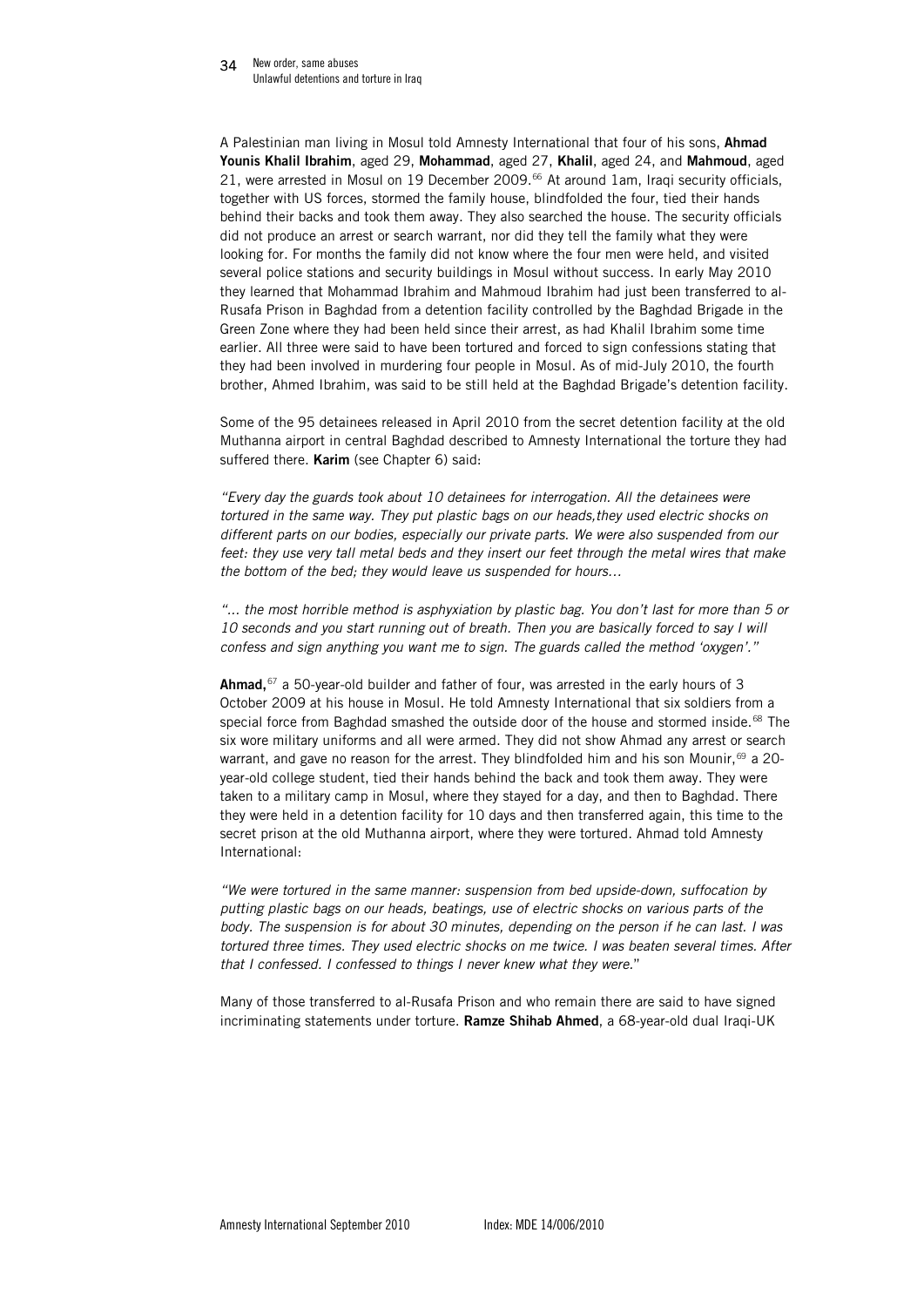national married with four children, travelled to Iraq on 9 November 2009 from the UK where he has been living as a refugee. He hoped to secure the release of his son 'Omar who had been arrested, together with about 380 people from Mosul, at the beginning of September 2009. Ramze Shihab Ahmed was arrested in a relative's house on 7 December 2009. None of his family knew where he was being held until 25 March 2010, when he managed to call second wife, Rabiha al-Qassab, from prison. He told her that he was in a prison in the old Muthanna airport and that she should alert the British authorities. The phone line then went dead. Rabiha al-Qassab contacted the appropriate authorities in the UK who alerted the UK Embassy in Baghdad. UK officials have been able to see Ramze Shihab Ahmed once since his transfer on about 13 April 2010 to al-Rusafa Prison.

Once in al-Rusafa, Ramze Shihab Ahmed described to his family the torture he had endured in the secret prison. Methods included suffocation with a plastic bag on his head, suspension by his feet, electric shocks to sensitive parts of his body, and threats that his wife living in Mosul would be brought to the prison and raped in front of him. As a result of the torture, he signed a statement confessing that he had links with al-Qa'ida in Iraq. His son 'Omar was also repeatedly tortured and was said to have signed a confession after his interrogators threatened that he would be forced to rape his father.



Ramze Shihab Ahmed © private

On 18 January 2010, the Iraqi Ministry of Defence organized a press conference, broadcast on television, and played video-recorded confessions by nine people arrested in Mosul, including 'Omar, who was portrayed as their leader. He was shown confessing to the killing of several Christians in Mosul and the detonation of a bomb in a village near Mosul.<sup>70</sup> According to the family, 'Omar's face showed signs of bruising and marks of beating. Both Ramze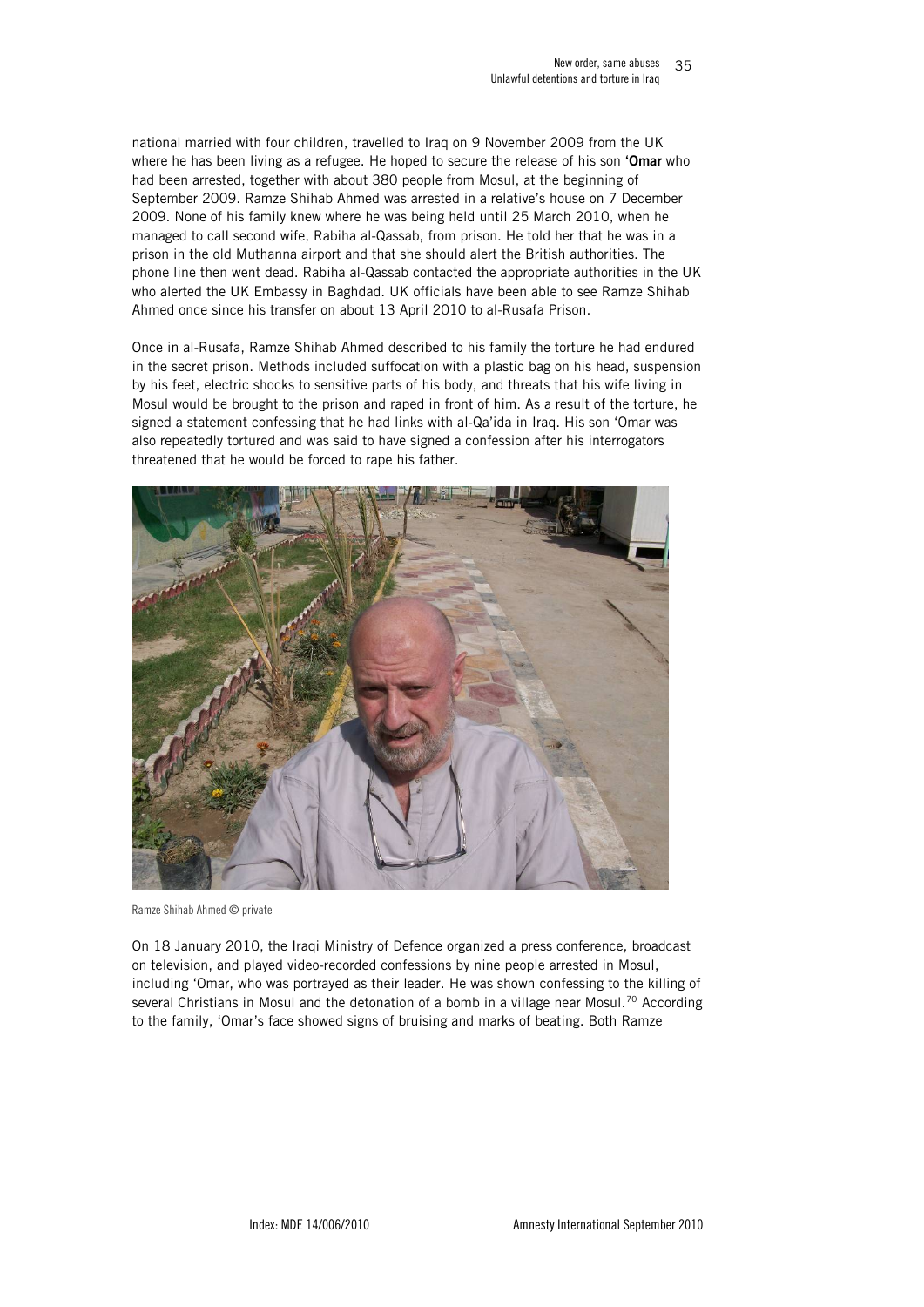#### New order, same abuses Unlawful detentions and torture in Iraq 36

Shihab Ahmed and 'Omar have been denied family visits, including after they were transferred to al-Rusafa Prison.

Torture and other ill-treatment have been common and widespread in prisons and detention facilities throughout Iraq for many years. For example, in May 2009, following a visit to the women's prison in al-Kadhimiya, Baghdad, a delegation from the Iraqi parliament's Human Rights Committee told Iraqi and international media reporters that two female prisoners testified that they had been raped repeatedly after their arrest and before they were transferred to the prison. $71$ 

In mid-June 2009, a member of the Iraqi parliament reported that more than 21 male detainees, including 11 held in al-Rusafa Prison and 10 in al-Diwaniya Prison in southern Iraq, had been sexually assaulted by members of the security forces. Detainees in both prisons went on hunger strike to protest against torture and other ill-treatment. A senior Interior Ministry official admitted that there had been "violations and excesses against the detainees held in the Ministry's prisons".<sup>72</sup>

A human rights body affiliated to al-Diwaniya governorate accused Iraqi security forces of torturing detainees during interrogation in order to extract confessions. Ministry of Interior investigators reportedly identified bruising on 10 of the 170 prisoners in al-Diwaniya Prison, which they said may have been caused by torture or other ill-treatment. A disturbing video, reportedly taken by one of the guards and posted on the internet, shows a prisoner on the floor with his hands tied behind his back being whipped. He was also given electric shocks. After several shocks the prisoner stops reacting. The guards are heard saying: "he is done", "urinate on his head" and "shall we try to wake him up with more electricity?"

During a visit to Dohuk Asayish Prison in June 2010, detainees told Amnesty International delegates that they were tortured following their arrest in Mosul before they were transferred to the Kurdistan region. 'Ata'-Allah Ahmad Da'bul al-Shammeri, for example, aged 39 and married with six children, was arrested on 19 April 2008 at his house in the Rabi'a district of Mosul. His arrest was in connection with a car bomb attack that targeted a Peshmerga convoy five days earlier that had killed 12 Peshmergas. He was held for five days in a military base in Rabi'a controlled by an Iraqi army unit, made up predominantly of Peshmerga from the KRG.



He told Amnesty International that his torture included being suspended from a ventilator, beaten repeatedly with a cable, and given electric shocks to different parts of his body. He said that he told his interrogators that he would confess to anything and sign even a blank sheet of paper. He then signed a statement. He told Amnesty International that he was innocent and that he

'Ata'-Allah Ahmad Da'bul al-Shammeri © private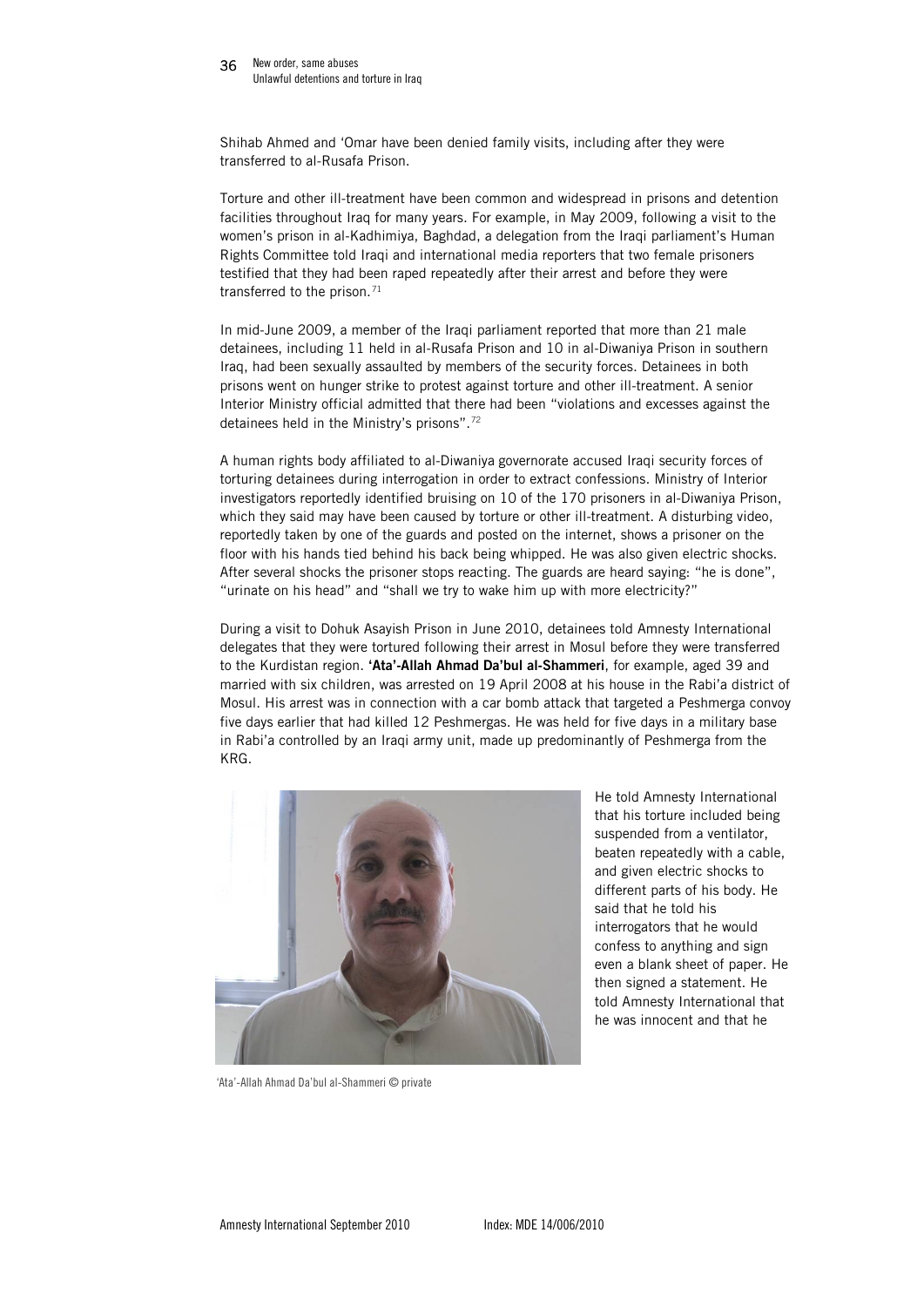<span id="page-36-0"></span>believed he had been arrested because his house is near to where the car bomb incident took place. His trial started at the end of June 2010. International law prohibits the use of statements obtained by torture in any proceedings, except against a person accused of torture as evidence that the statement was made. $73$ 

Amnesty International has published several reports documenting the widespread use of torture in Iraq and raised its concerns in written communications to the Iraqi authorities.<sup>74</sup> It has also submitted detailed recommendations to the Iraqi government. However, the authorities have failed to take decisive action, ignoring in the process safeguards in Iraq's own legislation. Article 37(c) of the Constitution clearly states:

"All forms of psychological and physical torture and inhumane treatment are prohibited. Any confession made under force, threat, or torture shall not be relied on, and the victim shall have the right to seek compensation for material and moral damages incurred in accordance with the law."

Further, Article 127 of the Criminal Procedure Code stipulates that a detainee must not be tortured, ill-treated, threatened or pressurized to force him to make a confession.<sup>75</sup>

Under the ICCPR, freedom from torture and other ill-treatment must be protected even "in time of emergency which threatens the life of the nation."<sup>76</sup> This absolute prohibition is mirrored in the Geneva Conventions, which dictate that even during war, the direst of national emergencies, torture and



Marks of torture on 'Ata'-Allah Ahmad Da'bul al-Shammeri's foot © private

other ill-treatment must never be perpetrated.<sup>77</sup> Torture and other ill-treatment are also war crimes and crimes against humanity under the Rome Statute of the International Criminal Court (ICC).78

# DEATHS IN CUSTODY

Several detainees are known to have died in custody, apparently as a result of torture or other ill-treatment by interrogators and prison guards. In some cases, the circumstances surrounding deaths in custody remain unknown. Earlier in 2010, two detainees died in US custody at Camp Cropper, one on 27 March and the other on 12 April. Press releases issued by the USF-I said that autopsies were being conducted to determine the exact cause of death, but did not identify the two detainees. Amnesty International wrote to the US military in Iraq urging an independent investigation into the causes and circumstances of the deaths, but at the time of writing had not received a response.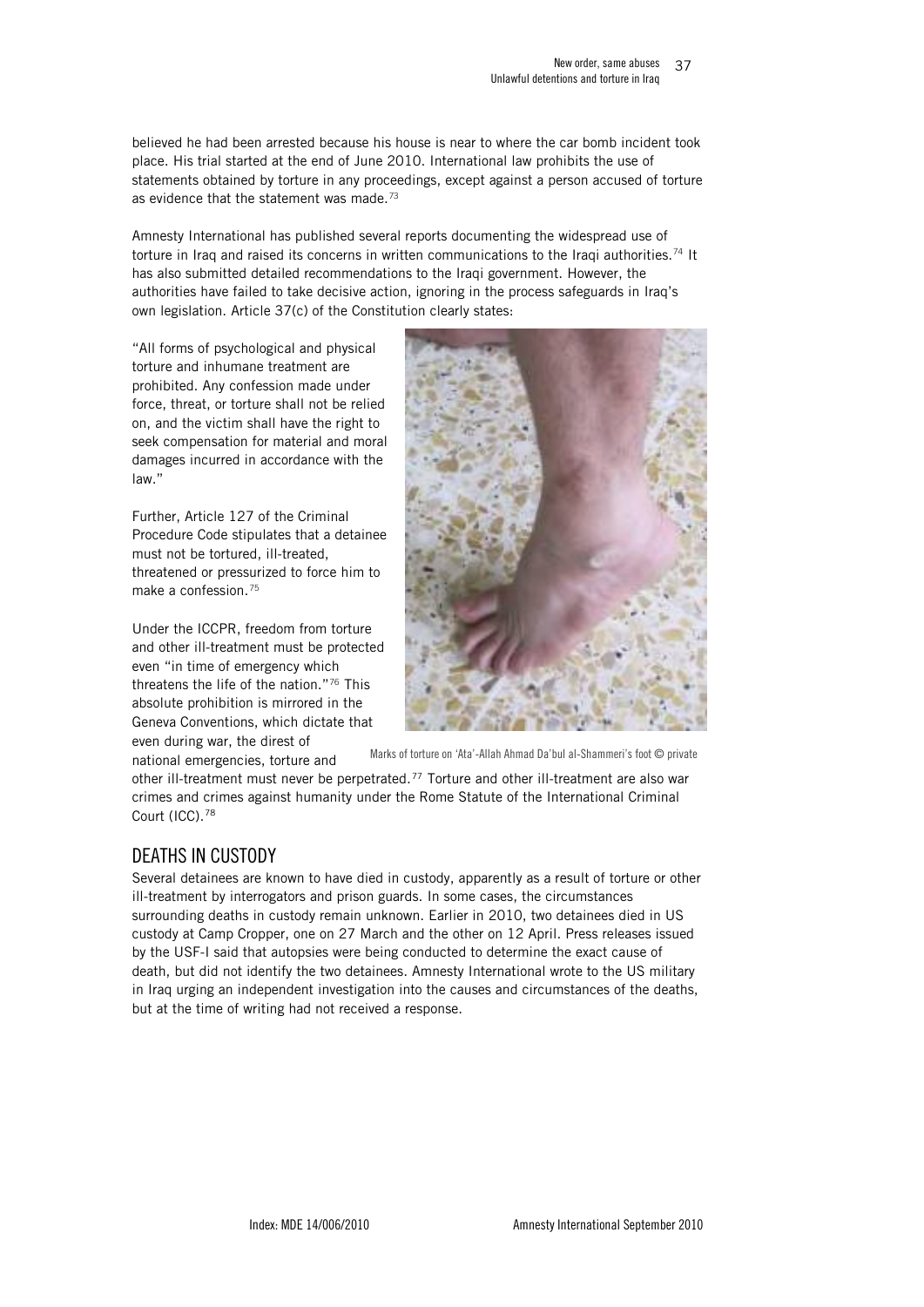Riyadh Mohammad Saleh al-'Uqaibi, aged 54, from al-'Arij village near Mosul and married with children, died in custody in February 2010, reportedly as a result of torture. A former member of the Iraqi Special Forces, he was arrested in late September 2009 and held in a detention facility in the Green Zone in Baghdad. He was then transferred to the secret detention facility in the old Muthanna airport. During interrogation, he is said to have been beaten so hard on the chest that his ribs were broken and his liver damaged. He died on 12 or 13 February as a result of internal bleeding. His body was handed over weeks later to the family with a death certificate stating that the cause of death was heart failure.

Kata' Mattar Khalawi, aged 54 and with no known political affiliation, was arrested around 25 May 2007 in connection with a kidnapping incident. He died in custody reportedly at the hands of members of the Criminal Investigation Directorate (CID) in the city of Samawa on 5 June 2007. His body was delivered to the morgue at Samawa's general hospital during the morning of 6 June by CID members, who told hospital staff that Kata' Mattar Khalawi had died as a result of a heart attack. However, members of a local human rights organization who visited the morgue soon after said that his body bore marks of injuries, including burn marks on his legs, suggesting that he had been tortured. On 9 June, the human rights activists visited al-Islah Prison in Samawa and interviewed a number of detainees, some of whom had been in CID custody between 3 and 7 June. These detainees told the activists that they had seen Kata' Mattar Khalawi being taken for interrogation on the night of 5 June and that he was not brought back to his prison cell afterwards. They said that in previous days he had been taken for interrogation several times before being returned to his cell with a blanket around his naked body and with injuries suggesting that he had been tortured. The same detainees testified that the use of torture in the CID building was regular and included suspension by the limbs followed by severe beatings as well as the use of electric shocks, especially to the genitals.

'Adnan 'Awad al-Jumaili died in the custody of Iraqi army in May 2007, reportedly as a result of torture. He and two other men were apprehended by Iraqi security forces on 17 May 2007 at the farm of a friend of 'Adnan 'Awad al-Jumaili near Falluja. They were reportedly suspected of involvement in armed attacks and were taken to an Iraqi military facility near Abu Ghraib, west of Baghdad, for interrogation. Four days later, on 21 May, a US military officer visiting the detention facility photographed 'Adnan 'Awad al-Jumaili and noted that he had "no visible physical injuries". Eight days later, another US military officer who saw him at the same place noted that he had bruising to his back and arms.

Two doctors examined him and found no broken bones or internal injury. On 30 May 2007, 'Adnan 'Awad al-Jumaili was reportedly found dead. Three Iraqi physicians who carried out an autopsy the next day found that he had extensive bruising to his body; internal bleeding in the brain, neck and abdomen; and tearing in the lungs.

The Ministry of Defence reportedly ordered an investigation, which concluded that an officer in charge of interrogating 'Adnan 'Awad al-Jumaili was the principal suspect of causing his death. Two guards stated that 'Adnan 'Awad al-Jumaili was in good physical condition on or about 27 May when he was taken to be interrogated, but that two hours later he emerged badly bruised and had to be carried, and was struck on the head with a fire extinguisher by a guard when he tried to stand up. The officer responsible for interrogating 'Adnan 'Awad al-Jumaili is reported to have alleged in a written statement on 9 September 2007 that 'Adnan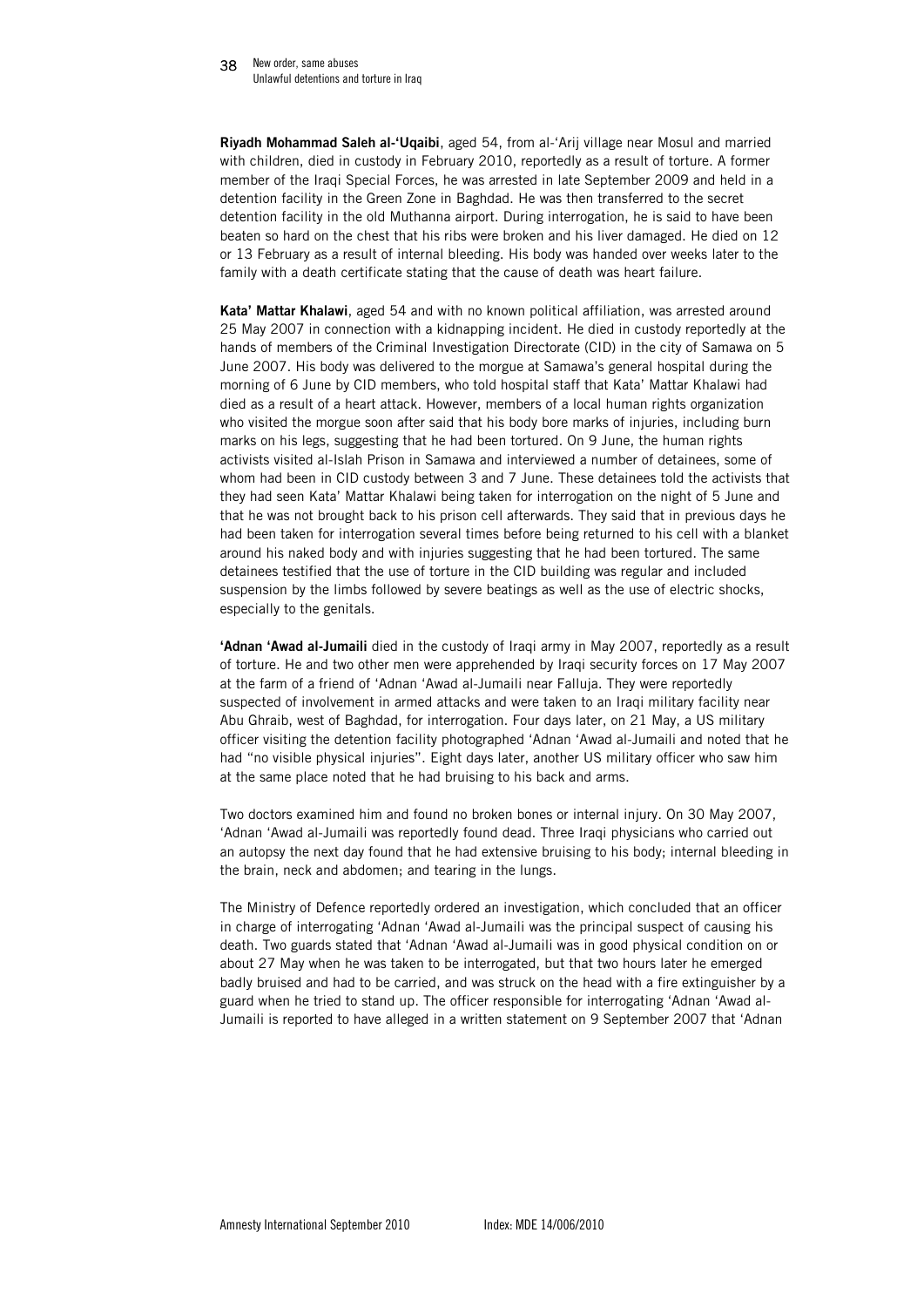'Awad al-Jumaili's injuries were caused at the time of his arrest when he had tried to escape. This was contradicted by two people arrested at the same time and by two Iraqi soldiers who carried out the arrests. All stated that 'Adnan 'Awad al-Jumaili did not try to escape and suffered no injuries at the time of his arrest. On 2 October 2007 an investigative judge issued an arrest warrant against the suspected officer, who fled but was apprehended on 8 June 2008. He was held for three months until the same investigative judge ordered his release, apparently for lack of evidence.



Marks of torture on 'Adnan 'Awad al-Jumaili's body © private

'Adnan 'Awad al-Jumaili's body was not returned to his family and is said to have been taken to the city of Najaf for burial. Amnesty International has photographs of 'Adnan 'Awad al-Jumaili apparently taken on 29 May 2007, the day before his death, which show clearly that he had extensive bruising on his back. Photographs of 'Adnan 'Awad al-Jumaili's body, taken on the day of his death and also in the organization's possession, show that he had even more pronounced bruising on his back and marks around his wrists. At the time of writing, no one had been held to account for his death.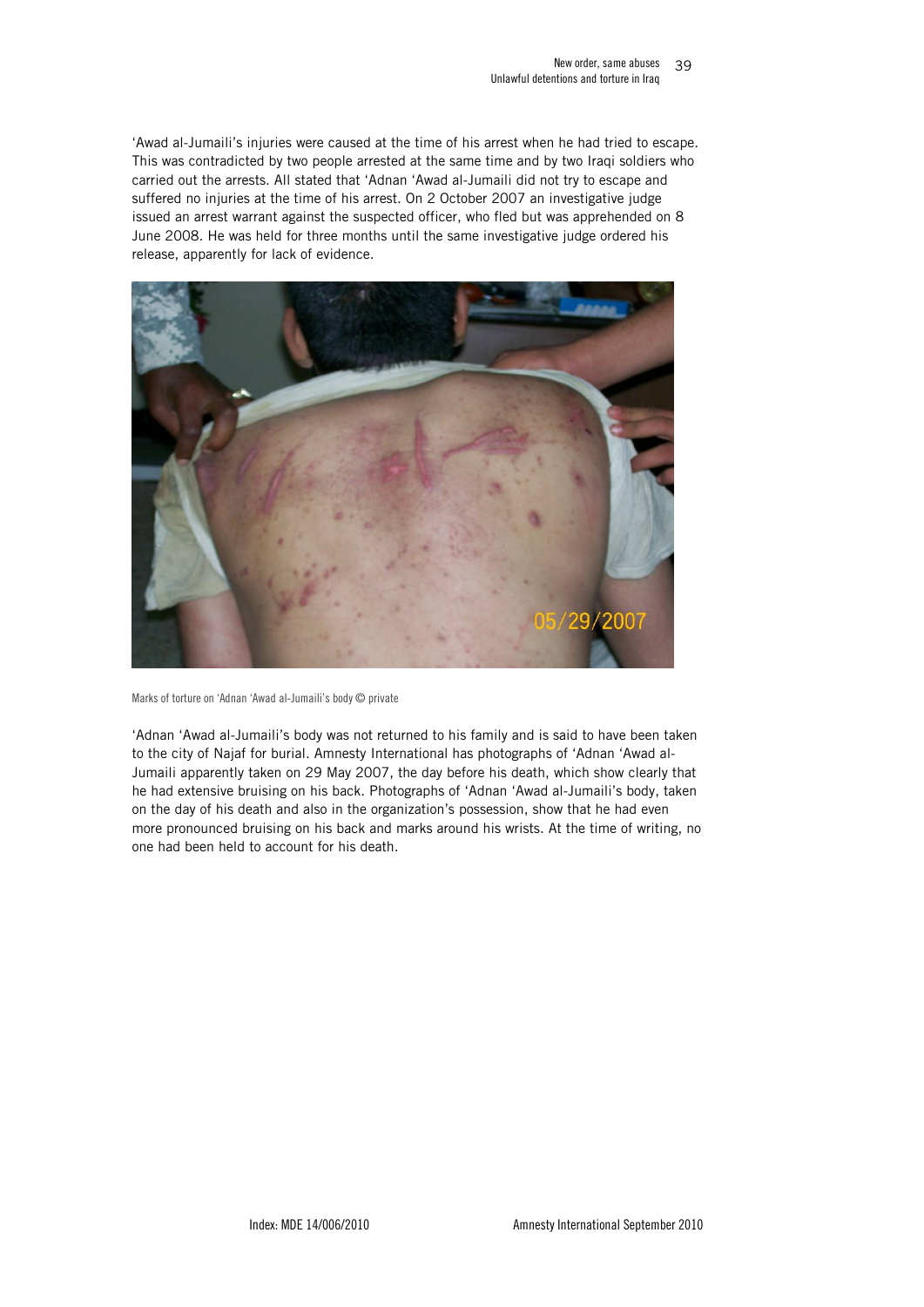

Marks of torture on 'Adnan 'Awad al-Jumaili's body © private

Some of the most recent deaths in custody happened on 12 May 2010, when seven detainees died while being transferred within Baghdad from Camp Taji to al-Rusafa Prison. Iraqi government officials stated that the cause of death was asphyxiation. The seven were among a group of nearly 100 detainees squeezed into two vans without any windows and which normally only carry about 20 people each. When one of the vans arrived in Baghdad, guards found that 22 detainees had collapsed. They were taken to hospital, but seven died. The government announced that an investigation had been set up. On 15 May the Human Rights Minister was reported as stating that those responsible for the deaths must be brought to justice.<sup>79</sup>

Under international law and standards, all reasonable allegations of unlawful killings, torture and death in custody must be investigated. This obligation reflects both the duty of states to ensure reparations to victims of human rights violations, including the disclosure of the truth, and their general duty to protect human rights, including by holding perpetrators of violations to account and taking steps to ensure that such violations are not repeated.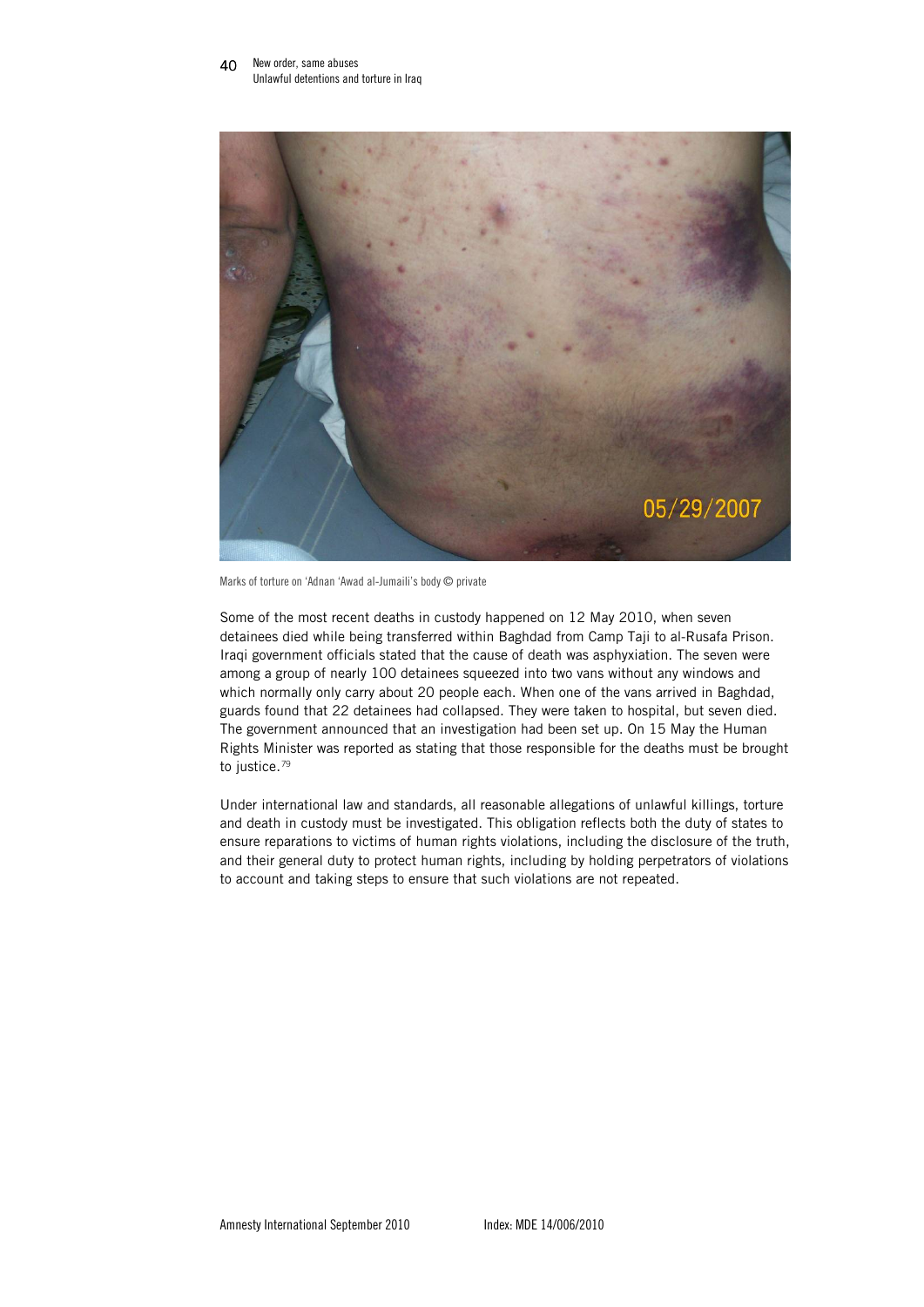# <span id="page-40-0"></span>8. IMPUNITY

The Iraqi authorities have on numerous occasions announced investigations into incidents of torture, deaths in custody and killings of civilians, especially by the Iraqi security forces. However, the outcomes of such investigations have never been made public. This has raised concerns that such investigations may not have been carried out, or that they were conducted or partly conducted but the findings were ignored. In all cases, those responsible for abuses have not been brought to justice. The failure to deal seriously and effectively with torture and other human rights violations by the Iraqi security forces has created a culture of impunity.

On 13 November 2005, US forces raided an Iraqi detention facility in al-Jadiriya district of Baghdad where 168 detainees, including juveniles, were found in appalling conditions. According to the UN Assistance Mission for Iraq (UNAMI), 101 of the 168 detainees had been physically abused and had wounds resulting from electric shocks, beatings and stabbings. Detainees reported that several fellow inmates had died or were killed in detention.<sup>80</sup> The Iraqi government at the time announced that it had ordered an investigation. Almost five years on, the findings of this investigation, if any was conducted, have yet to be made public and, as far as Amnesty International is aware, no one has been prosecuted in connection with the abuses.

The government also announced in June 2009 that it had set up an investigation into allegations of torture in two prisons, one in al-Diwaniya and the other in al-'Amara. An Interior Ministry official announced at the time that "there have been cases of torture against 10 prisoners accused of terrorism… They were not innocent, but that does not mean interrogators can torture them."<sup>81</sup> As of May 2010, the outcome of the investigation is not known.

Also in June 2009, the government announced an investigation into the assassination of Harith al-'Obaidi, deputy chairman of the parliamentary Human Rights Committee. He was shot dead on 12 June 2009 by a young man while delivering a sermon in a Baghdad mosque. The killer then shot dead an aide and three bodyguards and fled before killing himself by falling on his own hand grenade. $82$  A day earlier, Harith al-'Obaidi had reportedly called on parliament to summon officials from the ministries of defence and interior to answer allegations of torture, including rape, in Iraqi prisons. The Iraqi government announced a few days later that its security forces had arrested an al-Qa'ida member suspected in connection with the killing. At the time of writing, the outcome of the investigation into the assassination was not known.

In July 2009 the government stated that it had set up an investigation into the killing of six Iranian refugees, members of the People's Mojahedeen Organization of Iran (PMOI), 83 in Camp Ashraf in Diyala governorate after the camp had been raided by Iraqi security forces provoking an international outcry. As of July 2010 it is not known to Amnesty International whether the investigation had been conducted. If it was conducted the findings have not been made public.

In the case of Kata' Mattar Khalawi, who died in the custody of the CID (see Chapter 6),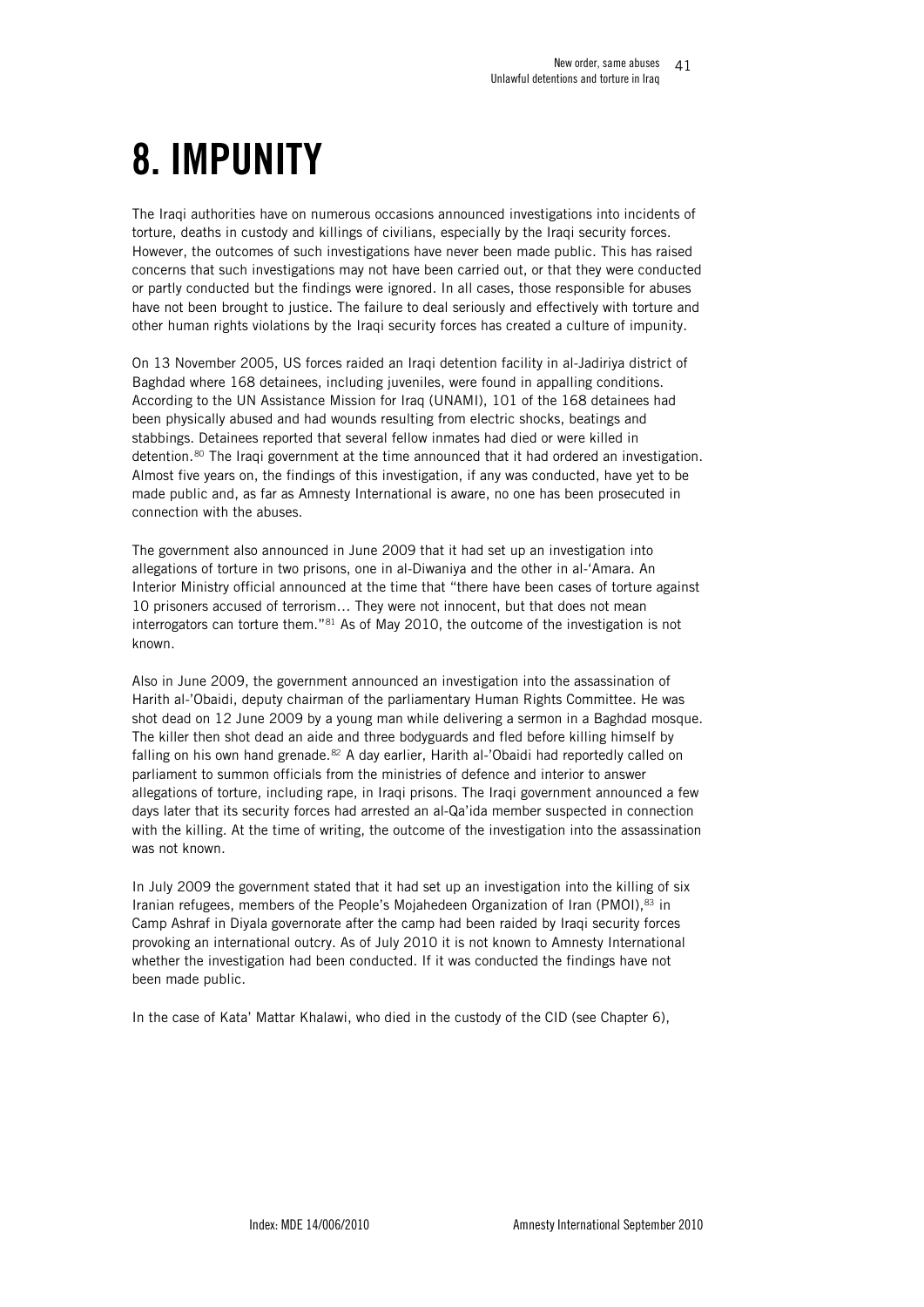#### New order, same abuses Unlawful detentions and torture in Iraq 42

Amnesty International wrote on 22 June 2007 to the Iraqi Minister of Justice calling for an urgent, full and impartial investigation into the circumstances surrounding his death. On 22 February 2008, the Iraqi Interior Ministry informed Amnesty International that the medical autopsy report found that Kata' Mattar Khalawi "suffered from suffocation with a severe external hit on the head which resulted in internal bleeding and led to his death". It added that the Ministry had set up a commission to investigate the circumstances of the death and to bring to justice anybody responsible. On 5 September 2008 the Interior Ministry informed Amnesty International, via a letter sent through the London Embassy, that the commission had concluded its investigation and found that a lieutenant, a captain and a deputy sergeant, as well as three police officers had been found negligent and referred to "the investigation unit at the General Directorate for Internal Affairs in the Governorate of Baghdad to ensure the safety of the investigation". The letter added that "an arrest warrant has been implemented" against one of the accused, a lieutenant from the Directorate of Information and National Investigation at the Directorate of Police in the Governorate of al-Muthanna. The letter concluded that "Samawa Investigation Judge has decided to refer the case to the Committee of Consideration for Amnesty No. 19 of 2008." The letter did not give any further details about the investigation. On 23 September 2008, Amnesty International wrote to the Interior Minister seeking further clarification about the investigation and to uncover whether disciplinary or other sanctions had been taken against the police officers and other people identified as having acted negligently. Amnesty International also requested clarification regarding the decision of the Samawa investigative judge to refer the case to a committee under the Amnesty Law, and the outcome. To date no response has been received.

In some cases, it appears, prison guards and low-ranking security officers have been suspended and even arrested in relation to abuses committed, but then immediately granted an amnesty and released. This also applies to civil servants, teachers and others found guilty of corruption.<sup>84</sup>

The record of little or no action in response to human rights violations continues to fuel the culture of impunity enjoyed for so long by security forces in Iraq. Urgent and meaningful steps need to be taken to ensure that Iraq can move towards a new era in which abuses of people's fundamental rights are not tolerated.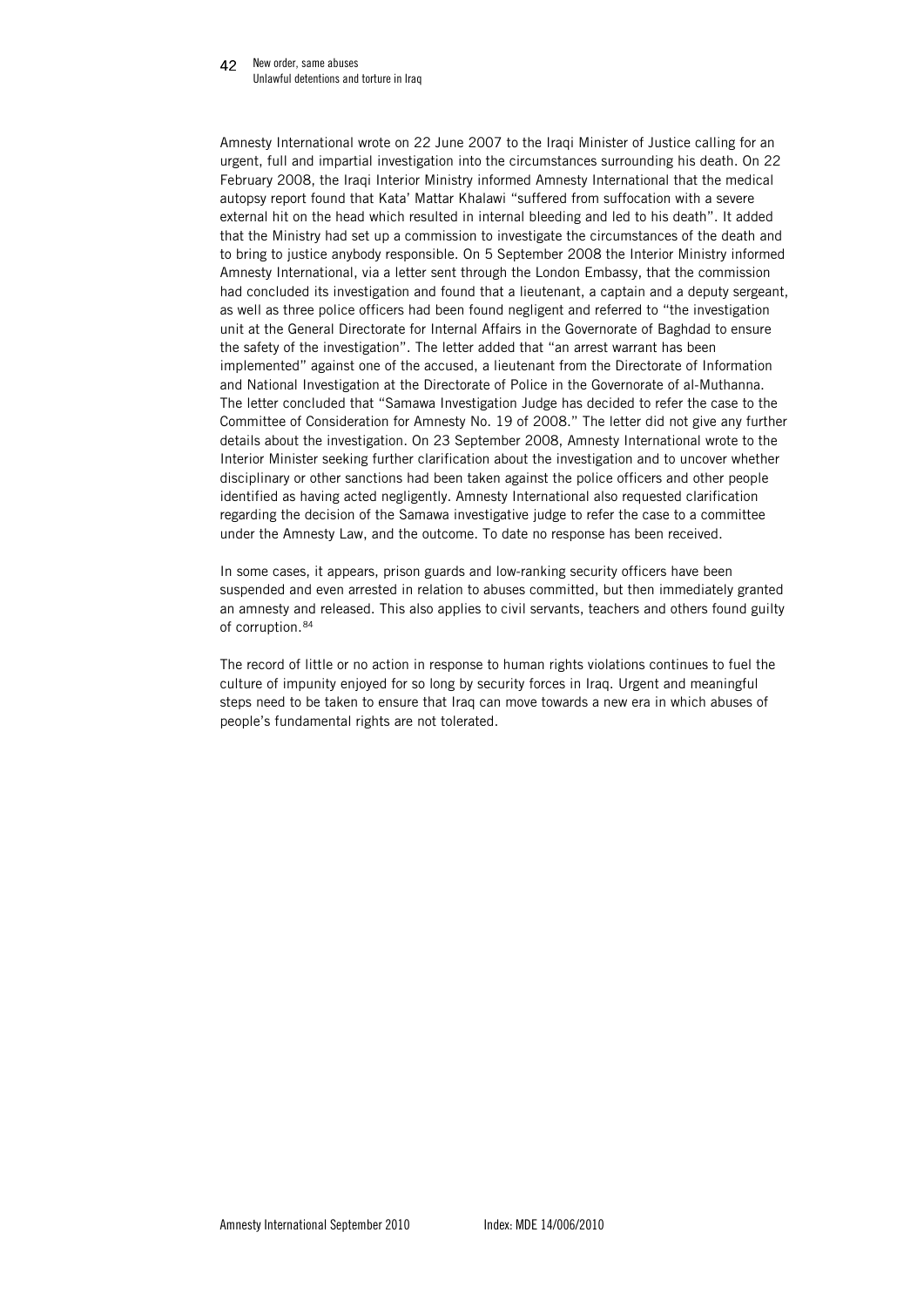# <span id="page-42-0"></span>9. CONCLUSIONS AND RECOMMENDATIONS

The human rights situation in Iraq remains extremely serious. Amnesty International recognizes that the government faces deadly attacks by armed groups who are intent on causing maximum civilian casualties. It also recognizes that it is the government's duty to protect its population. However, the government can only do this while respecting its obligations under international human rights law and upholding the rule of law.

Even in the context of ongoing violence, there is no justification for keeping thousands of people in prisons and detention facilities without charge or trial, let alone keeping them like this for years. Many of the detainees have suffered torture and other ill-treatment by Iraqi security forces, and remain at risk of such abuses. Because of government complicity, tolerance or inaction in relation to such abuses, a culture of impunity prevails.

US forces, by transferring individuals to Iraqi detention facilities where they are clearly at risk of torture and other ill-treatment, may be complicit in these abuses and have breached their international obligations towards the prisoners.

To counter the impunity and to help protect human rights in Iraq, Amnesty International makes the following recommendations:

# TO THE IRAQI AUTHORITIES, INCLUDING THE KRG

 Ensure that all torture and other ill-treatment, enforced disappearances and other crimes involving human rights violations are ended immediately. Such crimes must be investigated promptly, independently, impartially and thoroughly, and all suspected perpetrators, including those with command responsibility, must be prosecuted in proceedings that meet international standards of fairness. Victims must be ensured reparations in accordance with international standards.

Release all detainees held without charge unless they are to be charged with recognizably criminal offences and brought to trial promptly and in full accordance with international standards of fair trial and without the imposition of the death penalty.

**Ensure that anyone arrested is promptly brought before a judge or other officer** authorized by law to exercise judicial power to decide without delay on the lawfulness of the detention and order release if the detention is not lawful.

**Ensure that detainees are not questioned without the presence of a lawyer and are given** prompt access to legal counsel.

 Ensure that detainees are allowed visits by members of their families promptly after arrest.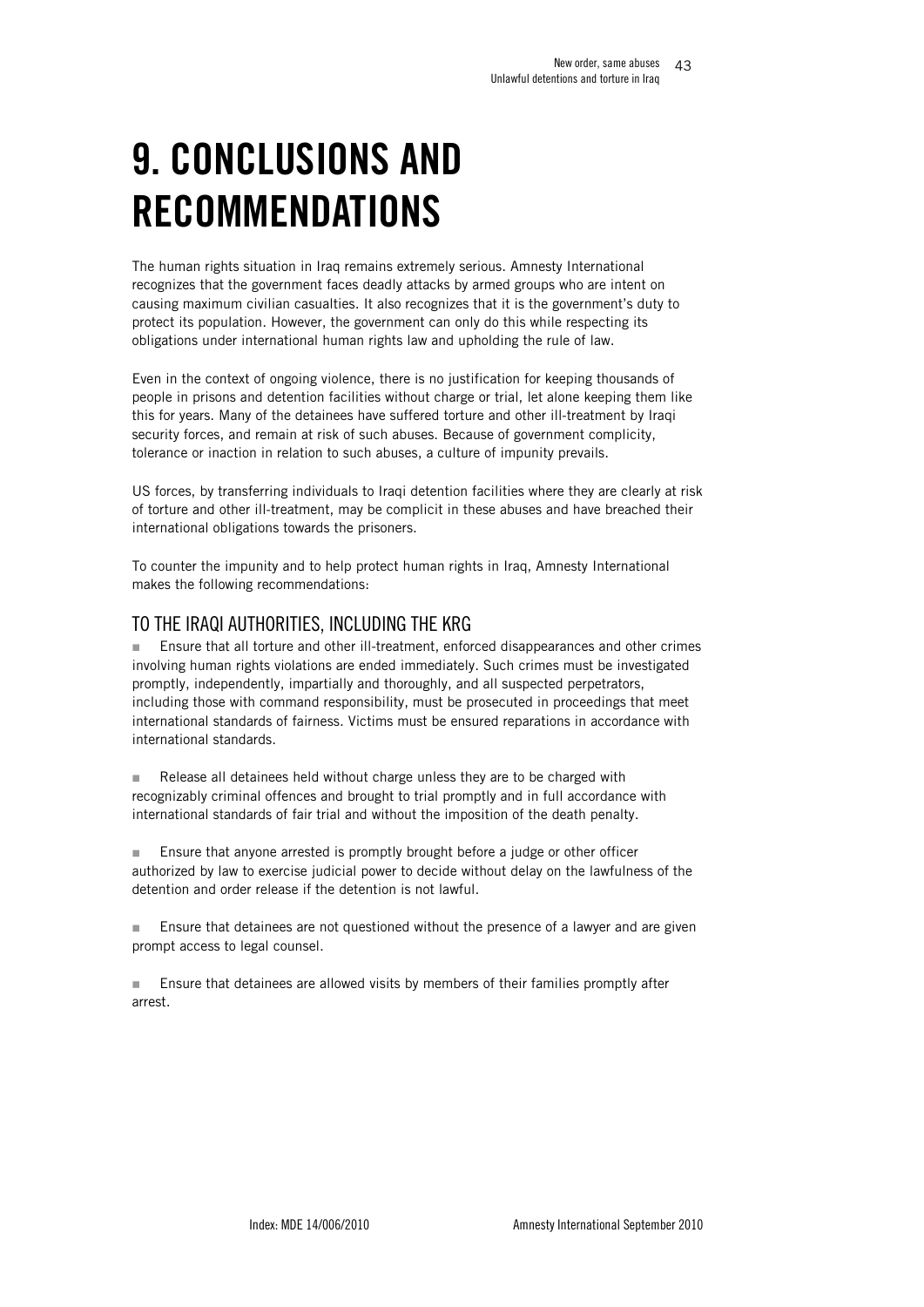#### <span id="page-43-0"></span>New order, same abuses Unlawful detentions and torture in Iraq 44

 Ensure that all detainees are informed at the time of arrest of the reason for their arrest and detention, and promptly informed of any charges against them.

 Ensure that all detainees are held only in officially recognized places of detention and that accurate information about their arrest and whereabouts is made immediately available to relatives, lawyers and others.

 Ensure that all detainees are immediately informed of their rights. These include the right to lodge complaints about their treatment and the right to have a lawyer present during questioning.

 Set up an effective judicial mechanism to enable all detainees to challenge the legal basis of their detention.

 Ensure that conditions of detention conform to international standards for the treatment of prisoners. The authorities responsible for detention should be separate from those in charge of interrogation. There should be regular, independent, unannounced and unrestricted visits of inspection to all places of detention by an independent and professional body.

 Publicly condemn the practices of torture and other ill-treatment and enforced disappearances, and declare unequivocally that such abuses will not be tolerated.

 Ensure that any detainee alleging that they have been tortured or otherwise ill-treated is promptly examined by a medical doctor.

**Ensure that victims of torture and other ill-treatment, enforced disappearance and** arbitrary detention and their families obtain prompt reparation from the state including restitution, fair and adequate financial compensation and appropriate medical care and rehabilitation.

 Ensure that all safeguards against torture and other ill-treatment contained in the UN Convention against Torture are reflected in Iraqi legislation and implemented in practice.

 Ratify the Optional Protocol of the UN Convention against Torture and Other Cruel, Inhuman or Degrading Treatment or Punishment, and set up without delay a national preventive mechanism in accordance with the provisions of that Protocol.

■ Ratify the Rome Statute of the International Criminal Court.

■ Ratify the second Additional Protocol to the Geneva Conventions, which governs noninternational armed conflicts.

## TO THE US GOVERNMENT

 Ensure that no one at risk of torture and other ill-treatment or other grave human rights violations is transferred to Iraqi custody.

Ensure that those sentenced to death will not be transferred to the Iraqi authorities.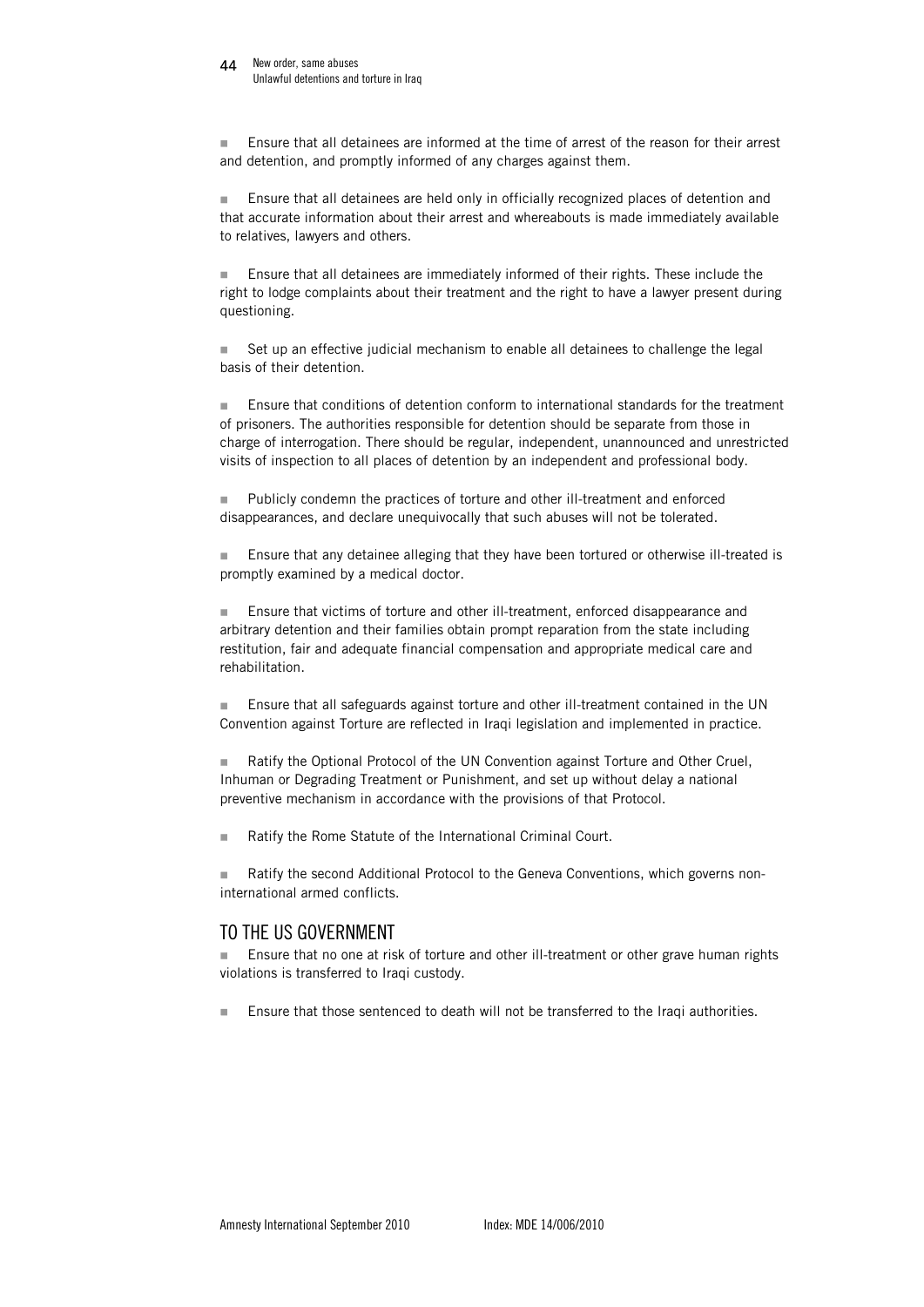<span id="page-44-0"></span>**Ensure that all detainees who have already been transferred to Iraqi custody are not** tortured or otherwise ill-treated; that allegations of torture are investigated; and that victims are provided with reparations.

**Ensure that detainees have regular access to legal counsel and that their places of** detention are inspected by the Iraqi Human Rights Ministry and the ICRC.

# TO ALL GOVERNMENTS

■ Never directly or indirectly return Iraqis to Iraq if they are at risk of torture or other illtreatment.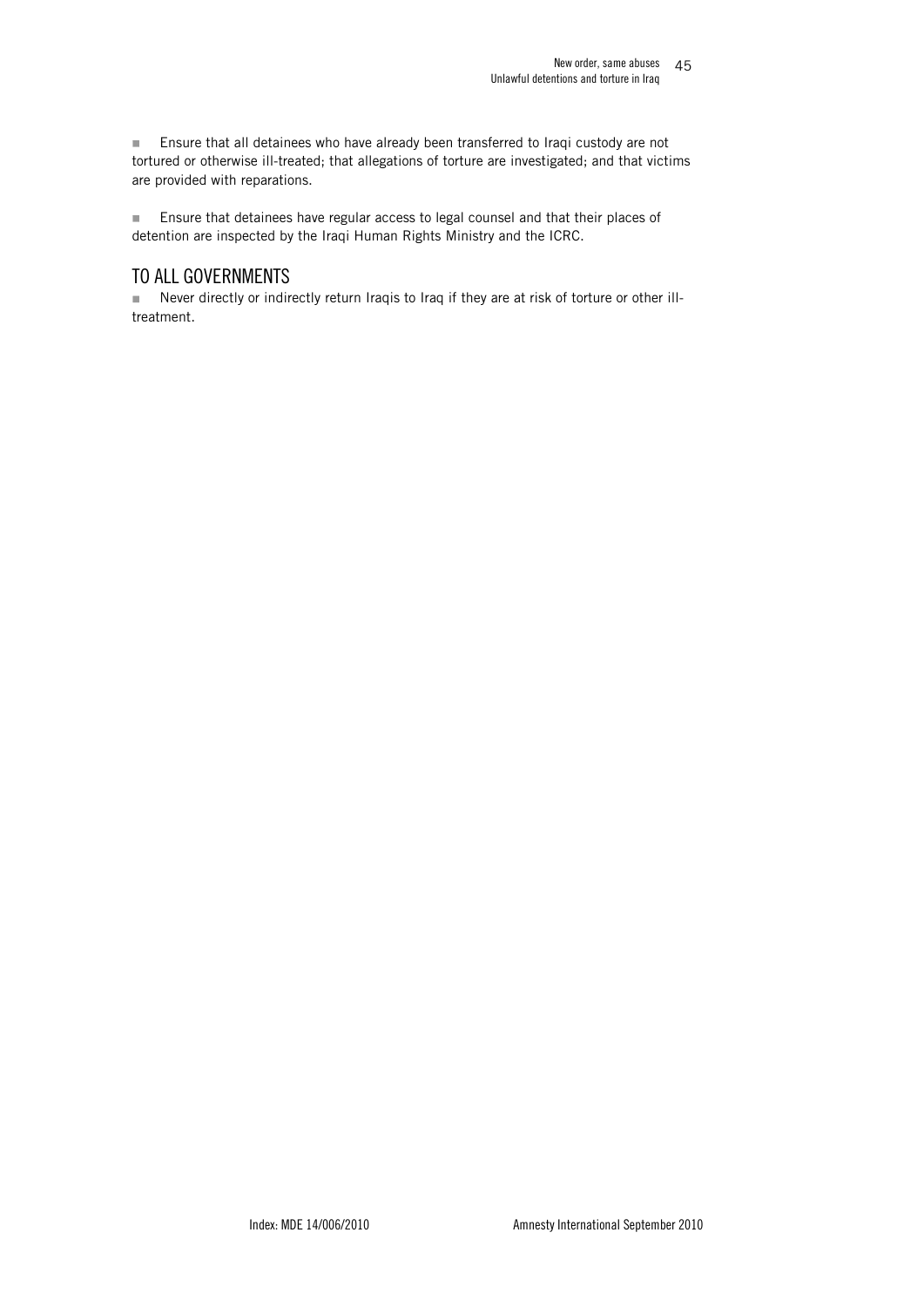# <span id="page-45-0"></span>ENDNOTES

1

 $1$  UN Doc. S/2005/373, UN Security Council, Report of the Secretary-General pursuant to paragraph 30 of resolution 1546 (2004), 7 June 2005, para. 72, cited in Amnesty International's report *Beyond Abu Ghraib: detention and torture in Iraq* (Index: MDE 14/001/2006), March 2006.

 $2$  This applied in the weeks running up to the 7 March 2010 parliamentary elections, when numerous suicide bomb and other attacks were carried out, and in the weeks that followed when there was a political vacuum.

<sup>3</sup> Article 123 of Law No. 3 of 1971 – the Criminal Procedure Code.

4 Agreement Between the United States of America and the Republic of Iraq On the Withdrawal of United States Forces from Iraq and the Organization of Their Activities during Their Temporary Presence in Iraq, 17 November 2008. Available on: [http://www.usf-](http://www.usf-iraq.com/images/CGs_Messages/security_agreement.pdf)

[Iraq.com/images/CGs\\_Messages/security\\_agreement.pdf](http://www.usf-iraq.com/images/CGs_Messages/security_agreement.pdf), accessed on 20 July 2010. Article 12(1) of the agreement provides that Iraq has the primary right to exercise jurisdiction over members of the US forces and their civilian component for any "grave premeditated felonies" that they commit, when such crimes are committed outside agreed facilities and outside "duty status". However, the nature of these felonies and the procedures to be followed are not clarified, and it is the US authorities who will determine when their soldiers or employees were acting under "duty status".

5 This estimate is by the World Health Organization (WHO) and the Iraqi health Ministry which conducted a survey of 10,860 households in 2007. For more information see the Guardian Newspaper of 19 March 2008 at <http://www.guardian.co.uk/world/2008/mar/19/iraq/print> accessed on 20 July 2010.

<sup>6</sup> Lajnat shu'un al-muhtajazeen.

<sup>7</sup> Republic of Iraq, Ministry of Human Rights, Department of Monitoring Prisons and Detention Centres, *Annual report on prison conditions and detention centres in Iraq for the year 2009*, p8. See <http://www.humanrights.gov.iq/PERSONAL/2%20ok.pdf> accessed on 20 July 2010.

8 The Iraqi Supreme Judicial Council, 17 March 2010. See<http://www.iraqja.iq/ifm.php?recordID=115> accessed on 20 July 2010.

9 Camp Cropper was renamed al-Karkh Prison by the Iraqi Ministry of Justice following the transfer.

<sup>10</sup> Amnesty International is aware of the gravity of the human right violations committed during Saddam Hussein's rule. However, the organization opposes the death penalty in all circumstances, considering it to be a violation of the right to life and the ultimate cruel, inhuman and degrading punishment.

<sup>11</sup> *USA Today*, 15 March 2010. See <http://www.usatoday.com/cleanprint/?1278068854583>accessed on 20 July 2010.

12 Coalition Provisional Authority Memorandum Number 3 (Revised), Criminal Procedures. CPA/MEM/27 June 2004/03. See [http://www.cpa-](http://www.cpa-iraq.org/regulations/20040627_CPAMEMO_3_Criminal_Procedures__Rev_.pdf)

[iraq.org/regulations/20040627\\_CPAMEMO\\_3\\_Criminal\\_Procedures\\_\\_Rev\\_.pdf](http://www.cpa-iraq.org/regulations/20040627_CPAMEMO_3_Criminal_Procedures__Rev_.pdf) accessed on 20 July 2010.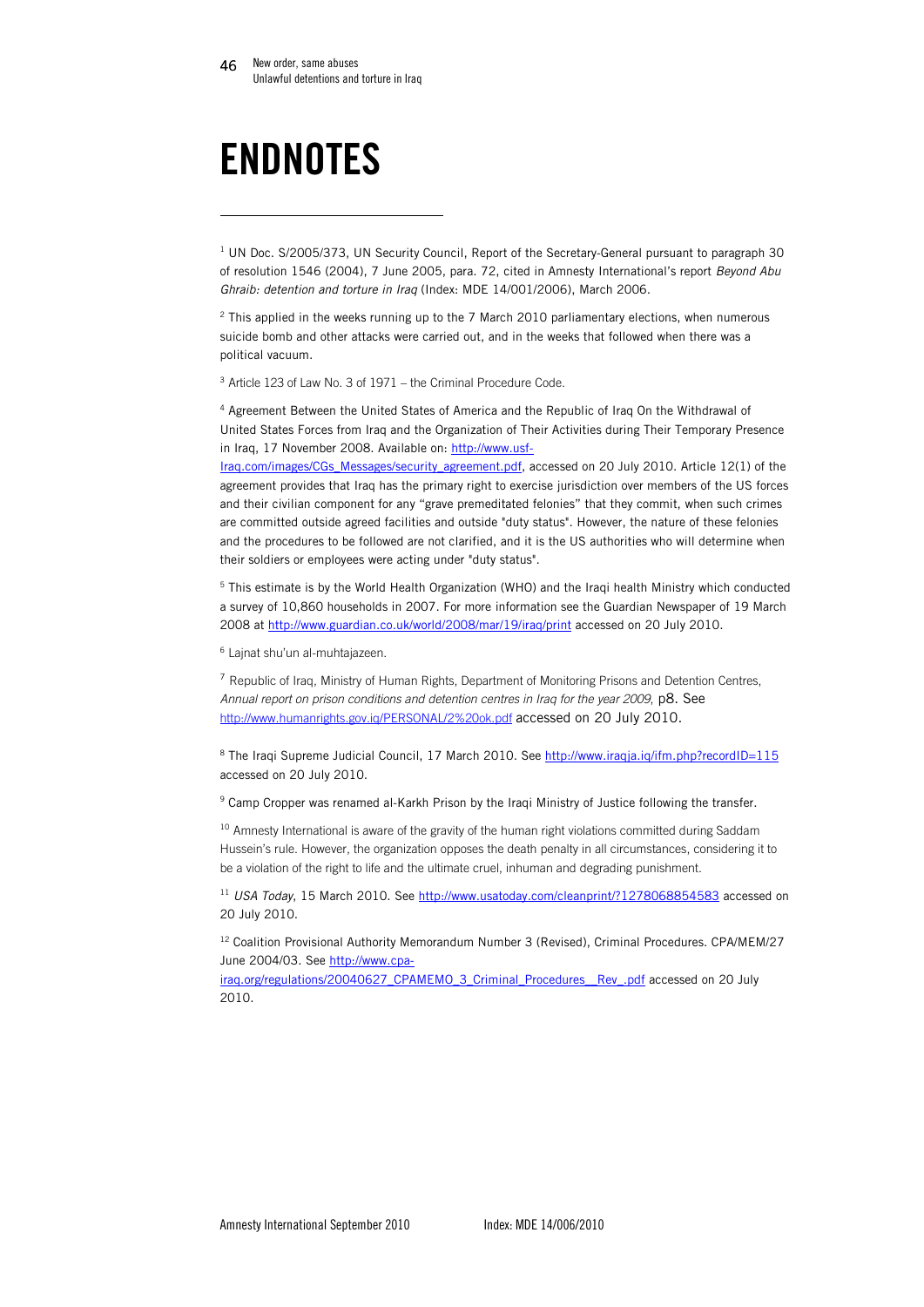13 Article 109(a) provides: "*If the person arrested is accused of an offence punishable by a period of imprisonment exceeding 3 years or by imprisonment of up to life imprisonment, the judge may order that he be held for periods of no more than 15 days each or order his release on a pledge with or without bail*  from a guarantor, and that he attend when requested if the judge rules that release of the accused will *not lead to his escape and will not prejudice the investigation*."

Paragraph (b) adds: "*If the person is accused of an offence punishable by death the period stipulated in sub-paragraph A may be extended for as long as necessary for the investigation to proceed until the examining magistrate or criminal court issues a decision on the case on completion of the preliminary or judicial investigation or the trial*."

Paragraph (c) states: "*The total period of detention should not exceed one quarter of the maximum permissible sentence for the offence with which the arrested person is charged and should not, in any case, exceed 6 months. If it is necessary to increase the period of detention to more than 6 months, the judge must submit the case to the criminal court to seek permission for an appropriate extension, which must not itself exceed one quarter of maximum permissible sentence, or he should order his release, with or without bail, under the terms of sub-paragraph B*."

Article 109 was slightly amended by CPA Order No. 31 on 10 September 2003. Section 6 of the Order states: "*Notwithstanding the bail provisions contained in Paragraph 109 of the Criminal Proceedings Law No. 23 of 1971 the reviewing judge may order a person suspected of committing an offense punishable by life imprisonment to be held without bail until trial*." See [http://www.iraqcoalition.org/regulations/20030921\\_CPAORD31.pdf](http://www.iraqcoalition.org/regulations/20030921_CPAORD31.pdf) accessed on 20 July 2010.

<sup>14</sup> The Anti-Terrorism Law defines "terrorism" as: "*any criminal act carried out by an individual or an organized group targeting an individual, a group of individuals, national or private institutions and causing damage to private or public properties with the aim of affecting the safety or security situation or national unity, or to terrorise and scare people or spread disturbance in order to achieve terrorist aims*."

 $15$  For details of the law, see Appendix  $1 - p55$ .

 $16$  Article  $3(b)$ .

-

<sup>17</sup> Iraqi Council of Representatives (Parliament) issued a law in 2008 ratifying the Convention. The Official Gazette published the law in June 2009. However, as of June 2010 the Iraqi government had not deposited the registration of the ratification at the secretariat of the UN.

<sup>18</sup> Human Rights Council, Resolution 6/4 on Arbitrary Detention, 28 September 2007, para5(c).

 $19$  Articles 9, 10 and 11 of the Universal Declaration of Human Rights set out the rights not to be subjected to arbitrary arrest or detention, to receive a fair trial and to be presumed innocent until proved guilty "according to law in a public trial" with "all the guarantees necessary" for defence. These rights are further elaborated in Articles 9 and 14 of the ICCPR.

<sup>20</sup> Phone interview by Amnesty International with a family member, April 2010.

 $21$  Section 6, MNF, Security Internee Process, of the Memorandum states among other things:

*1) Any person who is detained by a national contingent of the MNF for imperative reasons of security in accordance with the mandate set out in UNSCR 1546 (hereinafter £security internee") shall, if he is held for a period longer than 72 hours, be entitled to have a review of the decision to intern him.*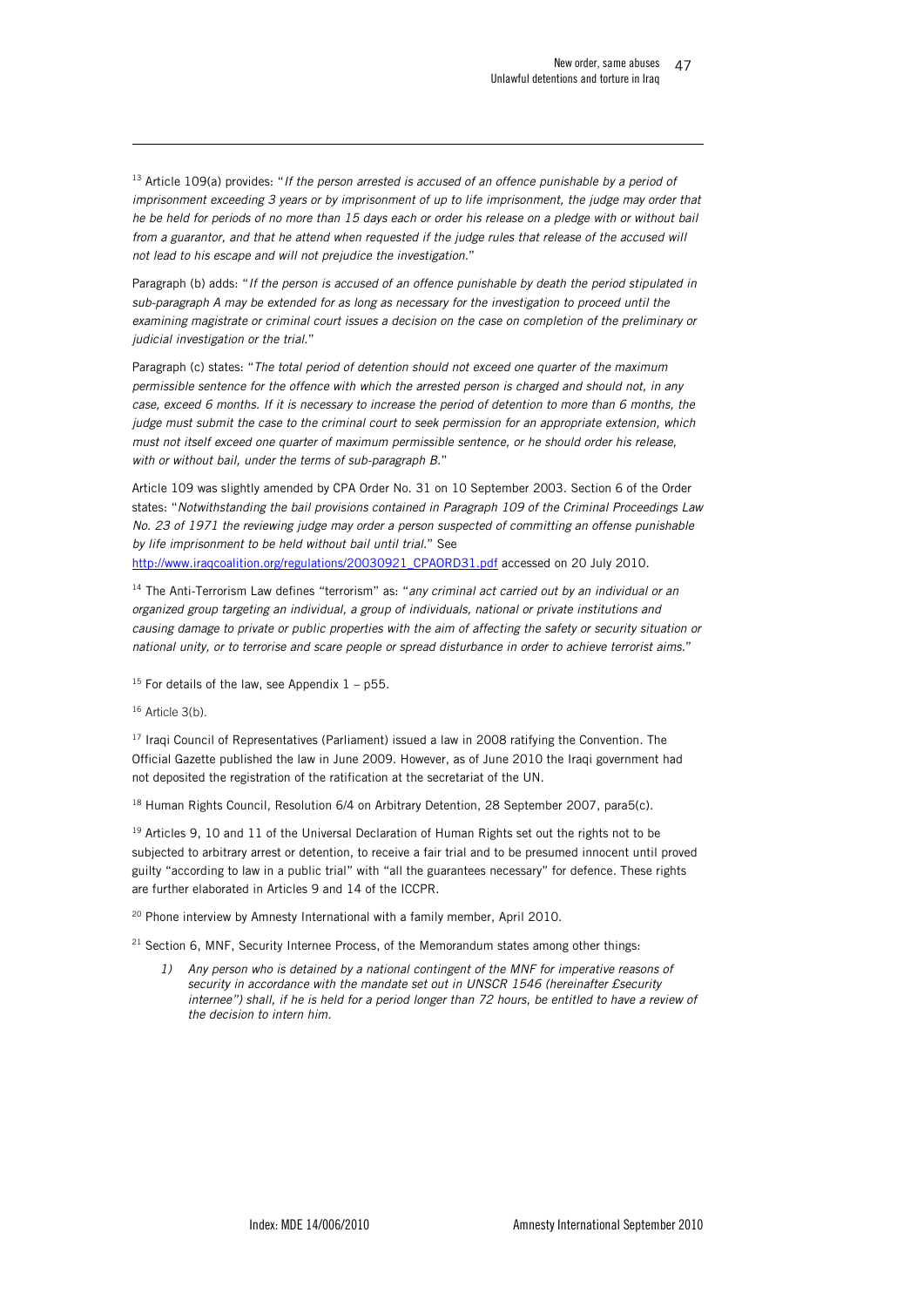-

- *2) The review must take place with the least possible delay and in any case must be held no later than 7 days after the date of induction into an internment facility.*
- *3) Further reviews of the continued detention of any security internee shall be conducted on a regular basis but in any case not later than six months from the date of induction into an internment facility.*

See [http://www.cpa-iraq.org/regulations/20040627\\_CPAMEMO\\_3\\_Criminal\\_Procedures\\_\\_Rev\\_.pdf](http://www.cpa-iraq.org/regulations/20040627_CPAMEMO_3_Criminal_Procedures__Rev_.pdf) accessed on 20 July 2010.

22 For a detailed analysis of these procedures see Amnesty International's report *Beyond Abu Ghraib: detention and torture in Iraq* (Index: MDE 14/001/2006), March 2006.

<sup>23</sup> The Iraqi Human Rights Ministry, 2009 Annual Report, p80.

<sup>24</sup> The Iraqi Human Rights Ministry, 2009 Annual Report, p81.

<sup>25</sup> Article 47(2) of the Criminal Procedure Code states: "*If the complaint is about offences against the internal or external security of the state, crimes of economic sabotage and other crimes punishable by death, life imprisonment or temporary imprisonment and the informant asks to remain anonymous, and not to be a witness, the judge has to register this with the notification in a special record prepared for this purpose, and conduct the investigation according to the rules, considering the information included in the notification without mentioning the informant's identity in the investigative paper*."

 $26$  Law (No. 15) for 2009 Amending the Penal Code No. (111) of 1969. See

http://www.parliament.jq/dirrasd/law/2009/15.pdf accessed on 20 July 2010. The amended version states that: "*Any person who falsely notifies a legal or administrative authority of an offence that he knows not to have occurred, who maliciously notifies any of those authorities that someone committed an offence while being aware that these information are false, who concocts material evidence to prove that someone committed an offence contrary to the truth or who is instrumental in bringing legal proceedings against another person while being aware of that person's innocence and anyone who notifies the competent authorities of certain matters regarding an offence while being aware that they are false shall be punishable by the maximum penalty imposed on the crime which the informant has accused that person of committing if the informant's false notification was proven but the penalty must not exceed 10 years*."

<sup>27</sup> The Iraqi Ministry of Human Rights, 2009 Annual Report, p35.

<sup>28</sup> Phone interview by Amnesty International with a family member, April 2010.

<sup>29</sup> Phone interviews by Amnesty International with a family member, April and July 2010.

<sup>30</sup> Phone Interview by Amnesty International with a family member, April 2010.

 $31$  Phone interview by Amnesty International with a family member, April 2010.

<sup>32</sup> Phone interview by Amnesty International with a family member, April 2010.

33 Aswat al-'Iraq, 15 March 2010. See [http://ar.awwataliraq.info/wp](http://ar.awwataliraq.info/wp-content/themes/aswat/print.php?p=210029)[content/themes/aswat/print.php?p=210029](http://ar.awwataliraq.info/wp-content/themes/aswat/print.php?p=210029) accessed on 20 July 2010.

34 Agence France Presse*,* 17 February 2009.

 $35$  The letter from the government was received on 14 April 2009 and the recommendations were:

 "*1- informing detainees' next of keen, through the telephone numbers and addresses given, about the place of their detention and also ensuring that written letters by them reach their next of kin and vice*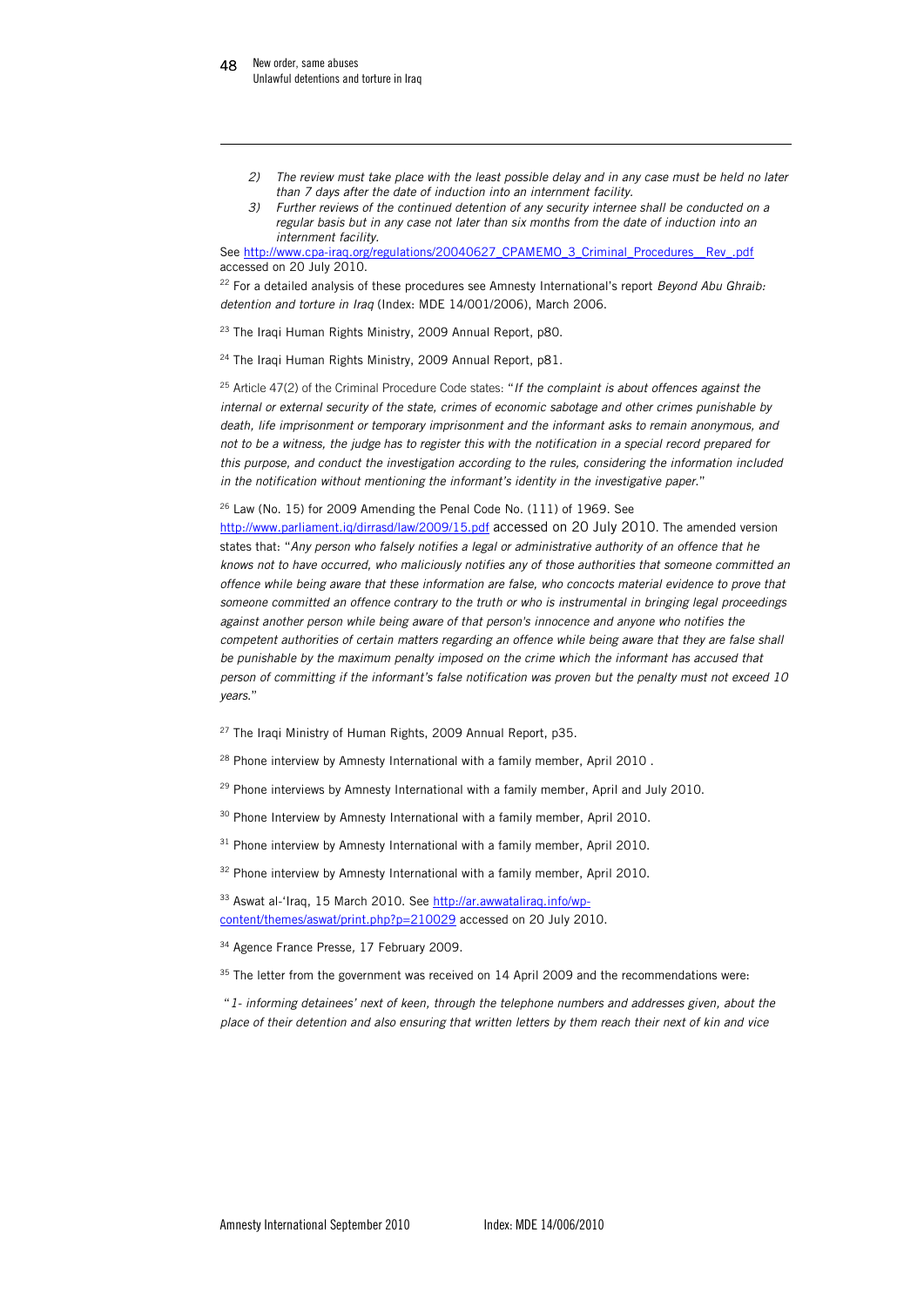*versa. 2- The detainees are seen by a psychiatrist and provided with the required medical treatment. 3- Permission to assign a defence lawyer to defend them and to be allowed to meet them. 4- Speeding up of their papers being brought to the relevant courts to finalize their cas*es."

-

<sup>36</sup> Under international law, and as part of the absolute prohibition on torture and other ill-treatment, states must never expel, return or extradite a person to a country where they risk torture or other illtreatment – the principle of *non-refoulement*. This is a rule of customary international law applicable to all states.

37 The case of Ziya Kassem Khammam al-Hussain is highlighted in Amnesty International's report *Saudi Arabia: Assaulting human rights in the name of counter-terrorism* (Index: MDE 23/009/2009), p48.

<sup>38</sup> This security co-operation protocol was agreed between Saudi Arabia, Iraq, Iran, Kuwait, Bahrain, Syria, Turkey, Jordan and Egypt on 18 September 2006 in Jeddah. The Iraqi and Saudi Arabian governments were supposed to have a bilateral agreement to exchange prisoners and detainees, but as of June 2010 the two parties had not finalized such an agreement.

39 Ansar al-Islam is an armed group, formerly based mainly around Halabja. It has been fighting against the Kurdish authorities in the Kurdistan region, and against the Iraqi government and US forces outside the Kurdistan region. It has carried out numerous armed and suicide attacks and committed gross human rights abuses, including kidnapping, torture and killing of civilians, as well as killing members of security forces after capture.

<sup>40</sup> Al-Jama'a al-Islamiya. This is a recognized political opposition party and has had members in both the Kurdistan Parliament and the Iraqi Council of Representatives (parliament) in Baghdad. Despite this, dozens of its members have been targeted for arrest and detention. Most have now been released following a steady rapprochement between the leadership of al-Jama'a al-Islamiya and both the KDP and PUK.

<sup>41</sup> Iraqi Arab politicians from Mosul have been urging the KRG to transfer these detainees to Mosul to face trial there since they are said to have committed criminal activities in or around Mosul. Both parties are said to be close to reaching an agreement.

<sup>42</sup> Law No. 23 of 2006, Combating Terrorism in the Kurdistan Region of Iraq.

43 On 27 September 2003, the then Kurdistan National Assembly issued Law No. 21 amending Article 156 of the Iraqi Penal Code. The amended Article provides that anyone undermining the security and stability of the Kurdistan region can face up to life imprisonment. See <http://www.perleman.org/files/articles/170208074807.pdf> accessed on 20 July 2010.

44 In Kurdish *Asayish* means security or security directorate. *Asayish Gishti* means general security directorate.

<sup>45</sup> Amnesty International highlighted the case of Walid Yunis Ahmed in a letter sent on 9 December 2008 to the then former Prime Minister of the KRG, Nechrivan Barzani. This case was also described in Amnesty International's report *Hope and Fear: Human rights in the Kurdistan region of Iraq* (Index: MDE 14/006/2009), April 2009.

46 The head of Parastin is Masrur Barzani, son of the KRG President Mas'ud Barzani.

<sup>47</sup> Name changed to protect the identity of the victim.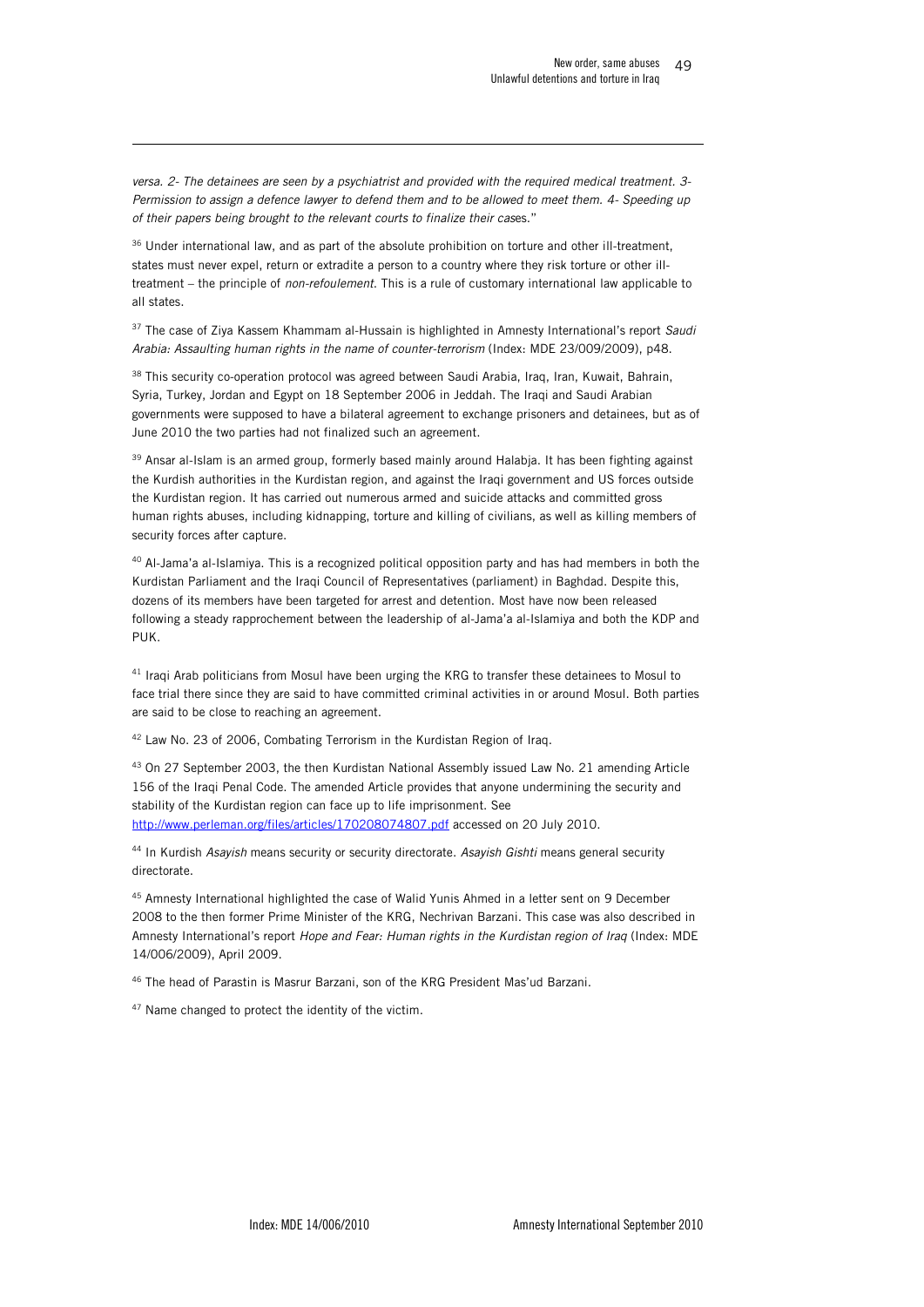48 Phone interview, April 2010.

49 Reuters, 23 April 2010.

50 Reuters, 23 April 2010.

<sup>51</sup> Section 1 of the Memorandum states in paragraph 1 that "This Memorandum prescribes standards to be applied in the Iraqi prison system, under the authority of the Ministry of Justice." Coalition Provisional Authority Memorandum Number 2, Management of Detention and Prison facilities. See [http://www.iraqcoalition.org/regulations/20030608\\_CPAMEMO\\_2\\_Management\\_of\\_Detention\\_and\\_Priso](http://www.iraqcoalition.org/regulations/20030608_CPAMEMO_2_Management_of_Detention_and_Prison_Facilities.pdf) [n\\_Facilities.pdf](http://www.iraqcoalition.org/regulations/20030608_CPAMEMO_2_Management_of_Detention_and_Prison_Facilities.pdf) accessed on 20 July 2010.

52 ICRC, Iraq: helping detainees and their families, 28-06-2010. See <http://www.icrc.org/Web/eng/siteeng0.ns/htm1all/iraq-interview-280610?OpenDcu>accessed on 20 July 2010.

53 Ibid

-

54 Human Rights Council*, Joint Study on Global Practices in relation to Secret Detention in the Context of Countering Terrorism*, UN Doc. A/HRC/13/42, 19 February 2010, paras 18-35.

55 Human Rights Council*, Joint Study on Global Practices in relation to Secret Detention in the Context of Countering Terrorism*, UN Doc. A/HRC/13/42, 19 February 2010, para 17.

56 Human Rights Council*, Joint Study on Global Practices in relation to Secret Detention in the Context of Countering Terrorism*, UN Doc. A/HRC/13/42, 19 February 2010, para 28.

57 International Convention for the Protection of All Persons from Enforced Disappearance, adopted by UN General Assembly Res. 61/177, 20 December 2006, Art. 2. This Convention is not yet in force, but the definition contains generally agreed elements as used in previous documents and jurisprudence. The widespread or systematic use of enforced disappearance constitutes a crime against humanity, as defined in applicable international law (in Article 5).

58 See for instance Human Rights Committee, *El-Megreisi v. Libyan Arab Jamahiriya,* Communication No. 440/1990, UN Doc. CCPR/C/50/D/440/1990 (1994); Rafael *Mojica v. Dominican Republic,* Communication No. 449/1991, UN Doc. CCPR/C/51/D/449/1991 (1994).

59 See for instance the Human Rights Committee in *El-Megreisi*, as above*.*

60 Iraqi Ministry of Human Rights, 2009 Annual Report, p84.

<sup>61</sup> DNA fingerprinting evidence is still new in Iraq. A Baghdad police forensics laboratory used to gather and catalogue evidence on armed groups was struck by a suicide bomber on 26 January 2010. The attack left 18 people killed and scores injured. *The Long War Journal,* "Suicide attack at Baghdad police forensics lab kills 18", 26 January 2010. See

[http://www.longwarjournal.org/archives/2010/01/suicide\\_attack\\_at\\_ba.php](http://www.longwarjournal.org/archives/2010/01/suicide_attack_at_ba.php) accessed on 20 July 2010.

 $62$  The CCCI, established by the CPA in June 2003, is the main criminal court, with jurisdiction over crimes relating to terrorism, sectarian violence, organized crime and government corruption. The CCCI, which sits in Baghdad and other governorates, has handed down hundreds of death sentences. Trial proceedings before the court fall far short of international standards for fair trial.

63 Iraqi Ministry of Human Rights, 2009 Annual Report, p81.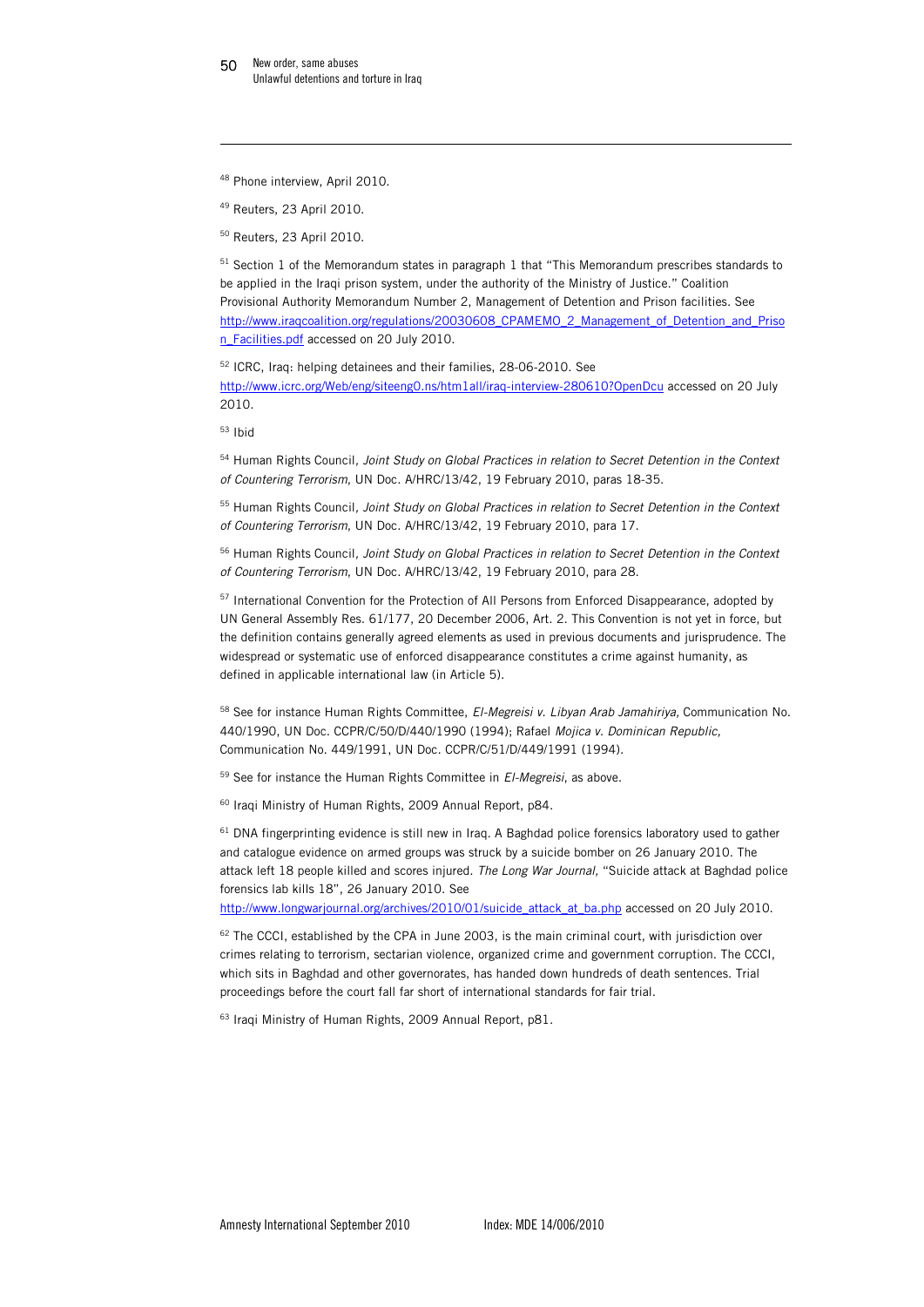<sup>64</sup> Mohammad al-Daini is a Sunni politician accused of involvement in a 2007 suicide attack on the Iraqi parliament and a number of other attacks. He refuted these allegations. On 25 February 2009, after the plane he was on was ordered to return to Iraq, he was reported to have disappeared. Months later he was reported to have been arrested in Malaysia, where he is still held.

65 Human Right Council, Report of the Special Rapporteur on the promotion and protection of human rights and fundamental freedoms while countering terrorism, Martin Scheinin, Addendum: Communications to and from Governments, UN Doc.A/HRC/13/37/Add.1, 18 February 2010, para. 19. See [http://www2.ohchr.org/english/bodies/hrcouncil/docs/13session/A-HRC-13-37-Add1\\_EFS.pdf](http://www2.ohchr.org/english/bodies/hrcouncil/docs/13session/A-HRC-13-37-Add1_EFS.pdf) accessed on 20 July 2010.

66 Phone interview from London, May 2010.

 $67$  Name changed to protect the identity of the victim.

- 68 Phone interview from London, April 2010.
- <sup>69</sup> Name withheld to protect identity of the victim.
- <sup>70</sup> *Al-Sharq al-Awsat* newspaper, London, 19 January 2010.
- 71 Al-Sharqiya satellite television, 11 May 2009.

<sup>72</sup> *Al-Hayat* newspaper, 17 June 2009.

<sup>73</sup> See for instance Human Rights Committee, General Comment 20, Article 7 (Forty-fourth session, 1992), UN Doc. HRI\GEN\1\Rev.1 at 30, para 12.

74 See for example, *Beyond Abu Ghraib: detention and torture in Iraq* (Index: MDE 14/001/2006), March 2006; *Carnage and despair: Iraq five years on* (Index: MDE 14/001/2008), March 2008; *Hope and Fear: Human rights in the Kurdistan region of Iraq* (Index: MDE 14/006/2009), April 2009.

75 Article 127 states: "*The use of any illegal method to influence the accused and extract a confession is not permitted. Mistreatment, threats, injury, enticement, promises, psychological influence or use of drugs or intoxicants are considered illegal methods*."

<sup>76</sup> Article 4.1.

-

<sup>77</sup> See for instance Article 17, 1949 Geneva Convention III relative to the Treatment of Prisoners of War; 1949 Geneva Convention IV relative to the Protection of Civilian Persons in Time of War, Adopted on 12 August 1949, entered into force 21 October 1950, Art 31. See also Articles 5, 27, 32 and 37.

 $78$  ICC Statue, Articles 7(1)(f) (torture) and 7(1)(k) (other inhumane acts – both as crimes against humanity), Article 8(1)(ii) ("Torture or inhuman treatment" as war crimes).

<sup>79</sup> Al-Sumaria News, 15 May 2010. See [http://www.alsumarianews.com/ar/2/6673/news-details](http://www.alsumarianews.com/ar/2/6673/news-details-iraq%20security%20news.htm1)[iraq%20security%20news.htm1](http://www.alsumarianews.com/ar/2/6673/news-details-iraq%20security%20news.htm1) accessed on 20 July 2010.

80 UNAMI, Human Rights Report, 1 July -31 August 2006, p17. See <http://www.uniraq.org/documents/HR%20Report%20July%20August%202006%20EN.pdf> accessed on 20 July 2010.

81 Agence France Presse, 7 June 2009.

<sup>82</sup> *The New York Times*, "Sunni Lawmaker assassinated in Iraq", 12 June 2009. See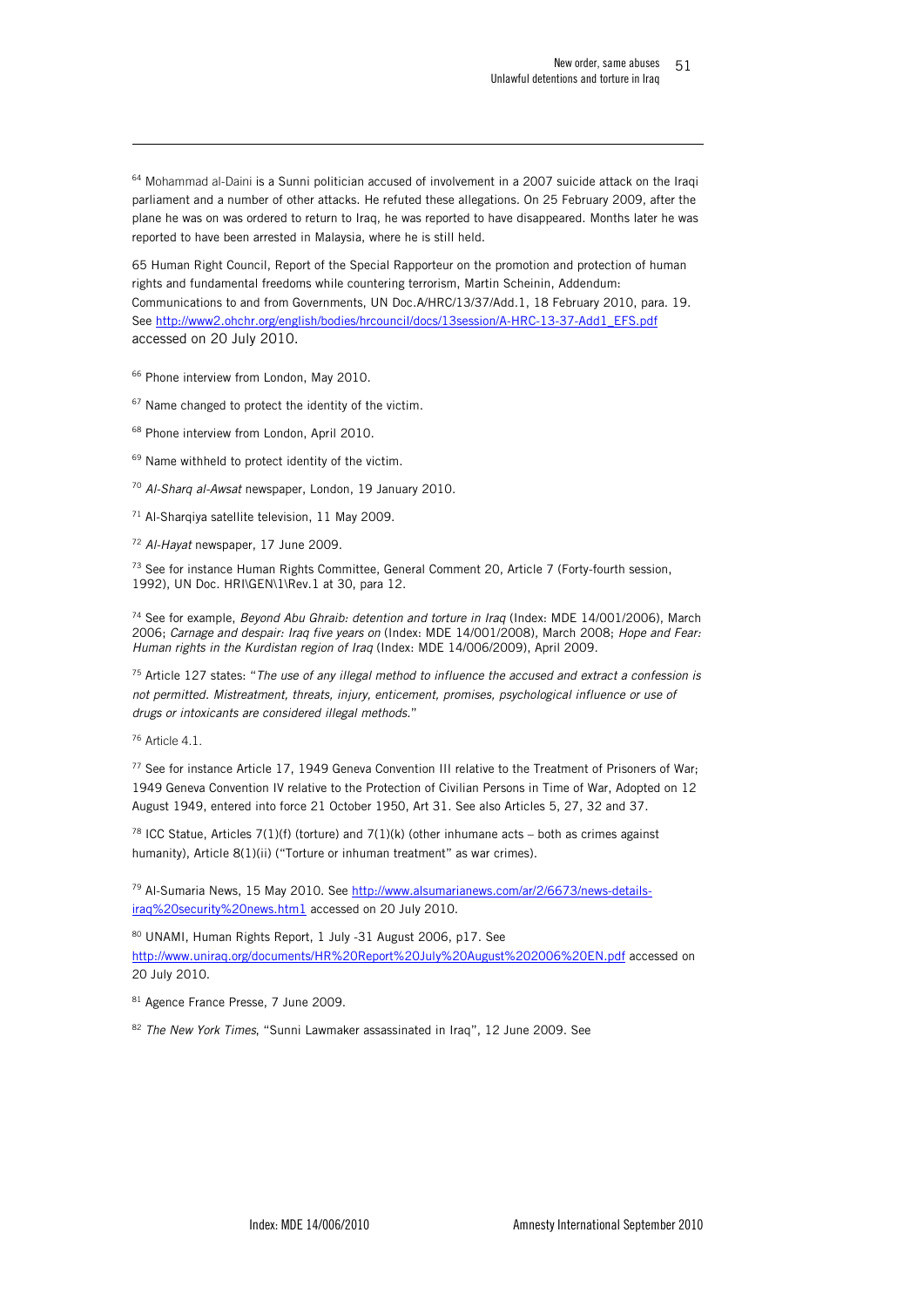-

<http://www.nytimes.com/2009/06/13/world/middleeast/13iraq.html> accessed on 20 July 2010.

83 The PMOI is an Iranian opposition group and it has about 3400 members who have been living in Camp Ashraf since 1986. The camp had been under US military control from 2003 until June 2009. The Iraqi government has on numerous occasions made it clear that it wanted the group to leave Iraq.

84 On 18 May 2010 the head of the Iraqi Commission of Integrity, Rahim al-'Akili, stated that more than 3,000 people accused of corruption were amnestied under the Amnesty Law 19 of 2008. See [http://www.radiosawa.com/article\\_print.aspx?id=2266308](http://www.radiosawa.com/article_print.aspx?id=2266308) accessed on 20 July 2010.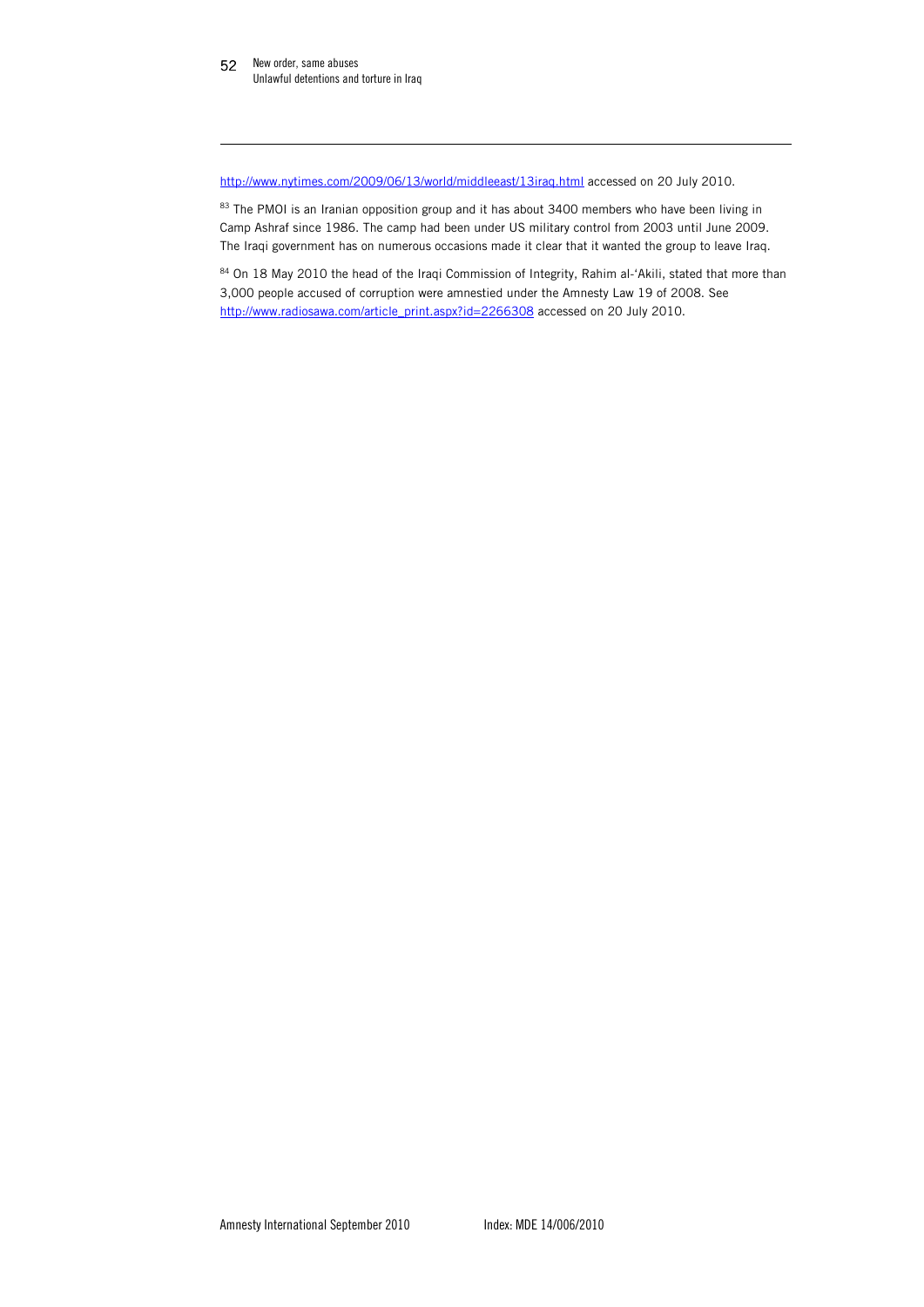# <span id="page-52-0"></span>APPENDIX 1

### Law no 19 of 2008, Amnesty law

Article 1: All Iraqis sentenced and all those resident in Iraq who have been sentenced are fully pardoned from the remaining periods in their sentences, and should be freed by a decision from the committee which will be set up in accordance with article 5 of this law.

Article 2: Exemptions from article 1 of this law are as follows:

First: Those sentenced to death under the penal law of Iraq, law no 111 for 1969

Second: Those sentenced for the following crimes:

a) the crimes set out in subsection 2 of article 1 of the law of the Supreme Iraqi Criminal Tribunal, law number 10 for 2005

- b) terrorism charges where killing or permanent maiming resulted
- c) crimes of premeditated murder

d) crimes of wrongful ( unintentional) murder (manslaughter) where the affected individuals have not given up their personal rights

- e) crimes of kidnapping of people
- f) crimes of theft where there are aggravating factors
- g) crimes of Embezzlement of state funds and intentionally sabotaging it
- h) crimes of rape and sodomy
- i) crimes of zina ( sexual intercourse) with a close relative that can not be married to

j) crimes of forgery of Iraqi and foreign currency and crimes of forgery of official documents

- k) crimes relating to drugs
- l) crimes of smuggling of antiquities
- m) crimes set out in the law for military penal law, law no 19 for 2007

### Article 3

A: All the legal proceedings taken against the suspects in the crimes except for the crimes listed in section 2 of article 2 of this law, regardless of whether the cases are under interrogation or in the court must be completely stopped, and those held be released by a decision of the committee formed under article 5 of this law

B: The committee formed under article 5 of this law to release all those detained if have been detained for more than 6 months and have not been brought before an investigation judge or been detained for more than a year and not been referred to the relevant court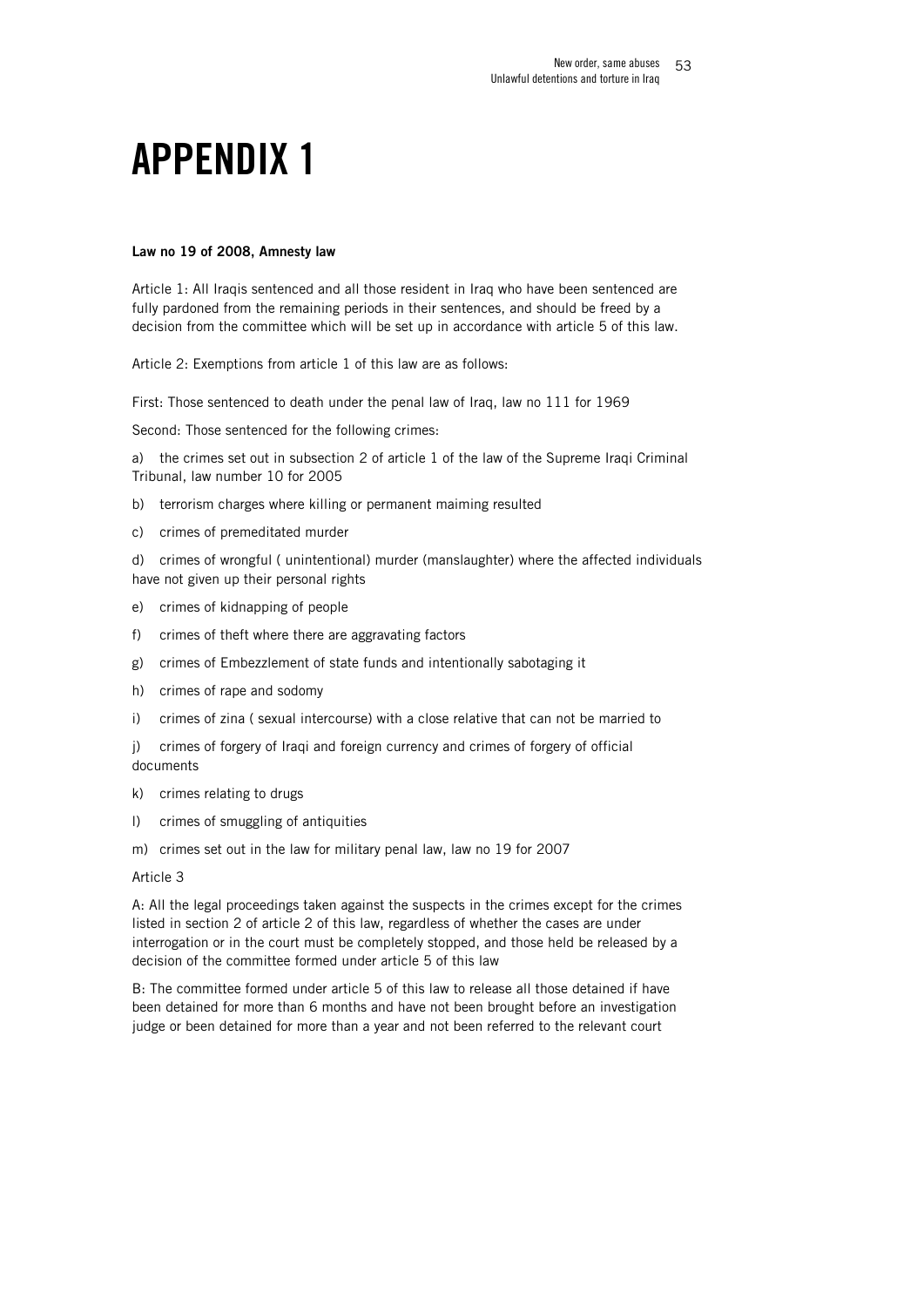#### New order, same abuses Unlawful detentions and torture in Iraq 54

### Article 4

If any of those pardoned under this law commits a crime listed in Article 2 of this law within 5 years of the date of pardon, he will serve the sentence that he was pardoned from and the criminal procedure will continue against him if he had been pardoned at the investigation and trial stages.

### Article 5

First: One or more committees will be formed on the decision of the Head of the Supreme Judicial Council in every appeal area headed by judge, and three judges as members to take charge of executing the provisions of this law, the general prosecution will be represented in the committee by one of its members, called the Head of the General Prosecution.

Second: Those who come under the provisions of articles 1 and 3 of this law or their relatives may submit a request to determine if they are covered by the pardon to the committees formed under article 5 of this law, and the committees are obliged to look into the application/request.

Third: The committee formed under subsection A of this article will check the dossiers/files of those who come under this law and makes its decision on the basis of the law. Its decision is subject to appeal to the Appeal Court in the area as a court of cassation.

### Article 6

The Iraqi government will take the necessary steps to transfer the detainees held in prisons under the control of the Multi-National Force to Iraqi prisons to implement the provisions of this law.

#### Article 7

This law will apply to crimes committed before/prior to the law coming into force

### Article 8

The Supreme Judicial Council may bring provisions facilitate the implementation of this law

#### Article 9

This law to be published in the official gazette and will come into force from the date of its publication

#### The preamble for the law

This law is brought to enable Iraqis and those resident in Iraqi who have committed crimes to return and be part of community life, and to promote forgiveness and reform those who may have slipped by pardoning them, releasing them or suspending proceedings against them where the crimes are covered by this law, and Iraqis build their country.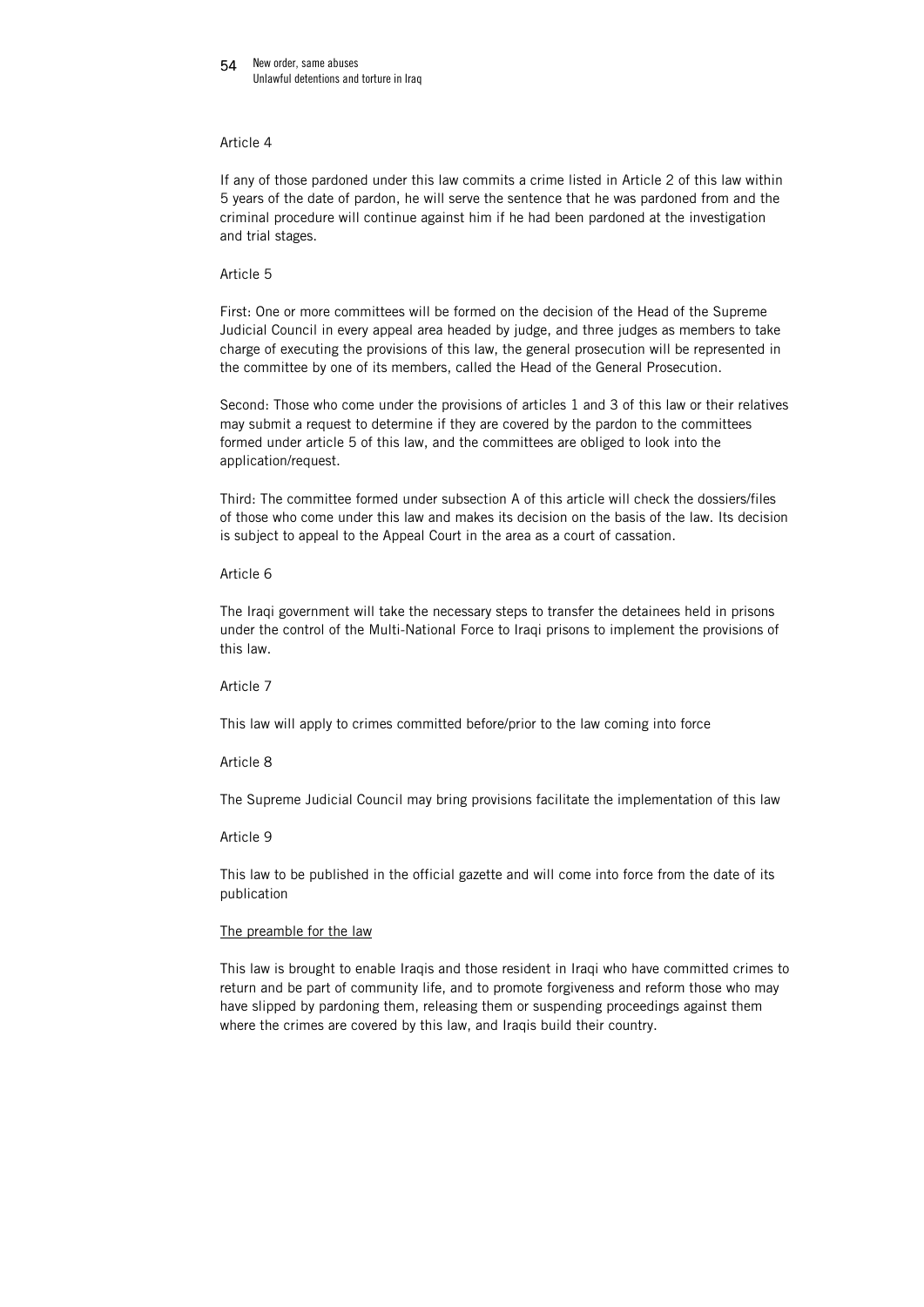# <span id="page-54-0"></span>APPENDIX 2

### Amnesty International's 12-Point Programme for the Prevention of Torture and Other Cruel, Inhuman or Degrading Treatment or Punishment by Agents of the State.

Torture and other cruel, inhuman or degrading treatment or punishment (other ill-treatment) are violations of human rights, condemned by the international community as an offence to human dignity and prohibited in all circumstances under international law. Yet they happen daily and across the globe. Immediate steps are needed to confront these abuses wherever they occur and to eradicate them. Amnesty International calls on all governments to implement the following 12-point programme and invites concerned individuals and organizations to ensure that they do so. Amnesty International believes that the implementation of these measures is a positive indication of a government's commitment to end torture and other ill-treatment and to work for their eradication worldwide.

### 1. Condemn torture and other ill-treatment

The highest authorities of every country should demonstrate their total opposition to torture and other ill-treatment. They should condemn these practices unreservedly whenever they occur. They should make clear to all members of the police, military and other security forces that torture and other ill-treatment will never be tolerated.

### 2. Ensure access to prisoners

Torture and other ill-treatment often take place while prisoners are held incommunicado – unable to contact people outside who could help them or find out what is happening to them.

The practice of incommunicado detention should be ended. Governments should ensure that all prisoners are brought before an independent judicial authority without delay after being taken into custody. Prisoners should have access to relatives, lawyers and doctors without delay and regularly thereafter.

## 3. No secret detention

In some countries torture and other ill-treatment take place in secret locations, often after the victims are made to "disappear". Governments should ensure that prisoners are held only in officially recognized places of detention and that accurate information about their arrest and whereabouts is made available immediately to relatives, lawyers, the courts, and others with a legitimate interest, such as the International Committee of the Red Cross (ICRC). Effective judicial remedies should be available at all times to enable relatives and lawyers to find out immediately where a prisoner is held and under what authority, and to ensure the prisoner's safety.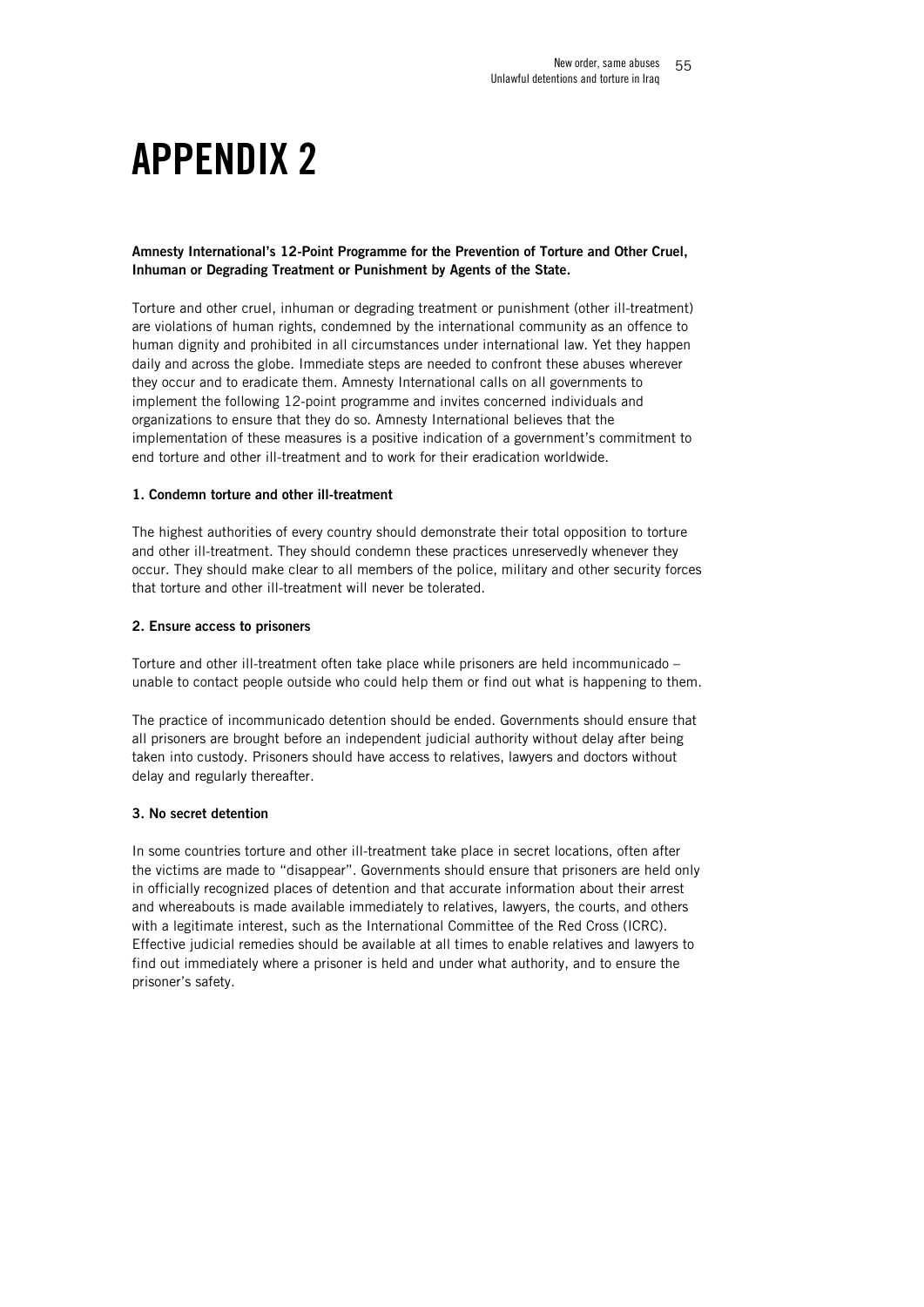### 4. Provide safeguards during detention and interrogation

All prisoners should be immediately informed of their rights. These include the right to lodge complaints about their treatment and to have a judge rule without delay on the lawfulness of their detention. Judges should investigate any evidence of torture or other ill-treatment and order release if the detention is unlawful. A lawyer should be present during interrogations. Governments should ensure that conditions of detention conform to international standards for the treatment of prisoners and take into account the needs of members of particularly vulnerable groups. The authorities responsible for detention should be separate from those in charge of interrogation. There should be regular, independent, unannounced and unrestricted visits of inspection to all places of detention.

### 5. Prohibit torture and other ill-treatment in law

Governments should adopt laws for the prohibition and prevention of torture and other illtreatment incorporating the main elements of the UN Convention against Torture and Other Cruel, Inhuman or Degrading Treatment or Punishment (Convention against Torture) and other relevant international standards. All judicial and administrative corporal punishments should be abolished. The prohibition of torture and other ill-treatment and the essential safeguards for their prevention must not be suspended under any circumstances, including states of war or other public emergency.

### 6. Investigate

All complaints and reports of torture or other ill-treatment should be promptly, impartially and effectively investigated by a body independent of the alleged perpetrators. The scope, methods and findings of such investigations should be made public. Officials suspected of committing torture or other ill-treatment should be suspended from active duty during the investigation. Complainants, witnesses and others at risk should be protected from intimidation and reprisals.

### 7. Prosecute

Those responsible for torture or other ill-treatment should be brought to justice. This principle applies wherever those suspected of these crimes happen to be, whatever their nationality or position, regardless of where the crime was committed and the nationality of the victims, and no matter how much time has elapsed since the commission of the crime. Governments should exercise universal jurisdiction over those suspected of these crimes, extradite them, or surrender them to an international criminal court, and cooperate in such criminal proceedings. Trials should be fair. An order from a superior officer should never be accepted as a justification for torture or ill-treatment.

#### 8. No use of statements extracted under torture or other ill-treatment

Governments should ensure that statements and other evidence obtained through torture or other ill-treatment may not be invoked in any proceedings, except against a person accused of torture or other ill-treatment.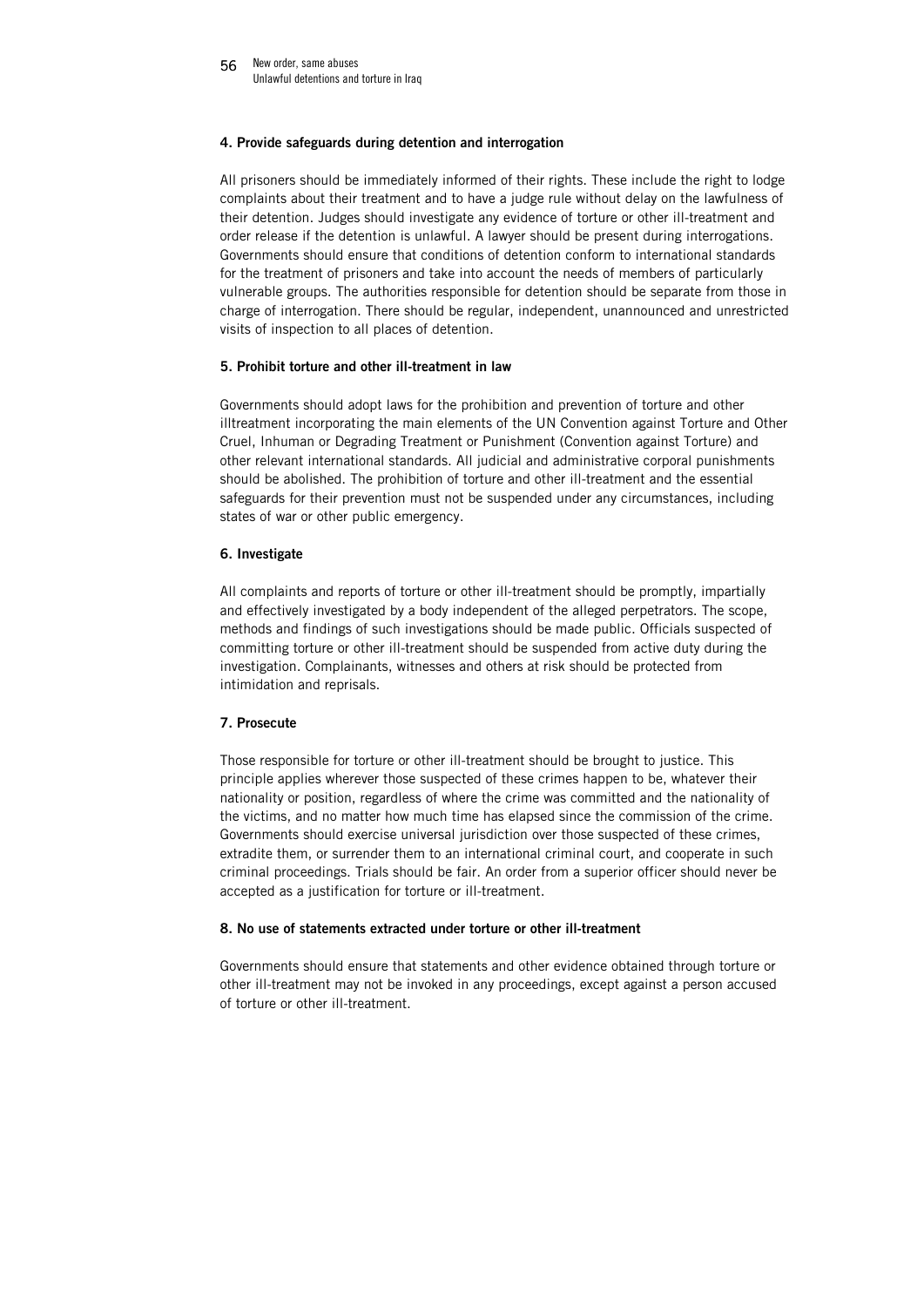### 9. Provide effective training

It should be made clear during the training of all officials involved in the custody, interrogation or medical care of prisoners that torture and other ill-treatment are criminal acts. Officials should be instructed that they have the right and duty to refuse to obey any order to torture or carry out other ill-treatment.

### 10. Provide reparation

Victims of torture or other ill-treatment and their dependants should be entitled to obtain prompt reparation from the state including restitution, fair and adequate financial compensation and appropriate medical care and rehabilitation.

## 11. Ratify international treaties

All governments should ratify without reservations international treaties containing safeguards against torture and other ill-treatment, including the International Covenant on Civil and Political Rights and its first Optional Protocol; and the UN Convention against Torture, with declarations providing for individual and inter-state complaints, and its Optional Protocol. Governments should comply with the recommendations of international bodies and experts on the prevention of torture and other ill-treatment.

## 12. Exercise international responsibility

Governments should use all available channels to intercede with the governments of countries where torture or other ill-treatment are reported. They should ensure that transfers of training and equipment for military, security or police use do not facilitate torture or other ill-treatment. Governments must not forcibly return or transfer a person to a country where he or she would be at risk of torture or other ill-treatment.

This 12-point programme sets out measures to prevent the torture and other ill-treatment of people who are in governmental custody or otherwise in the hands of agents of the state. It was first adopted by Amnesty International in 1984, revised in October 2000 and again in April 2005. Amnesty International holds governments to their international obligations to prevent and punish torture and other ill-treatment, whether committed by agents of the state or by other individuals. Amnesty International also opposes torture and other ill-treatment by armed political groups.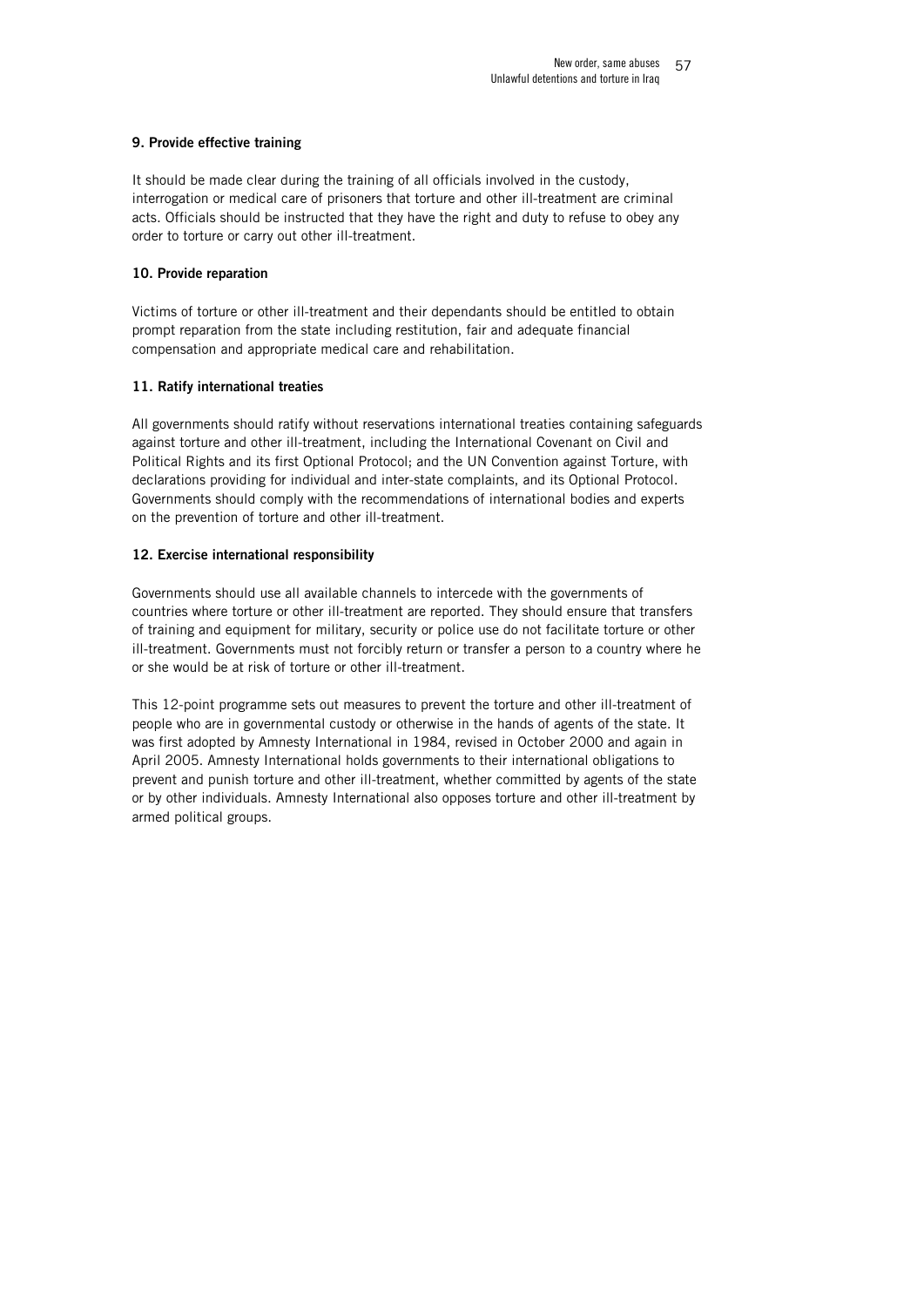WHETHER IN A HIGH-PROFILE CONFLICT OR A FORGOTTEN CORNER OF THE GLOBE, **AMNESty iNtERNAtiONAl** CAMPAIGNS FOR JUSTICE, FREEDOM AnD DIgnIty for ALL AnD SEEKS to gALvAnIzE PUBLIC SUPPort to BUILD A BEttEr WorLD

# **WHAt CAN yOU DO?**

Activists around the world have shown that it is possible to resist the dangerous forces that are undermining human rights. Be part of this movement. Combat those who peddle fear and hate.

■ Join Amnesty International and become part of a worldwide movement campaigning for an end to human rights violations. Help us make a difference.

■ Make a donation to support Amnesty International's work.

# **together we canmake ourvoices heard.**

| I am interested in receiving further information on becoming a member of<br>Amnesty International |
|---------------------------------------------------------------------------------------------------|
| name                                                                                              |
| address                                                                                           |
|                                                                                                   |
| country                                                                                           |
| email                                                                                             |
|                                                                                                   |
| I wish to make a donation to Amnesty International (donations will be taken in UK£, US\$ or €)    |
| amount                                                                                            |
| please debit my<br>Visa<br>Mastercard                                                             |
| number                                                                                            |
| expiry date                                                                                       |
| signature                                                                                         |

Please return this form to the Amnesty International office in your country. For Amnesty International offices worldwide: www.amnesty.org/en/worldwide-sites

If there is not an Amnesty International office in your country, please return this form to: **Amnesty International**, International Secretariat, Peter Benenson House, 1 Easton Street, London WC1X 0DW, United Kingdom



# **iWANt tOHElP**